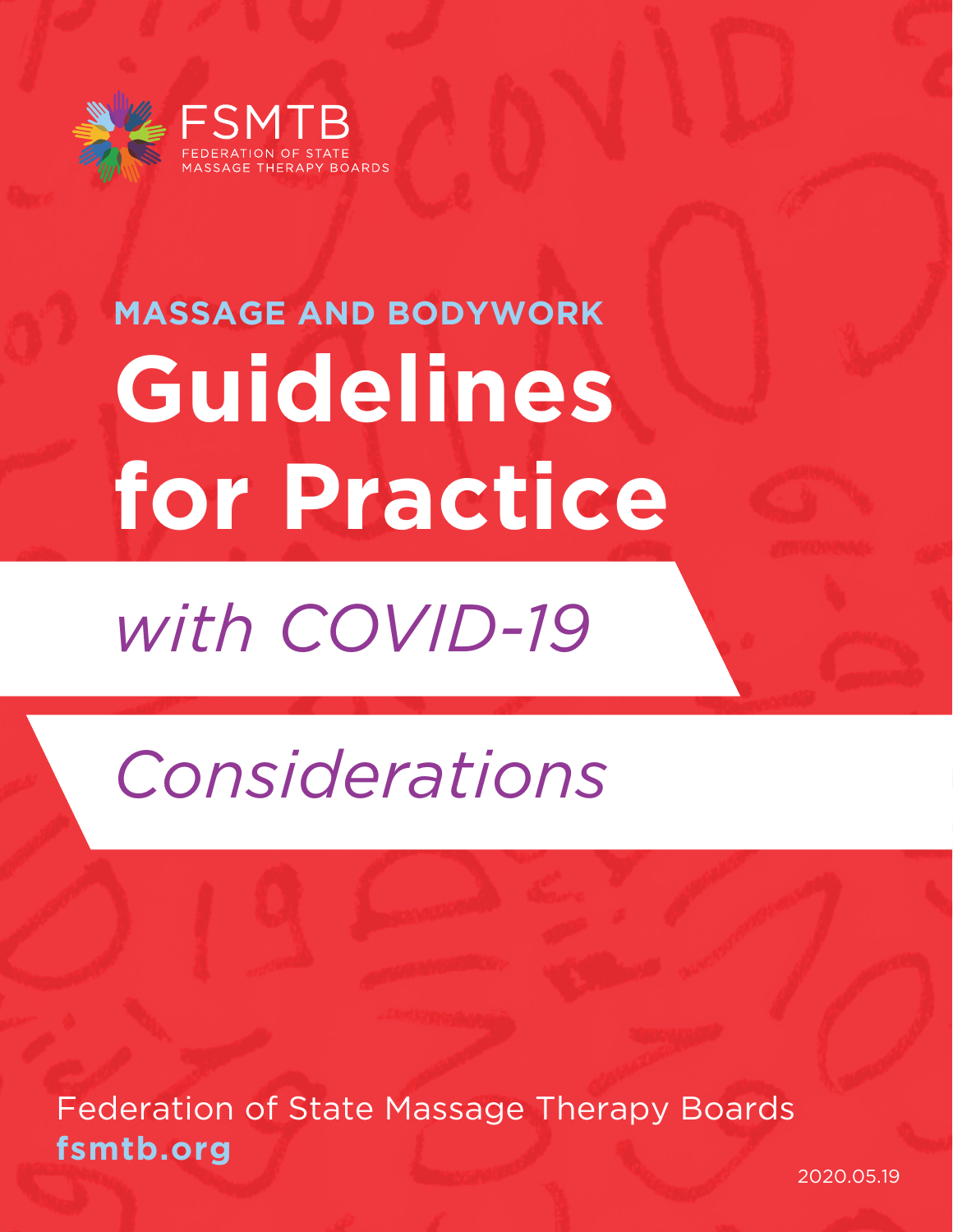### **FSMTB MISSION STATEMENT**

The mission of the Federation is to support its Member Boards in their work to ensure that the practice of massage therapy is provided to the public in a safe and effective manner.

#### **Copyright© 2020. Federation of State Massage Therapy Boards. All rights reserved.**

*Limited permission is granted to use or reproduce all or parts of this document. Use or reproduction of this document for commercial or for-profit purposes is strictly prohibited.* 

*Any authorized reproduction of this document shall display the notice: "Copyright 2020 by the Federation of State Massage Therapy Boards. All rights reserved." Or, if a portion of the document is reproduced or incorporated in other materials, such materials shall include the following credit: "Portions of these materials are copyrighted by the Federation of State Massage Therapy Boards. All rights reserved."*

*Address copyright permission requests in writing to: Executive Director, FSMTB, 7300 College Boulevard, Suite 650, Overland Park, Kansas, 66210.*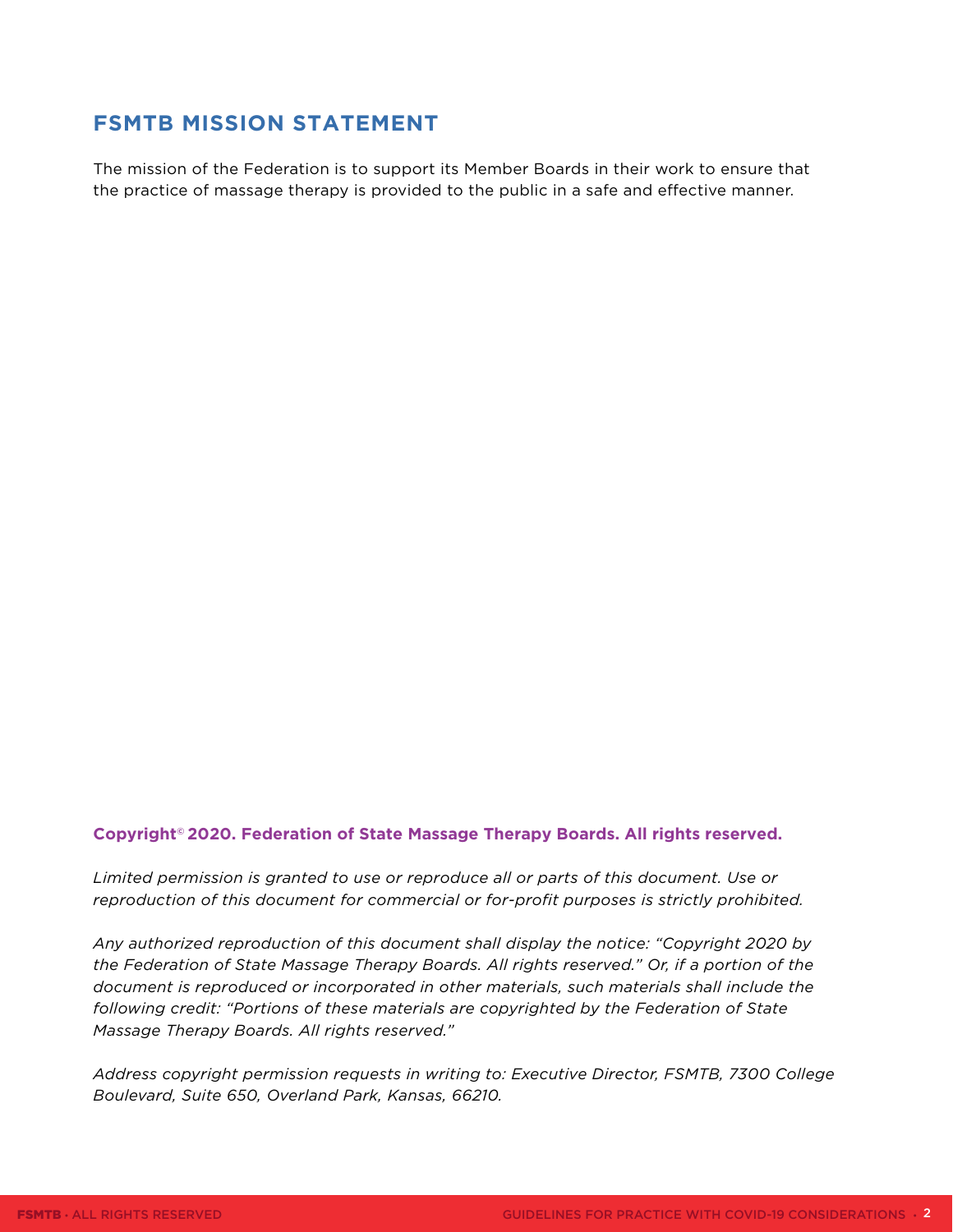## **Contents**

#### [Introduction 4](#page-3-0)

#### [Facility Cleanliness, Disinfection,](#page-5-0)  [and Disease Prevention 6](#page-5-0)

| <b>Cleaning and Disinfecting Products</b> | 7  |
|-------------------------------------------|----|
| Guidelines for Specific Facility Areas    | 8  |
| The Reception Area                        | 8  |
| The Retail Area                           | 9  |
| The Restroom                              | 9  |
| Hallways                                  | 10 |
| The Session Room                          | 10 |
| Specialized Spa Equipment                 | 11 |
| The Break Room                            | 11 |
| The Laundry Room                          | 12 |
| Onsite and Outcall Locations              | 13 |
| Linen Management                          | 14 |

#### [Guidelines for Policies and Procedures](#page-14-0) 15

| Changes to Client Informed Consent     | 16 |
|----------------------------------------|----|
| Changes to Session Scheduling          | 16 |
| Changes to Health Screening Procedures | 17 |
| Changes to Client Arrival Procedures   | 18 |
| Clients at High Risk                   | 18 |
| <b>Changes to Session Procedures</b>   | 19 |
| Client Follow Up Procedures            | 20 |
| Client Communication                   | 20 |

#### [Guidelines for Practitioner Hygiene](#page-20-0) 21

| Cleanliness on Workdays                               | 22 |
|-------------------------------------------------------|----|
| Hand Hygiene                                          | 22 |
| Use of Alcohol-Based Hand Sanitizers                  | 23 |
| Respiratory Hygiene And Cough Etiquette               | 24 |
| Use of Appropriate Personal<br>Protective Equipment   | 25 |
| Face Masks                                            | 25 |
| <b>Protective Clothing</b>                            | 26 |
| Gloves                                                | 26 |
| Self-Monitoring for Signs and<br>Symptoms of COVID-19 | 27 |
| Exposure or Expected Exposure to COVID-19             | 27 |
| COVID-19 Testing                                      | 27 |

| <b>Guidance for Massage Schools</b><br>School Cleanliness, Disinfection,<br>and Disease Prevention | 28<br>29 |
|----------------------------------------------------------------------------------------------------|----------|
|                                                                                                    |          |
| Students at High Risk                                                                              | 32.      |
| Self-Monitoring for Signs<br>And Symptoms of COVID-19                                              | 32       |
| Changes To Student, Faculty, and<br><b>Staff Arrival Procedures</b>                                | 33       |
| COVID-19 Training                                                                                  | 33       |
| References & Resources                                                                             | 34       |
| <b>Appendices</b>                                                                                  | 37       |
| <b>Acknowledgments</b>                                                                             | 43       |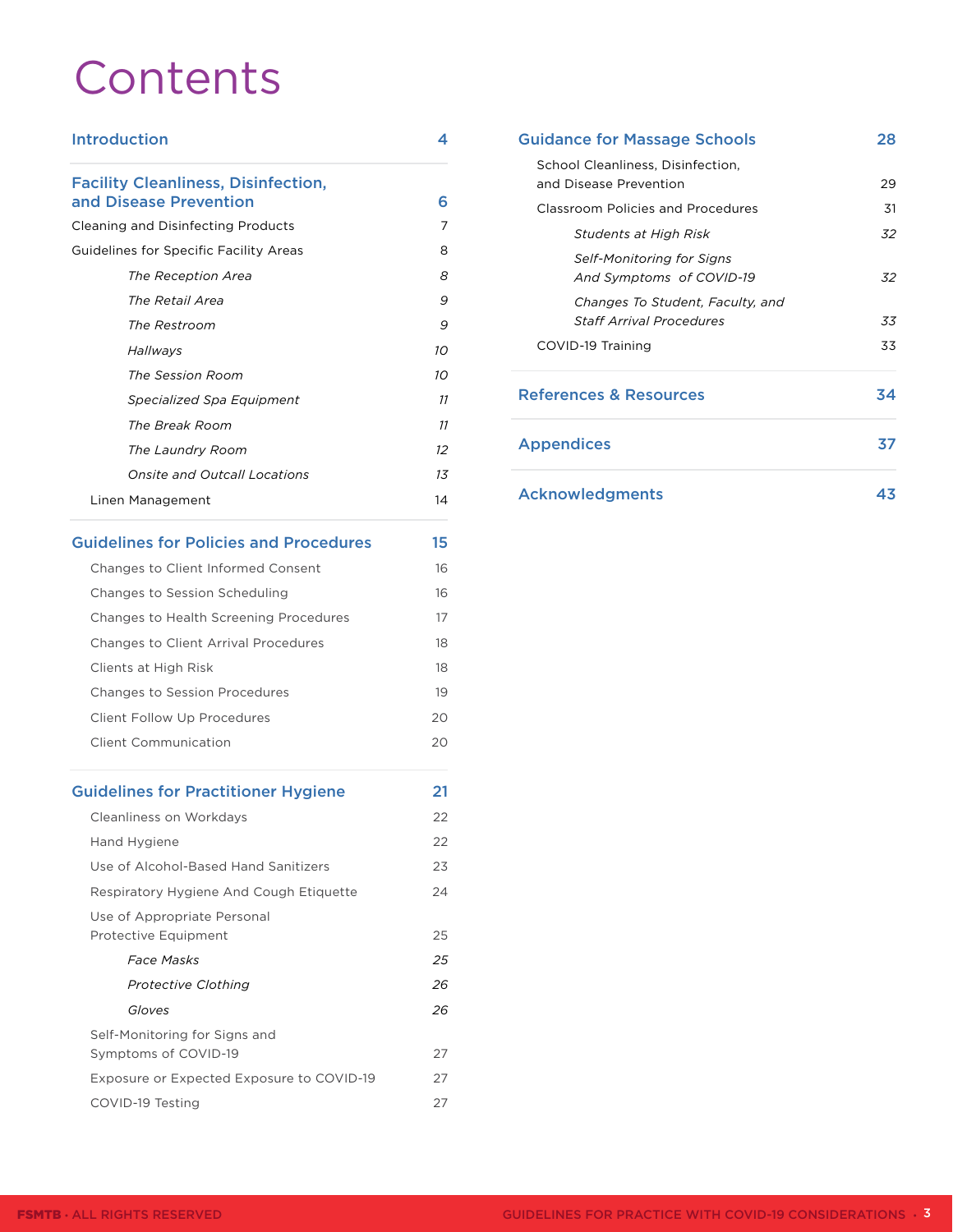## <span id="page-3-0"></span>Introduction

Clean facilities, proper practitioner hygiene, procedures to ensure client safety, and disease prevention protocols have long been a cornerstone of professional massage and bodywork practice. The outbreak and rapid spread of coronavirus 19 (COVID-19) highlights the need for renewed attention and increased vigilance in these areas as states lift stay-athome orders (also called stay-in-place orders) and massage and bodywork practitioners return to practice.

The Federation of State Massage Therapy Boards (FSMTB) is pleased to present the *Guidelines for Practice with COVID-19 Considerations.* This document contains recommendations and guidelines for massage and bodywork practitioners to mitigate the spread of COVID-19.

The intent of this document is to provide a resource to FSMTB Member Boards and Agencies, massage and bodywork professionals, and massage school staff in order to support public protection. Readers are encouraged to refer to and use the FSMTB *Guidelines for Practice with COVID-19 Considerations* within the confines of the regulatory structures of their respective states.

FSMTB recognizes that some customization and flexibility are necessary to allow these concepts to be of assistance in each jurisdiction and practice setting. Each massage practice will have its own time frame for returning to work based on the state's stay-at-home orders, supply of personal protective equipment (PPE), funding for massage programs, availability of COVID-19 tests, COVID-19 testing rates, and stable or falling COVID-related hospitalization rates for two weeks or more. **These recommendations and guidelines do not replace any directives or guidance provided by federal or state agencies, regulatory boards, or other authorities having jurisdiction.**  Where conflicts occur, the stricter requirement will apply.

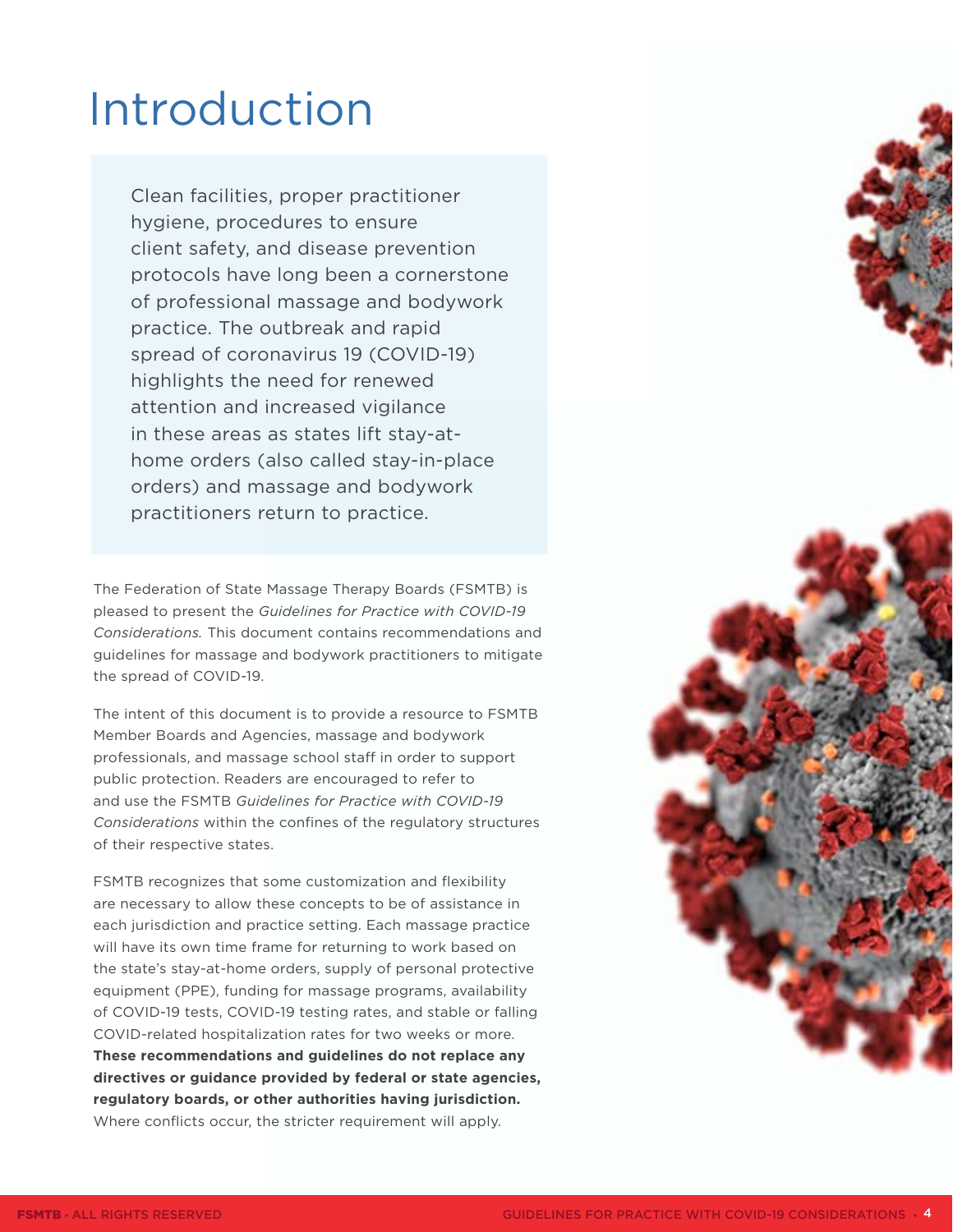The Centers for Disease Control and Prevention (CDC) offers extensive guidelines for healthcare professionals related to preventing disease and the spread of COVID-19.<sup>1</sup> At the core of CDC recommendations for healthcare professionals is the concept of Standard Precautions.

#### **The CDC defines Standard Precautions as:**

*"The minimum infection prevention practices that apply to all patient care, regardless of suspected or confirmed infection status of the patient, in any setting where health care is delivered."* 

No matter the overall health picture of a client, massage professionals must apply minimum infection prevention practices with strict attention to protect the client and themselves from the spread of infection.<sup>2</sup>

The FSMTB *Guidelines for Practice with COVID-19 Considerations* references Standard Precautions and Transmission-Based Precautions, CDC protocols and adapts them to the specific practice environment of massage and bodywork. Whenever possible, this document reflects specific CDC recommendations to provide guidance on facility cleanliness and disinfection, use of PPEs, facility policies and procedures, and requirements for massage practitioner hygiene.

See the *[Resources](#page-34-0)* section for a complete list of the governmental guidelines that inform this document. In some cases, when appropriate, specific documents or research studies are referenced and listed in the References section.

Please note that COVID-19 is a rapidly evolving situation. The FSMTB affirms the importance of regulated massage and bodywork professionals who are adequately informed to practice safely and competently. This document will be modified as necessary when further relevant information becomes available. We invite both your use of these *Guidelines for Practice with COVID-19 Considerations* and your ongoing interest in future versions of this essential resource.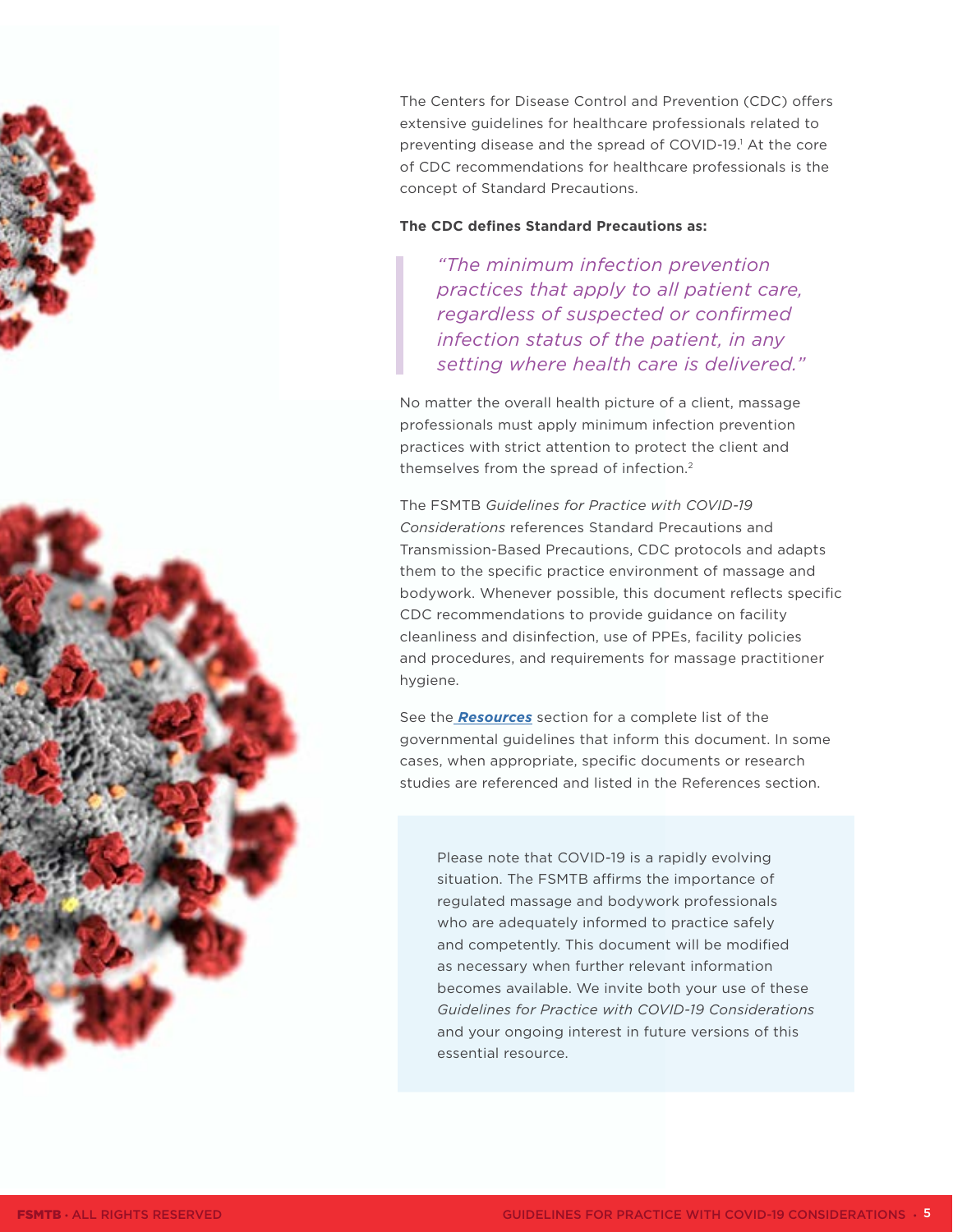<span id="page-5-0"></span>

### **GUIDELINES FOR**

## Facility Cleanliness, Disinfection, and Disease Prevention

Infection control guidance from the CDC reminds healthcare providers that COVID-19 is spread primarily through personto-person contact. Infectious respiratory droplets, produced when someone with COVID-19 coughs, sneezes, or speaks, can land on the eyes, mouth, or nose of an uninfected person, or be inhaled by an uninfected person standing close by. Smaller droplets may hang in the air for a period of time, while heavier droplets fall to surfaces. An uninfected person might touch a contaminated surface and then touch their face, mouth, or nose giving the virus entry to the body. Protocols that reduce the dispersal of respiratory droplets and the regular disinfection of surfaces in a massage workplace help reduce the spread of COVID-19.<sup>3,4</sup>

**Here, guidance is provided on cleaning and disinfecting products, cleaning and disinfection of different areas of a massage facility, methods that reduce the entry of COVID-19 to a facility, and the management of potentially contaminated linens.**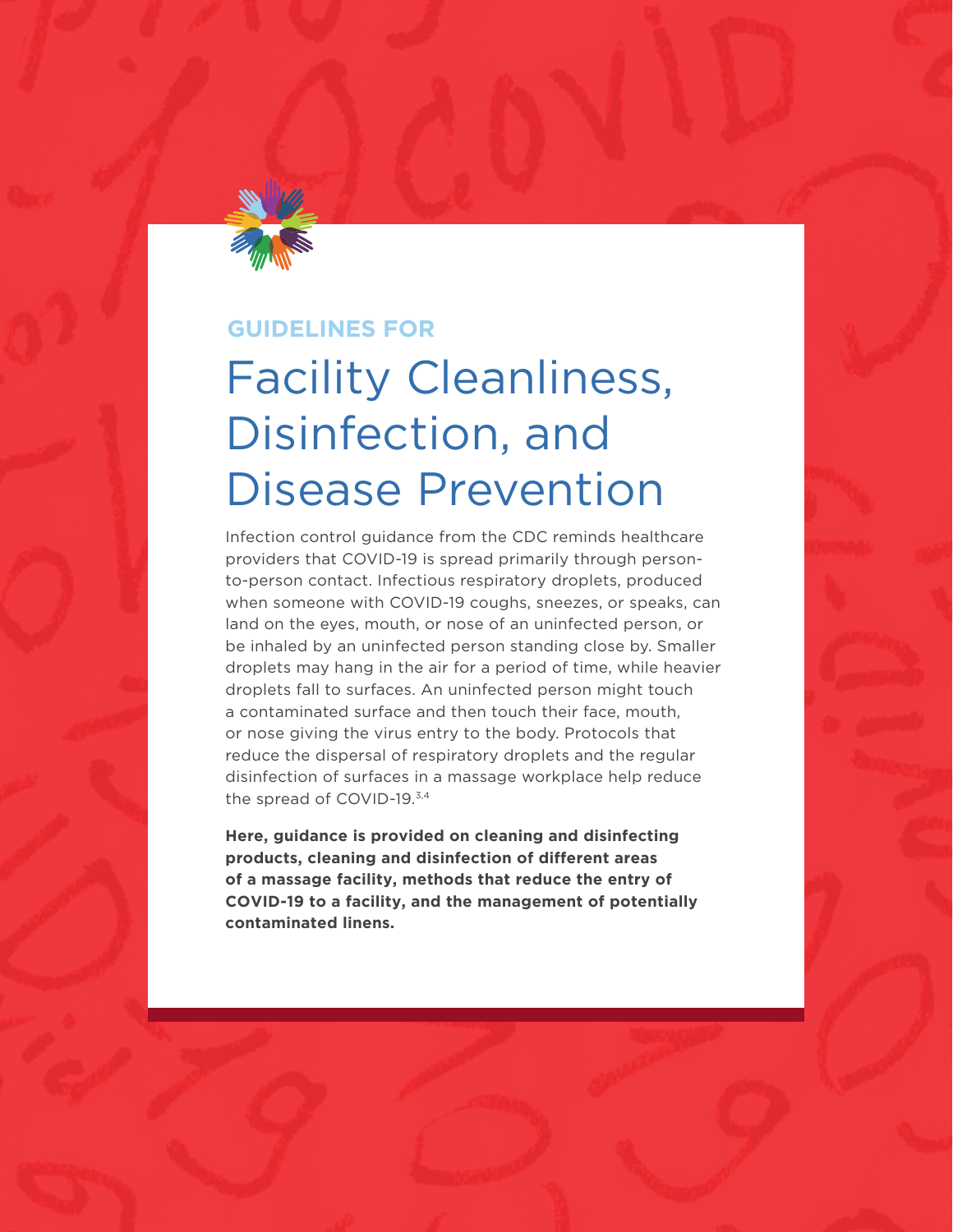## <span id="page-6-0"></span>**Cleaning and Disinfecting Products**



- » **Homemade cleaning products (e.g., vinegar and essential oils) are not approved cleaning agents or disinfectants.**
- » **Disinfectants registered by the Environmental Protection Agency (EPA)** must be used to disinfect surfaces that may become contaminated through touch or respiratory droplets during a workday.
- » **Disinfect surfaces** by applying an EPA-registered disinfectant to the surface, following label directions. If surfaces are dirty, they must first be cleaned to remove dirt or impurities, followed by disinfection.
- » **Fabrics such as curtains or upholstery are disinfected with fabric-specific EPA-registered disinfectants.**
- » **Find an EPA-registered disinfectant specific for use against SARS-CoV-2** *(the virus that causes COVID-19)* at [www.epa.gov/pesticide-registration/](http://www.epa.gov/pesticide-registration/list-n-disinfectants-use-against-sars-cov-2) [list-n-disinfectants-use-against-sars-cov-2.](http://www.epa.gov/pesticide-registration/list-n-disinfectants-use-against-sars-cov-2)
- » **Follow the label directions for the use** of all cleaning and disinfecting products and follow recommended contact times (amount of time a surface should be visibly wet with the product).
- » **Some cleaning and disinfection products require ventilating the space** by opening doors and windows and by running fans to reduce the airborne presence of cleaning chemicals.
- » **Some cleaning and disinfection products require wearing cleaning gloves, eye protection, and a face mask.**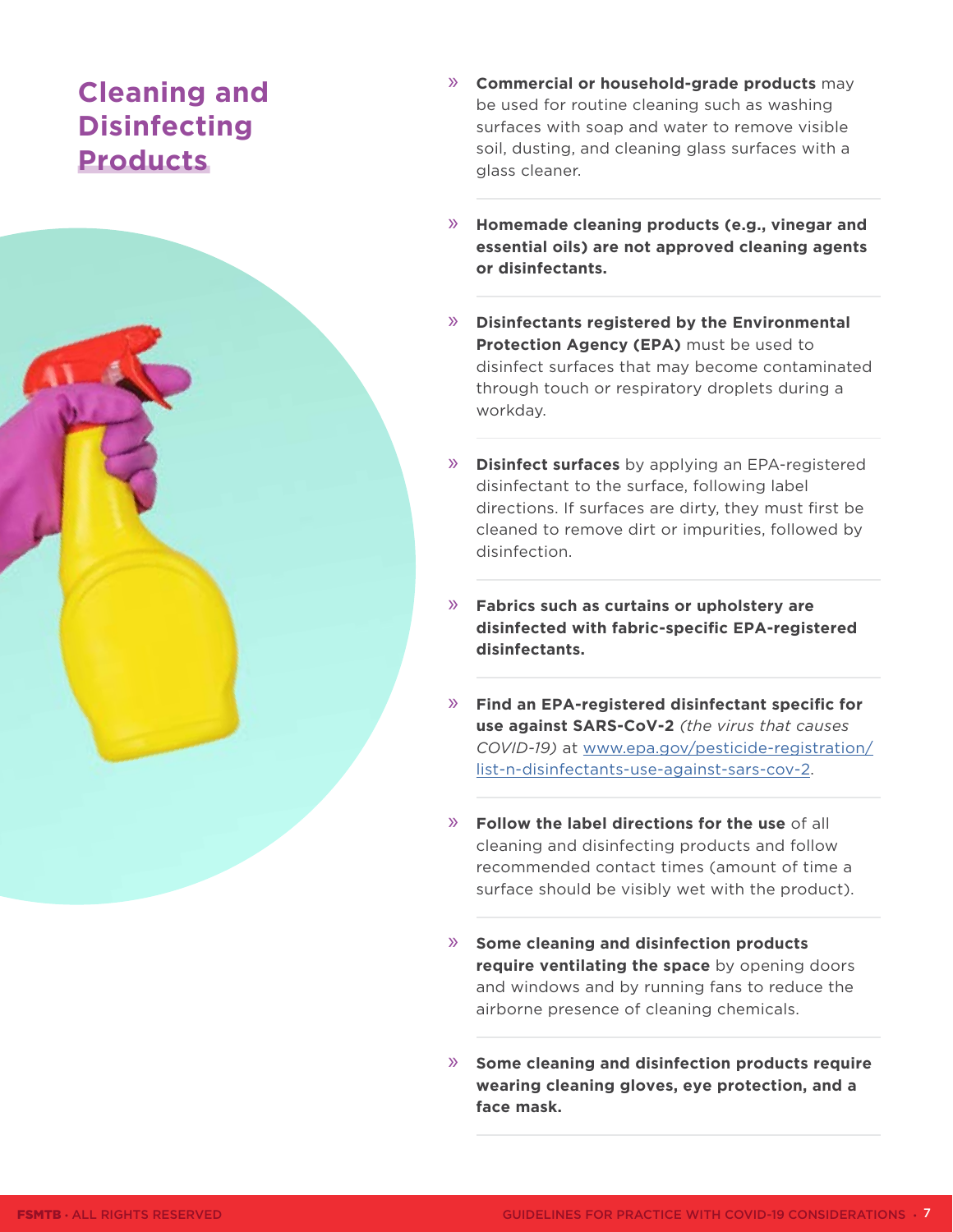## <span id="page-7-0"></span>**Guidelines for Specific Facility Areas**

Massage professionals and massage business owners are encouraged to consider the areas of their businesses that need to be regularly disinfected, how surfaces are touched or potentially contaminated, how different types of surfaces can be disinfected *(e.g., disinfecting fabrics such as curtains or upholstery as opposed to hard surfaces such as countertops)*, the disinfection products needed to respond effectively to COVID-19, and ways to reduce the likelihood that COVID-19 could enter their facilities.

#### **THE RECEPTION AREA**

- » **Declutter and remove items** from the reception area that might become contaminated and require repeated disinfecting *(e.g., magazines, pamphlets, knickknacks, candy bowls, the tea station, etc.).*
- » **Organize the reception area to promote physical distancing** by removing chairs, spacing chairs 6 feet *(2 meters)* apart, placing tape in the shape of an X on areas where people should not sit or stand, or by blocking off the reception area and escorting clients directly to session rooms *(see [Policies and Procedures](#page-14-0))*.
- » **Make alcohol-based hand sanitizer** (60- 95% alcohol) easily accessible to clients entering the facility and encourage clients to sanitize their hands upon arrival.
- » **Make tissues and no-touch trash cans available** for the practice of respiratory hygiene and cough etiquette.
- » **Encourage clients to wear their own face mask to the facility.** Provide surgical or other disposable face masks to those without a face covering upon arrival.
- » **Place signs** *(available from the CDC)*  at eye level to educate clients about respiratory hygiene and cough etiquette, hand hygiene, symptoms of COVID-19, and physical distancing.
- » **Disinfect high-touch surfaces** (surfaces that are handled frequently throughout the day by numerous people) between clients with an EPA-registered disinfectant. High-touch surfaces include door handles, counters, tabletops, pens or pencils used to complete paperwork, clipboards, desks, light switches, water fountains, and payment touch screens.
- » **Ventilate** the reception area often by opening doors and windows to circulate fresh air and by using HEPA air filtration systems when they are available.
- » **Clean floors** at the end of the day by mopping hard floors with an EPAregistered floor cleaner. Vacuum carpeted floors using a vacuum cleaner with a HEPA air filter if one is available. Wear a face mask and vacuum when there are no people in the space *(vacuums can disperse respiratory particles into the air).*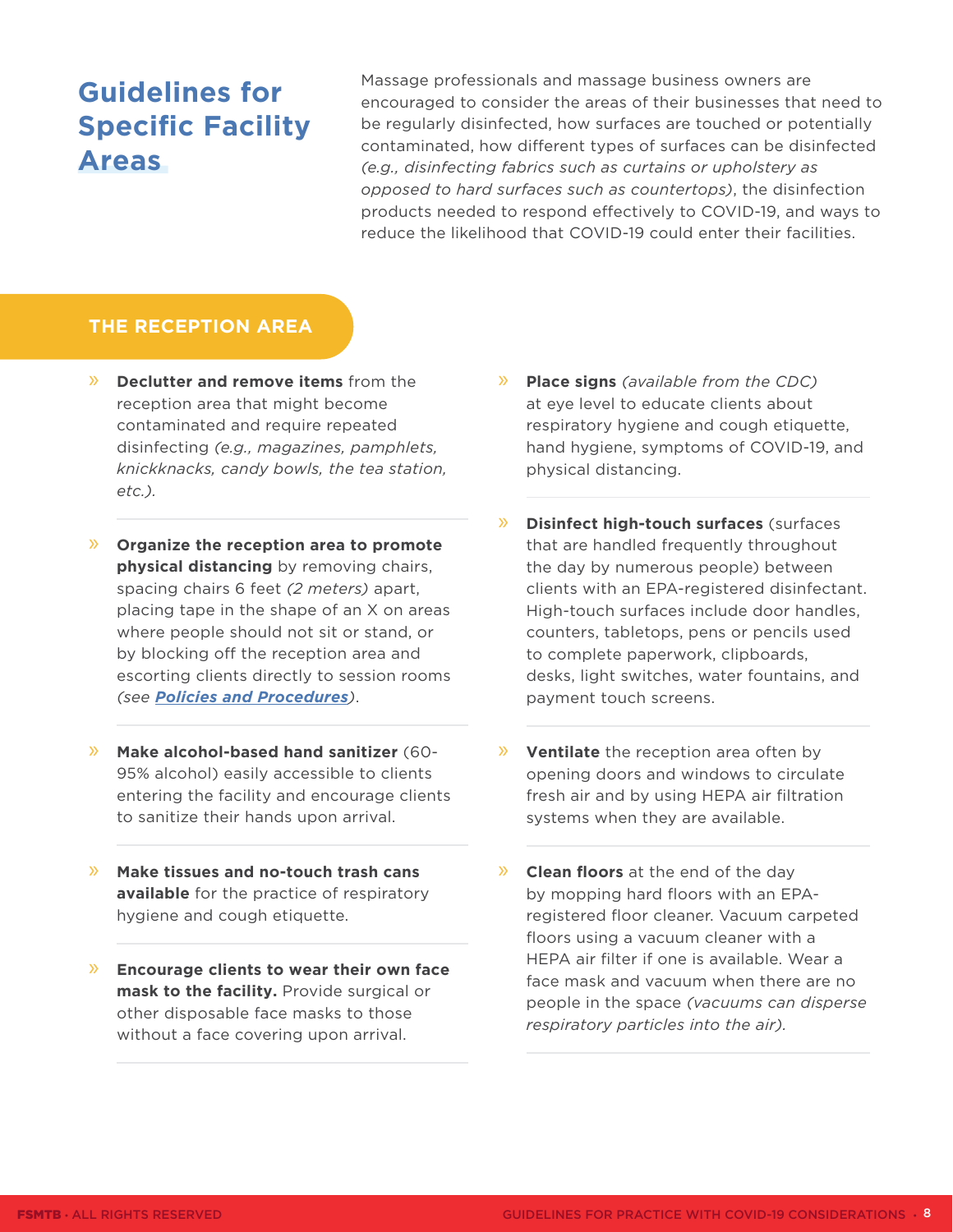#### <span id="page-8-0"></span>**THE RETAIL AREA**

*As of May 18, 2020, the CDC does not offer guidance on the prevention of COVID-19 transmission in retail areas of hospitals or healthcare facilities. CDC recommendations applied to a retail area suggest these guidelines:* 

- » **The retail area should be clean, free of dust, and organized to promote the maintenance of physical distance.**
- » **Make alcohol-based hand sanitizer** easily accessible to clients entering the retail area. Clients are encouraged to sanitize their hands upon arrival.
- » **Retail items handled by clients are disinfected between clients.**
- » **Communal product samples** *(testers)*  should be removed from shelves.
- » **High-touch surfaces** such as display tables, door handles, and payment touch screens are disinfected between clients.

#### **THE RESTROOM**

- » **Disinfect high-touch restroom surfaces between clients with an EPA-registered disinfectant.** High-touch surfaces include door handles, stall doors, the toilet seat, restroom counters, light switches, the toilet handle, faucet fixtures, the toilet paper dispenser, and the paper towel dispenser.
- » **Place signs at eye level** in the restroom to educate clients about proper hand washing.
- » **Place signs** indicating that toilet lids *(if present)* should be closed before flushing.
- » **Deep clean the restroom at the end of the workday** by cleaning the toilet bowl, toilet seat, the toilet lid, the walls around the toilet, and all surfaces with appropriate cleaning products and an EPA-registered disinfectant.
- » **Mop restroom floors** with an EPAregistered floor cleaner. Pay special attention to the floor around the toilet which may be a reservoir for microorganisms and body fluids.
- » **Ventilate restrooms overnight** by opening doors and windows or running a HEPA air filtration unit in the area.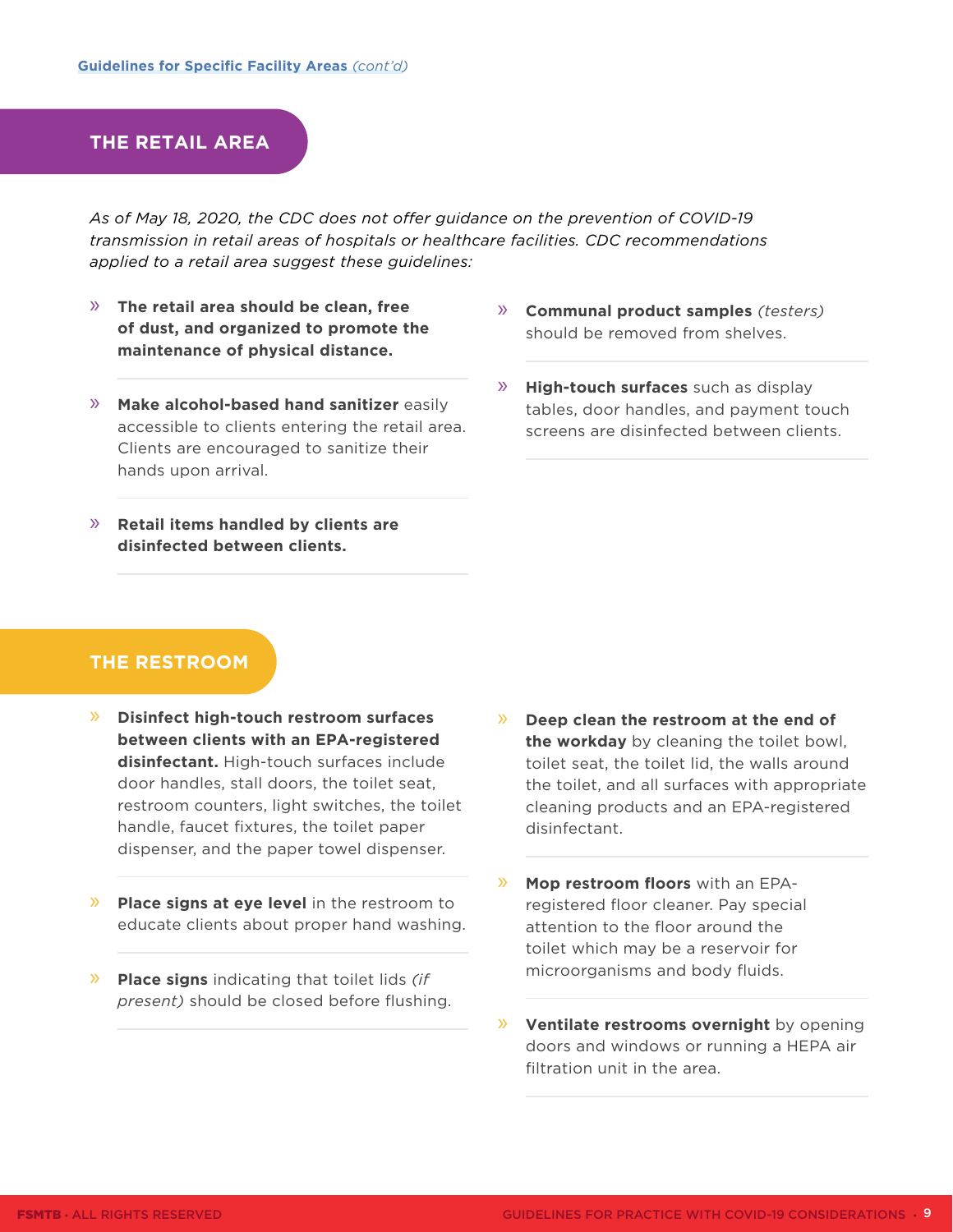#### <span id="page-9-0"></span>**HALLWAYS**

» **Disinfect high-touch surfaces between clients** with an EPA-registered disinfectant. High touch surfaces include handrails, door handles, keypads, light switches, and stairway banisters.

#### **THE SESSION ROOM**

- » **Declutter and remove items from the session room** that might become dusty, or contaminated and require repeated cleaning and disinfecting *(e.g., magazines, pamphlets, knickknacks, bookshelves, books, decorative tables, extra chairs, etc.).*
- » **Make alcohol-based hand sanitizer easily accessible to clients entering the session room.**
- » **Both the client and the practitioner must wear a face mask during the session.** The client must also wear a face mask from the time they enter to the time they leave the facility.
- » **Disinfect high-touch surfaces between clients with an EPA-registered disinfectant.** High touch surfaces include door handles, counters, tabletops, light switches, massage lubricant bottles, or any surface the practitioner or client might touch before, during, and after sessions.
- » **Handle soiled linens properly as discussed in the section titled Linen Management.**

» **Cover the massage table or the warmer and padding on the massage table with a heavy-duty plastic sheet or table protector.** Disinfect the plastic sheet over the massage table with an EPA-registered disinfectant between clients. If a plastic sheet is not used, clean the massage table with soap and water between clients and wipe it with a massage table specific disinfectant.

Deference

iand

Sanitizer

 $0.7800$ 

**VITAMINE** ts hands unfo Contains moisturizers **Str.than** 

- » **Prepare the massage table with clean linens as discussed in the section titled Linen Management.**
- » **Ventilate the session room between clients** by opening doors and windows to circulate fresh air and by using HEPA air filtration systems when they are available.
- » **Clean floors at the end of the day** by mopping hard floors with an EPAregistered floor cleaner. Vacuum carpeted floors using a vacuum cleaner with a HEPA air filter if one is available. Wear a face mask and vacuum when there are no people in the space.
- » **Ventilate the session room at the end of the day** by opening doors and windows to circulate fresh air and by using HEPA air filtration systems when they are available.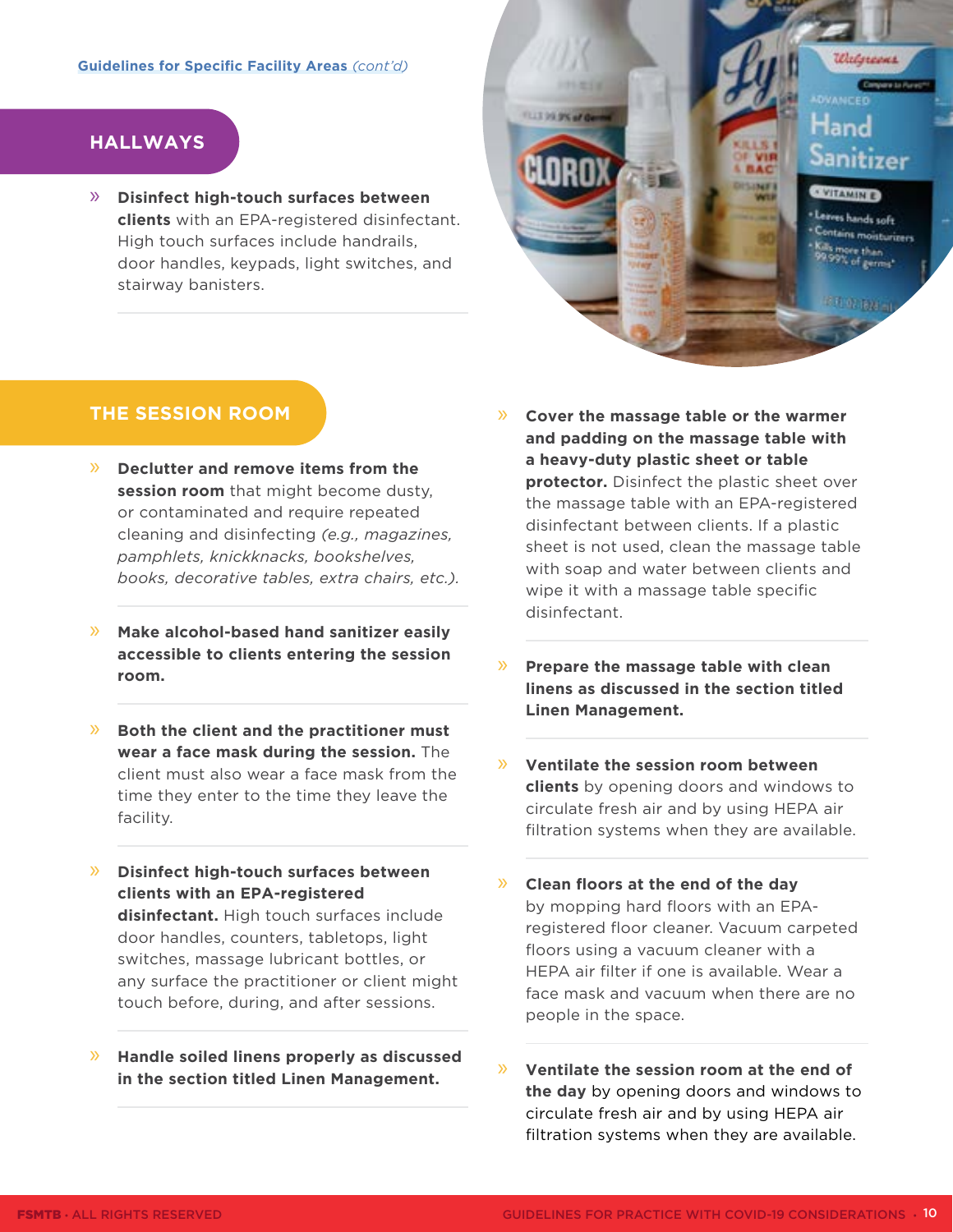#### <span id="page-10-0"></span>**SPECIALIZED SPA EQUIPMENT**

- » **Clean all specialized spa equipment according to the manufacturer's instructions, after each use.**
- » **Ultraviolet radiation (UV) is an accepted disinfection method** for spa equipment when appropriate, based on the manufacturer's recommendations.
- » **Flush hydrotherapy tub jets, foot basin jets, and whirlpool jets** with a manufacturer-approved disinfectant between clients.
- » **Clean and disinfect showers, sauna, steam cabinets, wet tables, hydrotherapy tubs, bathtubs, foot soaking basins, and other equipment with an EPA-registered disinfectant, after use with each client.**  Dry the showers, hydrotherapy tubs, bathtubs, wet tables, and foot soaking basins completely with clean towels, after proper disinfectant surface contact times are observed.
- » **Clean and disinfect high touch wet room surfaces between clients with an EPA-registered disinfectant.** High touch surfaces include door handles, handrails, counters, faucet fixtures, light switches, seating, and the floor around tubs, wet tables, and showers.

#### **THE BREAK ROOM**

- » **Declutter and remove items** from the break room that might become contaminated and require repeated disinfecting.
- » **Organize the break area to promote physical distancing** by removing chairs, spacing chairs 6 feet apart, and placing tape in the shape of an X on areas where people should not sit or stand.
- » **Staff should wash their hands with soap and water** or apply an alcohol-based hand sanitizer directly before entering or upon entering the break area.
- » **Hang signs at eye level** to remind staff about respiratory hygiene and cough etiquette, hand hygiene, and physical distancing.
- » **Stagger break times** to reduce the number of people in the break room at one time.
- » **Wear face masks** in the break room when not consuming food or beverages.
- **Hang signs** to remind staff to clean and disinfect any surfaces they touch in the break room with an EPA-registered disinfectant directly before exiting the area. Surfaces include door handles, counters, tabletops, light switches, cabinet doors, the coffee or tea maker, the refrigerator door handle, chair backs, vending machine, or other surfaces.
- » **Clean floors** at the end of the day by mopping hard floors with an EPAregistered floor cleaner. Vacuum carpeted floors using a vacuum cleaner with a HEPA air filter if one is available. Wear a face mask and vacuum when there are no people in the space.
- » **Ventilate the break room** often by opening doors and windows to circulate fresh air and by using HEPA air filtration systems when they are available.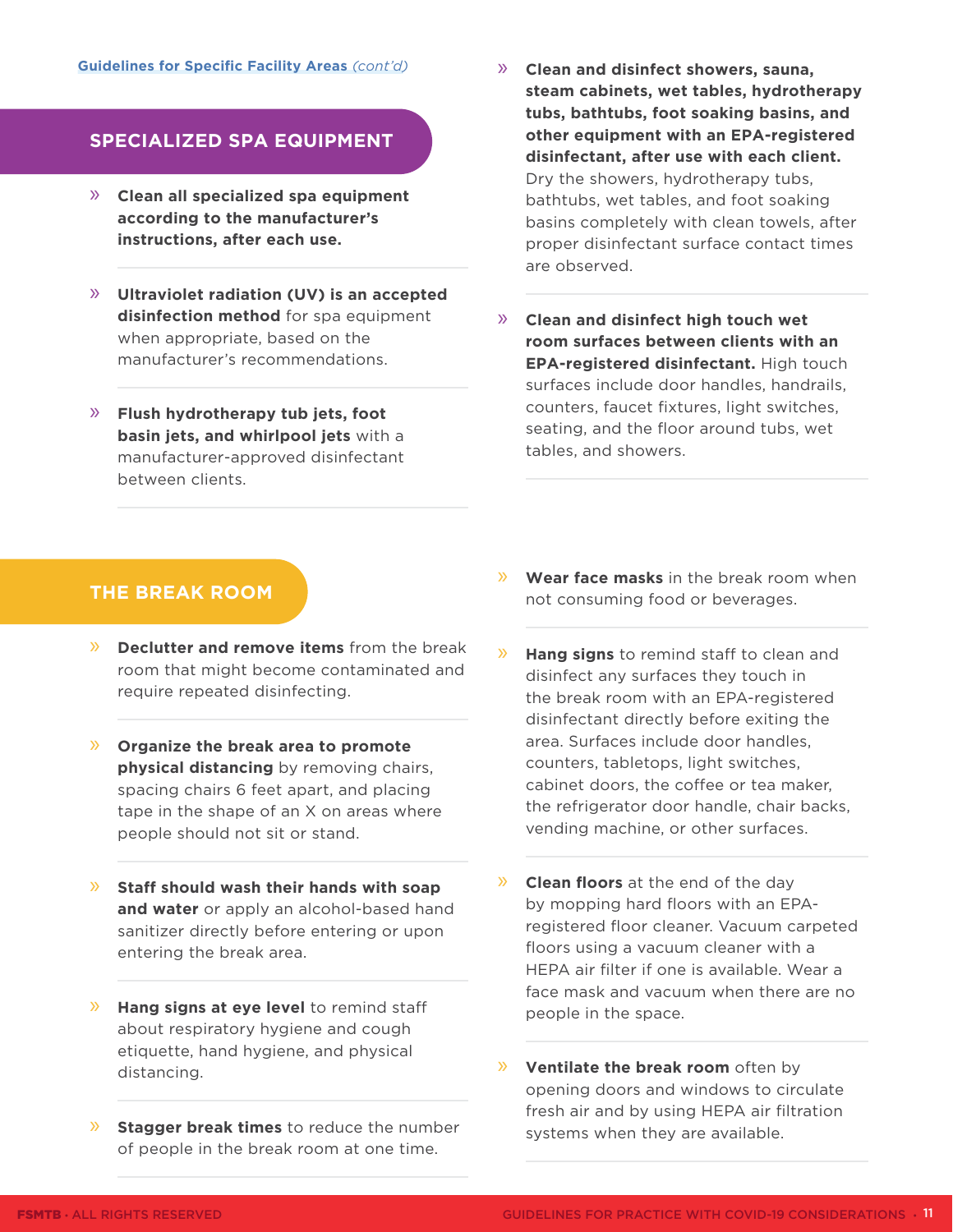#### <span id="page-11-0"></span>**THE LAUNDRY ROOM**

- » **Maintain a physical distance of 6 feet**  while using the laundry room and limit the number of people who are in the laundry room at one time.
- » **Follow guidelines for the proper management of linens as discussed in the section titled,** *[Linen Management](#page-13-0).*
- » **Disinfect surfaces** in the laundry room at the end of the day with an EPA-registered disinfectant. Surfaces include linen storage containers, countertops, cabinet handles, detergent bottles, door handles, light switches, and the controls on the washer and dryer.
- » **Clean floors** at the end of the day by mopping hard floors with an EPA-registered floor cleaner. Vacuum carpeted floors using a vacuum cleaner with a HEPA air filter if one is available. Wear a face mask and vacuum when there are no people in the space.
- » **Ventilate the laundry room** by opening doors and windows to circulate fresh air and by using HEPA air filtration systems when they are available.

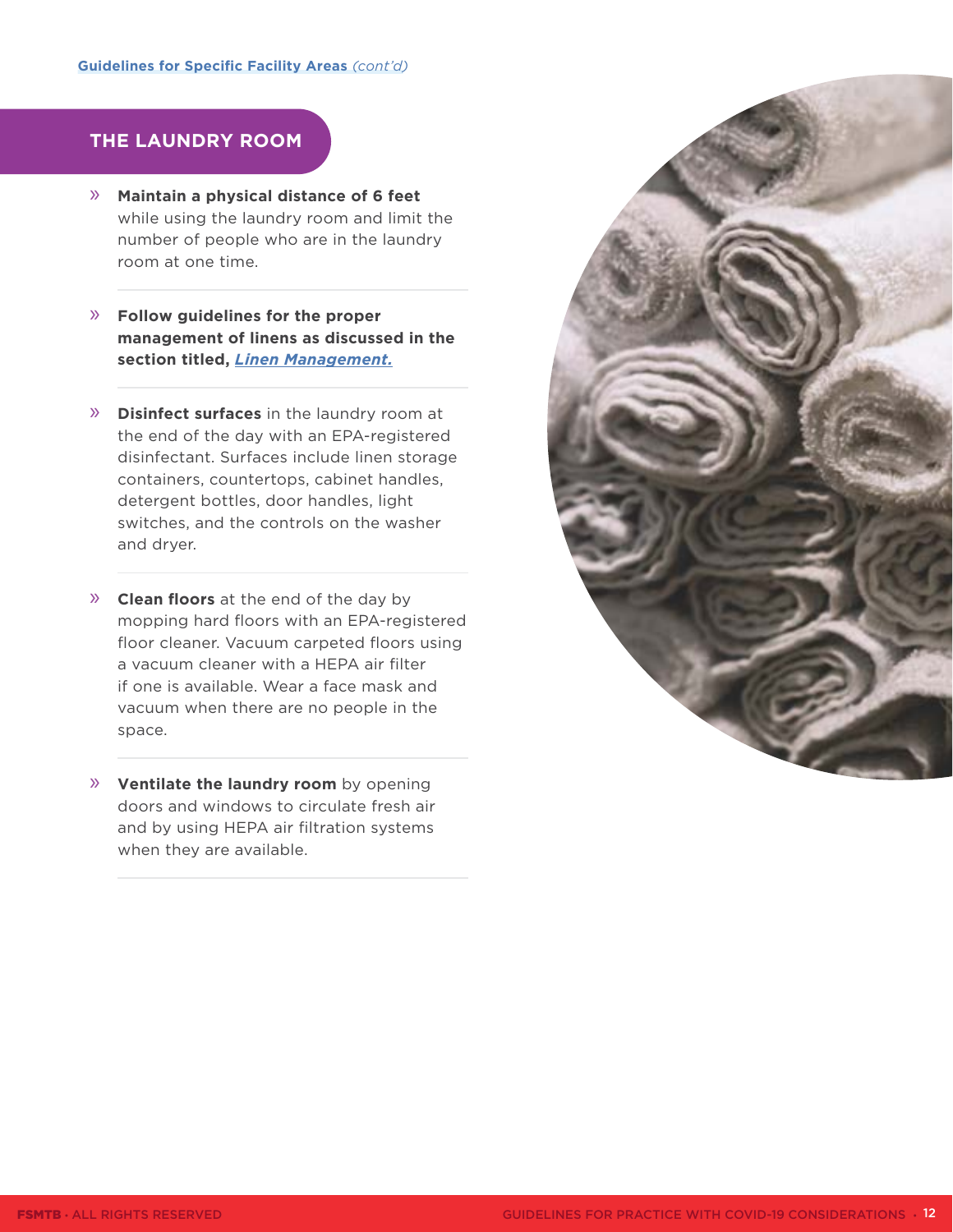#### <span id="page-12-0"></span>**ONSITE AND OUTCALL LOCATIONS**

*Onsite locations refer to places such as airport chair massage businesses and corporate settings, or anywhere massage is performed in a massage chair or on a portable massage table at locations where clients are not enclosed in a session room and remain clothed throughout the massage. Outcall locations refer to mobile massage provided in a client's home or hotel room.* 

*While COVID-19 is present in a community, mobile massage/outcall massage is unsafe and therefore prohibited. Massage practitioners are unable to control the cleanliness or disinfection practices at client homes, exposing the massage practitioner to increased risk of infection.* 

*At onsite settings, massage practitioners are still subject to the same cleanliness and disinfection protocols as other massage business locations, to the proper management of linens, to pertinent client policies and procedures, and to practitioner hygiene requirements discussed in other sections of this document.* 

- » **For corporate accounts, the practitioner should communicate with management ahead of time to inquire if any employees have been diagnosed with COVID-19 or other communicable diseases within 14 days of the massage practitioner's intended visit.** If infection is present, the practitioner should not perform massage at the location until it is verified that no employees have been diagnosed or experienced symptoms of COVID-19 in the past 14 days.
- » **Arrange with management ahead of time the use of a private space that allows for physical distancing.** Ideally the space would contain few surfaces that require disinfecting between clients.
- » **Organize the space to promote physical distancing** by removing chairs, spacing chairs 6 feet apart, and placing tape in the shape of an X on areas where people should not sit or stand while waiting for their sessions.
- » **Make alcohol-based hand sanitizer** (60- 95% alcohol) easily accessible to clients entering the area and encourage clients to sanitize their hands upon arrival.
- » **Encourage clients to wear their own face mask to the massage.** Require corporate accounts to provide surgical one-timeuse or other disposable face masks to those without face masks. Both massage practitioners and clients wear face masks for the duration of sessions.
- » **Disinfect high-touch surfaces between clients** with an EPA-registered disinfectant. High touch surfaces include door handles, counters, light switches, massage lubricant bottles, pens and clipboards used for health intake processes, or any surface the client or practitioner might touch during a session.
- » **Disinfect the entire massage chair**  including all surfaces of the face rest with an EPA-registered disinfectant between clients, following product label directions for proper application and dry time.
- » **Provide a clean face-rest cover for each client.**
- » **At onsite locations, soiled linens are stored in a leak-proof bag such as a heavy trash bag until they can be laundered as discussed in the section titled,** *[Linen Management](#page-13-0)*. Ensure this bag is carefully sealed before linens are transported in a vehicle.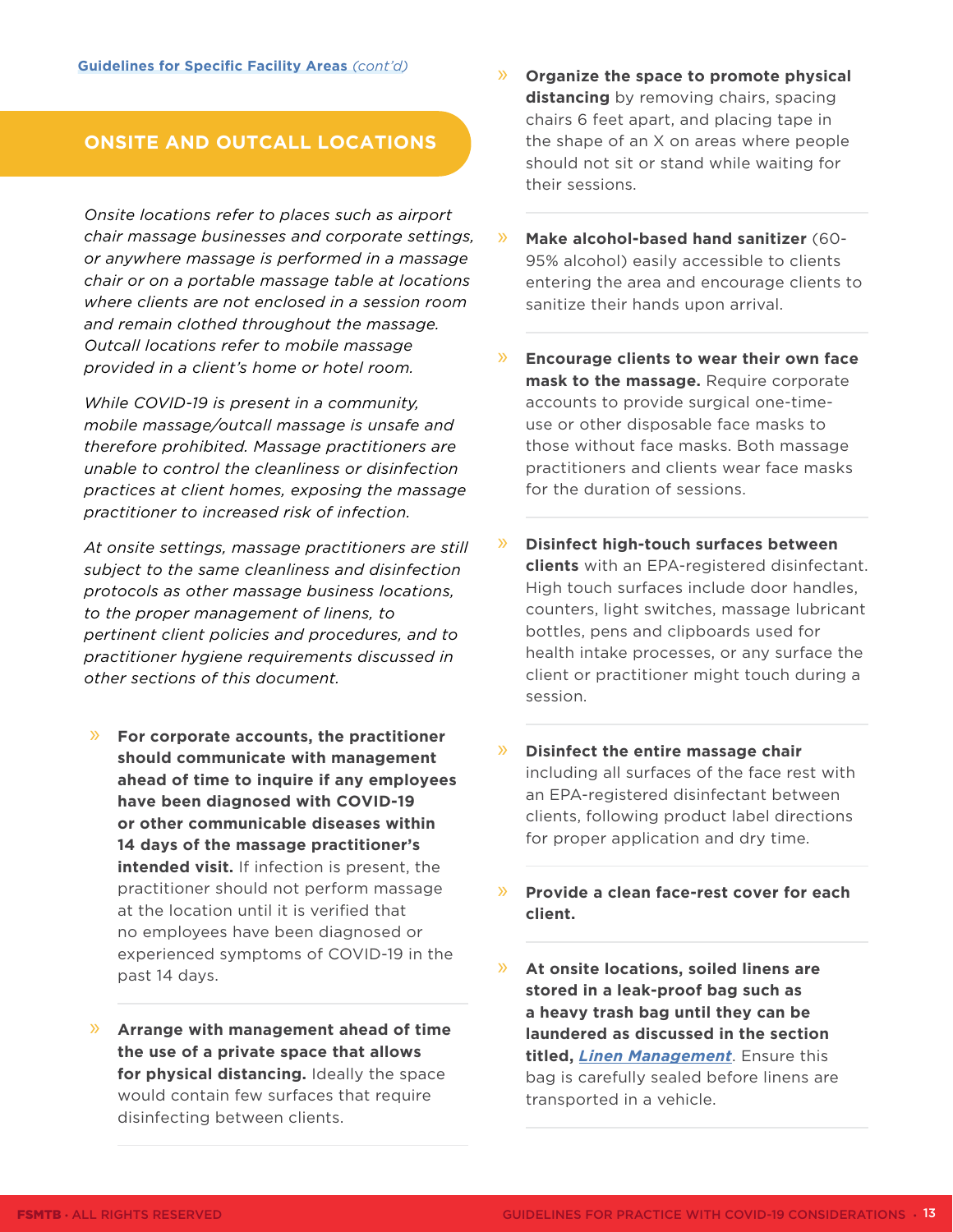## <span id="page-13-0"></span>**Linen Management**

*Linens include massage sheets, facerest covers, pillow cases, bolster covers, hand towels, bath sheets or towels, bath or shower mats, hair wraps, bathrobes, blankets, and any other cloth material used to cover surfaces or cover the client during a massage session.* 

*Soiled linens are defined as any cloth material used during a massage session that makes contact with the client's skin or hair. Any linen that touches a client's skin or hair must be properly laundered before use with another client.* 



- » **Wear a face mask** while handling soiled linens when COVID-19 is present in the community.
- » **If blood or body fluid is present on the linens, wear gloves when handling the linens and store the linens in a leak proof bag separately from other soiled linens.**
- » **At the conclusion of a massage session, identify, gather, and remove all soiled linens from the session room.** Do not leave soiled linens in the session room.
- » **Do not shake soiled linens** as this may disperse contaminated respiratory droplets into the air.
- » Typically, linens are stored in a ventilated container in the laundry area. **While COVID-19 is present in a community, store linens in a closed container.**
- » **Wash soiled linens with detergent in hot water and dry it completely using heat.** Wash linens promptly *(by the end of the workday)*.
- » **Linens soiled with blood or body fluid are washed separately with hot water, detergent, and fabric-safe bleach and then dried with heat.**
- » After handling soiled linens, massage practitioners should **immediately wash or disinfect their hands** as described in the section titled *[Hand Hygiene](#page-21-0)*.
- » Before handling clean linens, massage practitioners should **disinfect their hands with an alcohol-based hand sanitizer** as described in the section titled *[Hand Hygiene.](#page-21-0)*
- » **Clean linens are stored in the session room** (not in the laundry area where they might come into contact with soiled linens) in a closed container until use.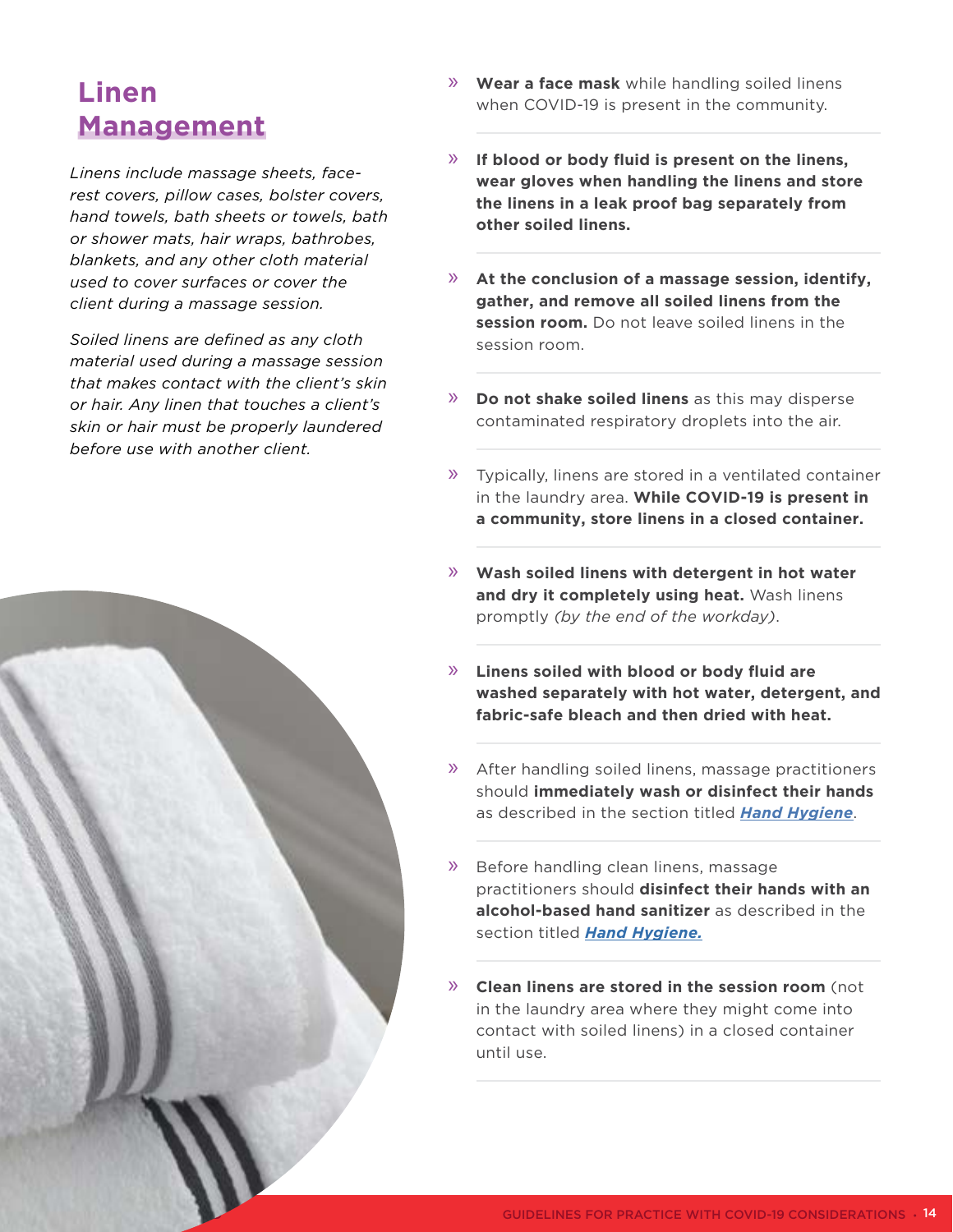<span id="page-14-0"></span>

### **GUIDELINES FOR**

## Policies and Procedures

These updates and changes to standard massage policies and procedures aim to decrease health risks while COVID-19 is present in communities. Symptoms of COVID-19, waiting for the results of a COVID-19 test, and a positive COVID-19 test contraindicates massage. The FSMTB assumes that massage is only practiced when it is authorized by state and local regulations. **The FSMTB recommends these policy changes and procedural guidelines.**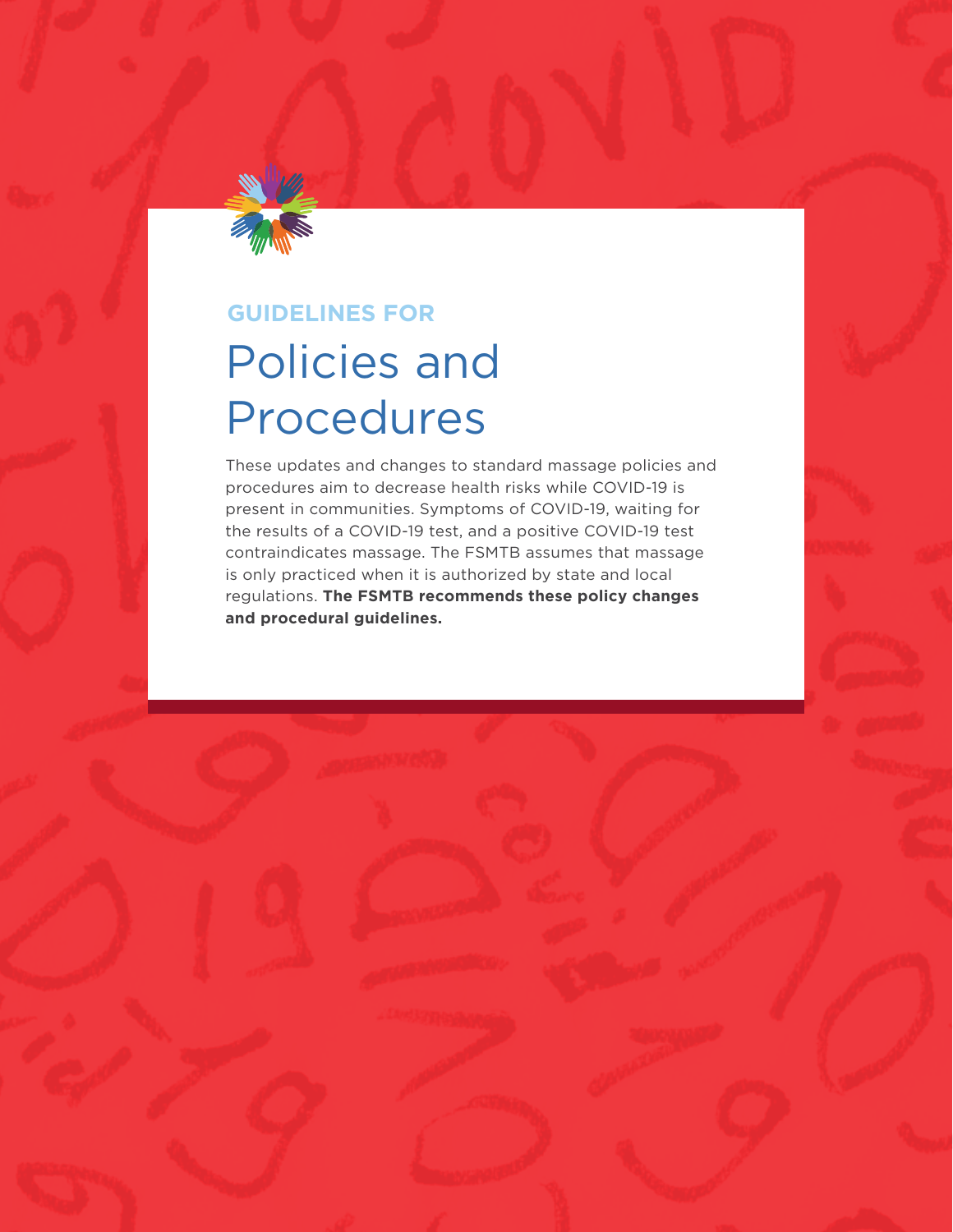## <span id="page-15-0"></span>**Changes to Client Informed Consent**

Massage practitioners must assume that clients are unaware that the risk of infection from COVID-19 increases through close contact with other people, like the level of contact required to provide massage. Therefore, practitioners must inform clients of this risk and obtain their signature indicating that they understand the risk and wish to receive massage therapy.

#### *Sample language:*

*"I understand that close contact with people increases the risk of infection from COVID-19. By signing this form, I acknowledge that I am aware of the risks involved and give consent to receive massage from this practitioner."* 

Practitioners must also alert clients of procedures related to possible exposure to COVID-19.

#### *Sample language:*

*"I understand that my name and contact information might be shared with the state health department in the event that a client or practitioner at this facility tests positive for COVID-19. My contact details will only be shared in the event they are relevant based on suspected exposure date, and only for appropriate follow-up by the health department."* 

## **Changes to Session Scheduling**

- » If multiple massage practitioners work at one facility, **stagger session schedules** to prevent crowding in reception areas. Promote physical distancing of 6 feet of space between all people at the facility.
- » **Allow ample time between clients** to properly use disinfectant products, including required contact times.
- » **Clients receiving massage require pre-session health intake processes and communication.** Therefore, walk-in appointments are not advised. Change your current policies to "by appointment only."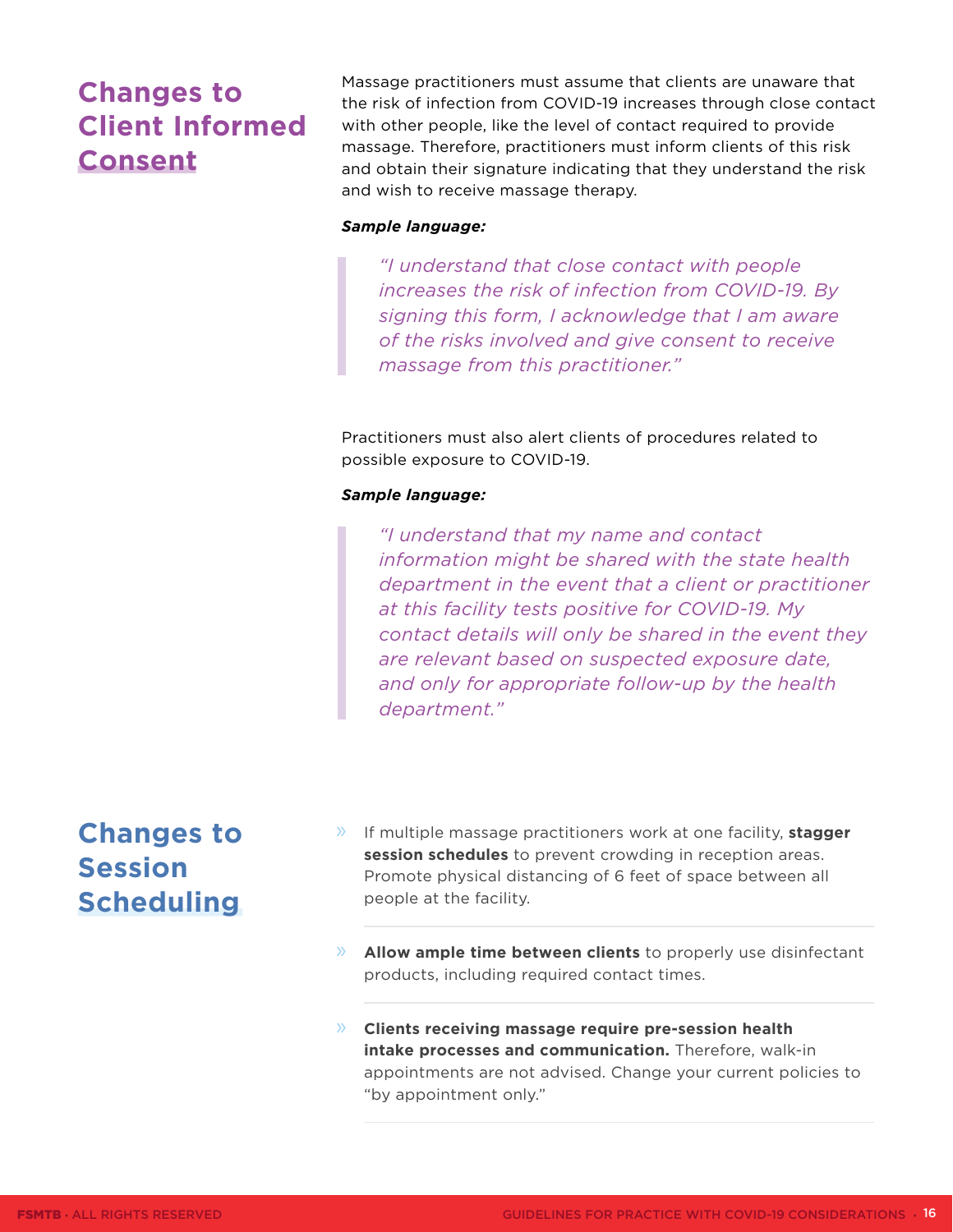## <span id="page-16-0"></span>**Changes to Health Screening Procedures**



- » If possible, **conduct health intakes and updates to client health forms before the client's session** through email and a phone call.
- » **Include a COVID-19 specific health intake addendum** (see *[Appendix A](#page-37-0)* for an example) as part of emailed client health forms. Use this form to determine if it is safe for the client to visit the massage facility.
- » **Alternatively, screen clients by asking COVID-19 specific questions including:** 
	- › **Have you been asked to selfisolate or quarantine** by a doctor or a local public health official in the last 14 days?
	- › **Have you experienced any cold or flu-like symptoms** in the last 14 days *(fever, cough, shortness of breath or other respiratory problem)*?
	- › **Have you had close contact with or cared for someone diagnosed with COVID-19,** or someone exhibiting cold or flulike symptoms within the last 14 days?
	- › **Have you been tested for COVID-19?** What type of test did you have? When were you tested? What was the result?
- » **If you have any reason to suspect that the client is not completely healthy, postpone their session.**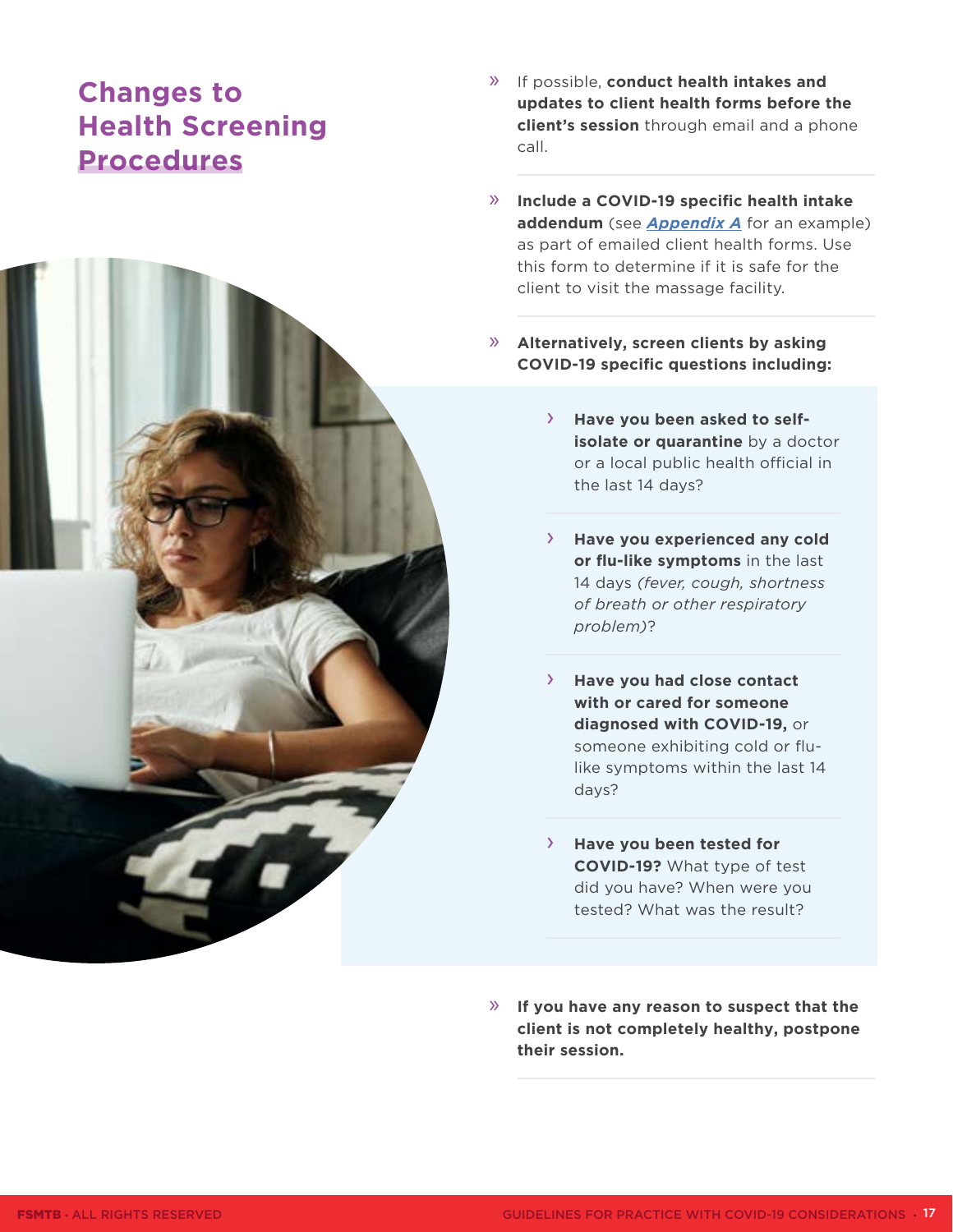## <span id="page-17-0"></span>**Changes to Client Arrival Procedures**

- » **Ask clients to wait in their cars or outside** until you text them or call them to come in.
- » **Greet clients at the door, avoiding practices such as handshaking or hugging.** Use a no-touch thermal temperature scan to confirm the client's temperature is no higher than 100.4°F [38°C]. If a client has a temperature above 100.4°F, or if they have developed cold or flu-like symptoms or other symptoms suggesting illness since the pre-session phone call, reschedule their massage session and suggest that they call their primary care provider for consultation.
- If the client arrives wearing medical gloves, request that **they remove these gloves before entry, as gloves may be contaminated with respiratory droplets from the client touching their nose or face.**
- » **Confirm that the client has an acceptable face mask.** If the client does not have an acceptable face mask, provide the client with a disposable face mask.
- » **Ask the client to sanitize their hands with an alcohol-based hand sanitizer and demonstrate how to put on and take off the face mask correctly** *(use your own mask as an example)***.**  The client should sanitize their hands before putting on their mask.
- » **Escort the client to the session room.**

## **Clients at High Risk**

*Unless otherwise directed by the client's primary healthcare provider, clients at higher risk of severe illness from COVID-19 should forgo massage while the virus is present in their communities.*

- » While information is still limited, the **CDC indicates that these underlying conditions** place people at higher risk for severe illness from COVID-19:
	- › *People 65 years or older*
	- › *Chronic lung disease*
	- › *Moderate to severe asthma*
	- › *Heart conditions*
	- › *Compromised or suppressed immunity*
- › *Severe obesity (body mass index of 40 or higher)*
- › *Diabetes*
- › *Chronic kidney disease*
- › *Liver disease*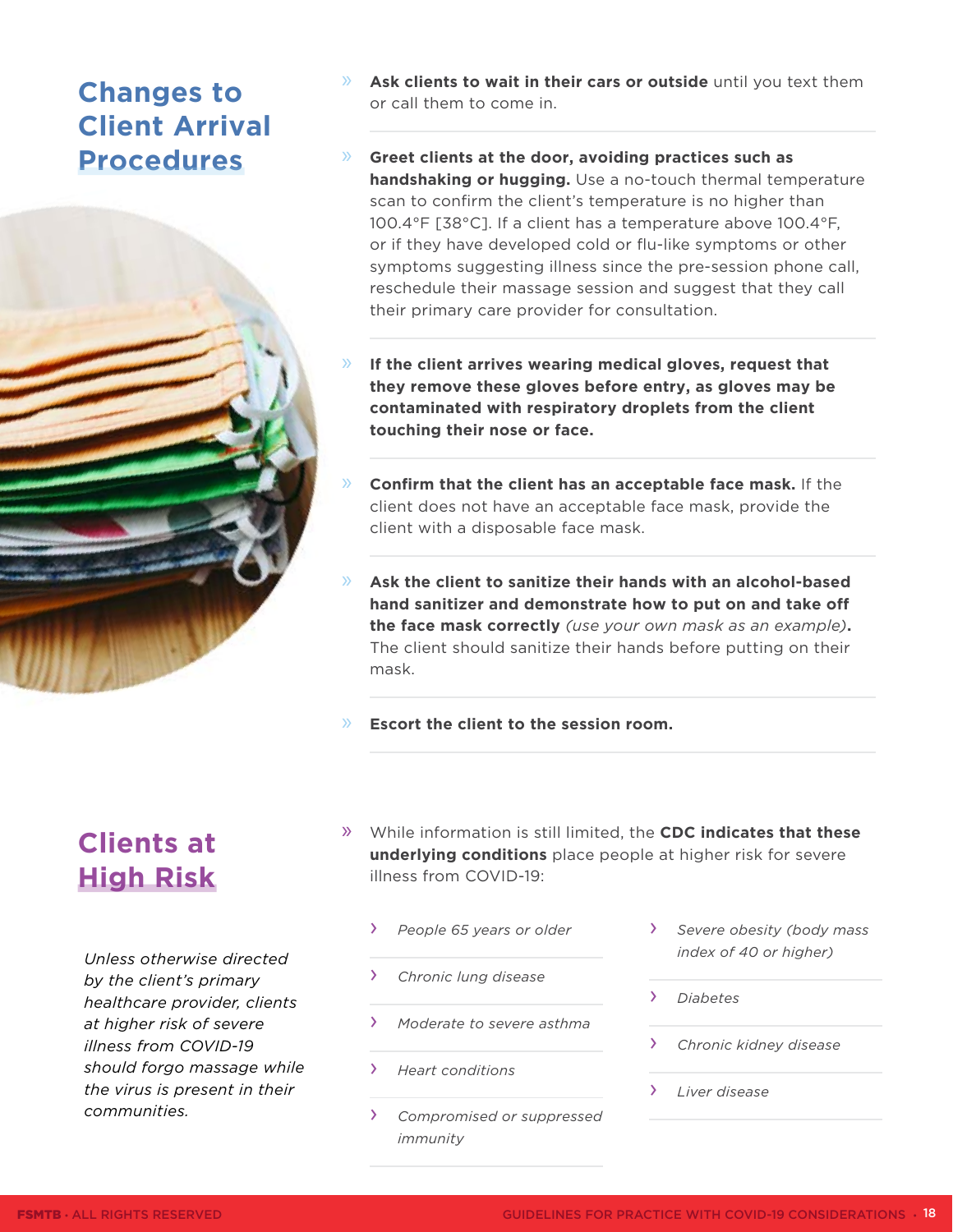## <span id="page-18-0"></span>**Changes to Session Procedures**



*While COVID-19 is present in the community, these changes to session procedures are advised:* 

- » **Friends and family of the client are not allowed to wait** in the reception area while the client receives massage, unless they are that client's legal guardian.
- » **Both the practitioner and client must wear a face mask during the session.** The client must also wear a face mask from the time they enter to the time they leave the facility.
- » The CDC suggests that COVID-19 infected respiratory droplets can be dispersed when people talk. For this reason, **talking is limited to communication about pressure, warmth, and comfort** while in the enclosed space of the session room.
- » **Intra-oral or nasal massage is prohibited** at this time because it increases the risk of COVID-19 exposure.
- $\mathbb{R}$  Because a face mask is worn for the duration of the massage, **safe face massage is not possible and therefore prohibited at this time.**
- » **If possible, process the client's payment and rebooking the next session in the session room after the client has had the opportunity to dress.** The disinfection load on the facility is reduced when there is less opportunity for clients or practitioners to contaminate surfaces when performing these session procedures.
- » **If applicable, utilize electronic methods for charting and client surveys/feedback.**
- » **Practitioners should disinfect their hands directly after handling client payment materials such as credit cards, cash and receipts as these surfaces may be contaminated.**
- » **Request that the client sanitize their hands** with an alcoholbased hand sanitizer directly before they leave the session room and before they pass through common areas of the facility.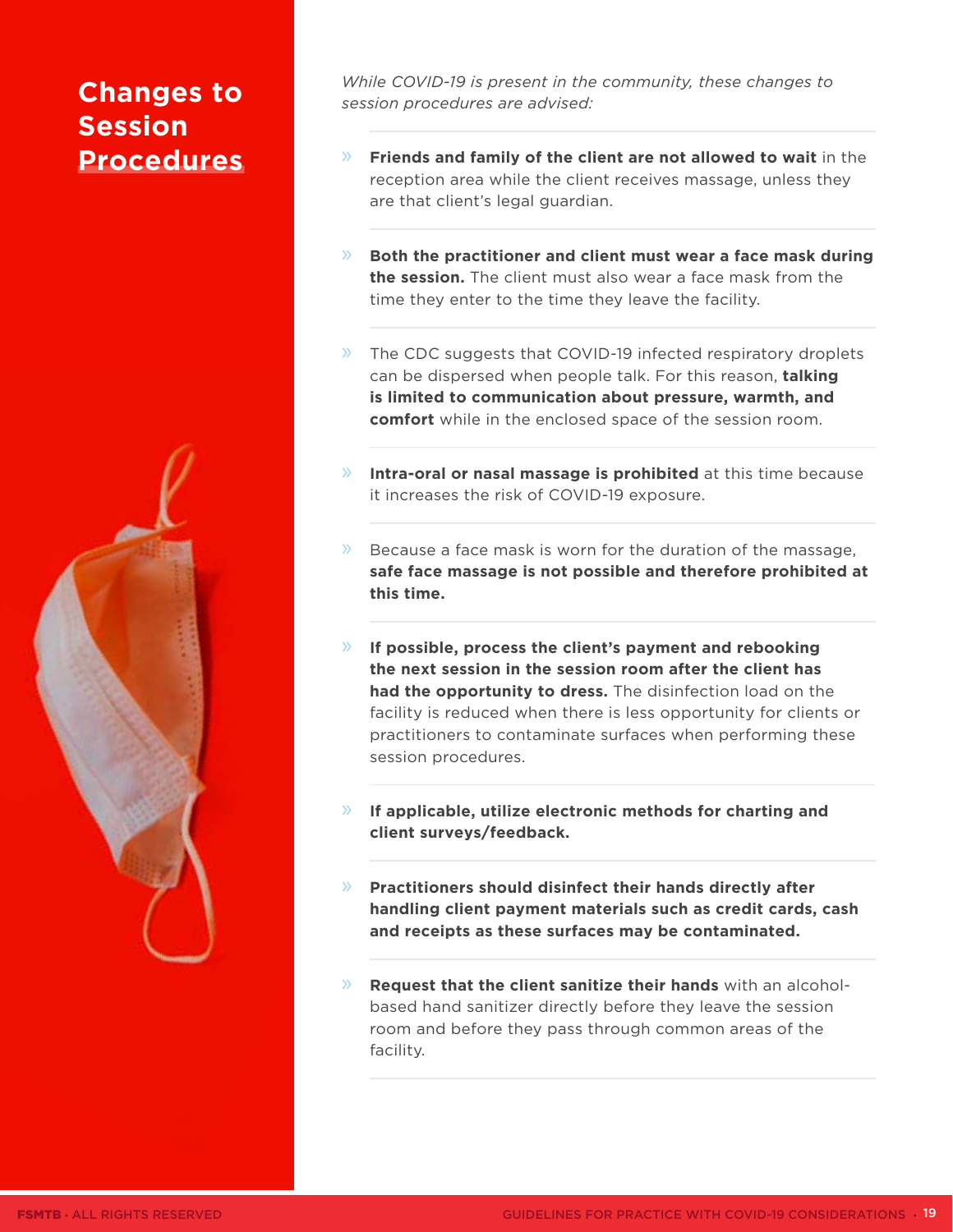## <span id="page-19-0"></span>**Client Follow Up Procedures**

- » **Ask clients to share if they have developed any cold or flulike symptoms or tested positive for COVID-19.**
- » **Massage practitioners are not authorized to share the health data of their clients without the client's written consent.** However, should a client develop symptoms of COVID-19 within two weeks of a session, practitioners should contact their local health department for consultation and guidance.

## **Client Communication**

- » **Update the business website to reflect business policy and procedural changes related to COVID-19.**
- » **Communicate policy and procedure changes to clients**  during the booking phone call. Email clients an outline of procedures they can expect as part of the health intake phone call and when they arrive at the business for their session. (See **[Appendix C](#page-41-0)** for a Sample Client Notice.)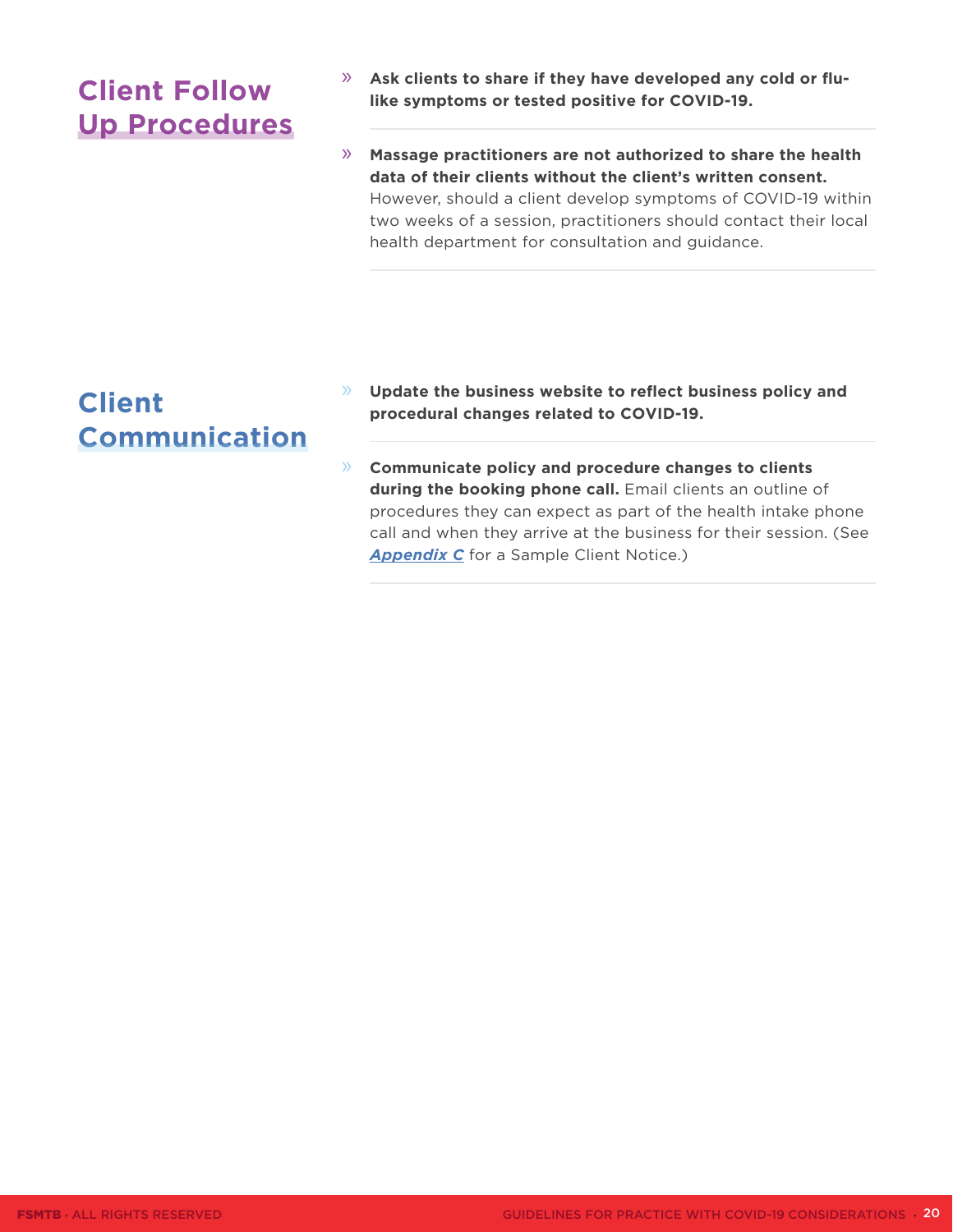<span id="page-20-0"></span>

## **GUIDELINES FOR** Practitioner Hygiene

Hygiene is defined as the practice or principles of keeping oneself or the environment clean in order to maintain health and prevent disease. Proper practitioner hygiene reduces the spread of infectious pathogens to others and increases the likelihood that the practitioner remains healthy.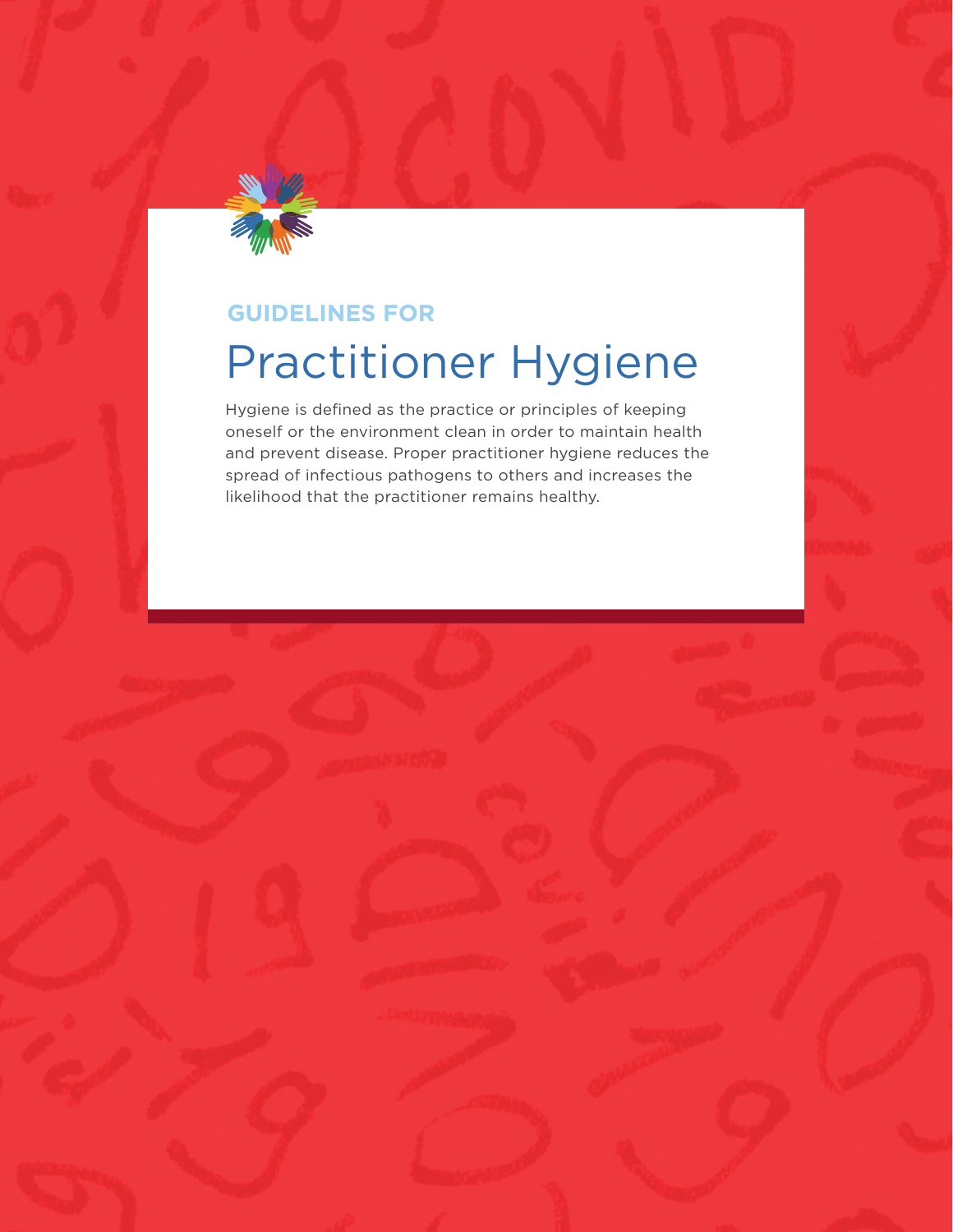## <span id="page-21-0"></span>**Cleanliness on Workdays**

- » **Practitioners must shower and wash their hair on workdays.**  Facial hair is neatly trimmed. Long hair is pulled back and secured so that it will not touch a client during a massage.
- » **Practitioners must practice appropriate oral healthcare** before sessions, between sessions, and after consuming food or beverages.
- » **Practitioners keep their fingernails short,** filed to a smooth edge, and natural *(no nail polish, long nails, or artificial nails).*
- » **Practitioners remove rings, bracelets, watches, and fitness trackers from their hands, wrists, and forearms during the massage workday.**

## **Hand Hygiene**

*Follow the CDC protocol for proper hand washing directly before every massage session, directly after every massage session, directly after using the restroom, directly after handling soiled linens, and directly before and after eating while at work. Increased hand washing helps protect against infectious diseases.*

- » **Wet the hands** with water of any temperature.
- » **Add liquid soap to wet hands** and use friction for 20-seconds to work the soap into a lather and lift contaminates off the skin's surface.
- **Use friction on every surface of your hands.** Rub your hands palm to palm, lather the backs of your hands, scrub between your fingers and thumbs, rub the backs of your fingers on the opposing palms, and clean your thumbs and fingertips.
- » **Because massage practitioners provide massage with the forearms and elbows, wash these areas with soap and water, too.** Lather the entire forearm over the elbow for an additional 20 seconds of friction.
- » **Rinse** the hands, elbows, forearms and wrists with water.
- » **Dry the arms and hands** with disposable paper towels and use the same paper towels to turn off the water and open any doors on the way to the session room.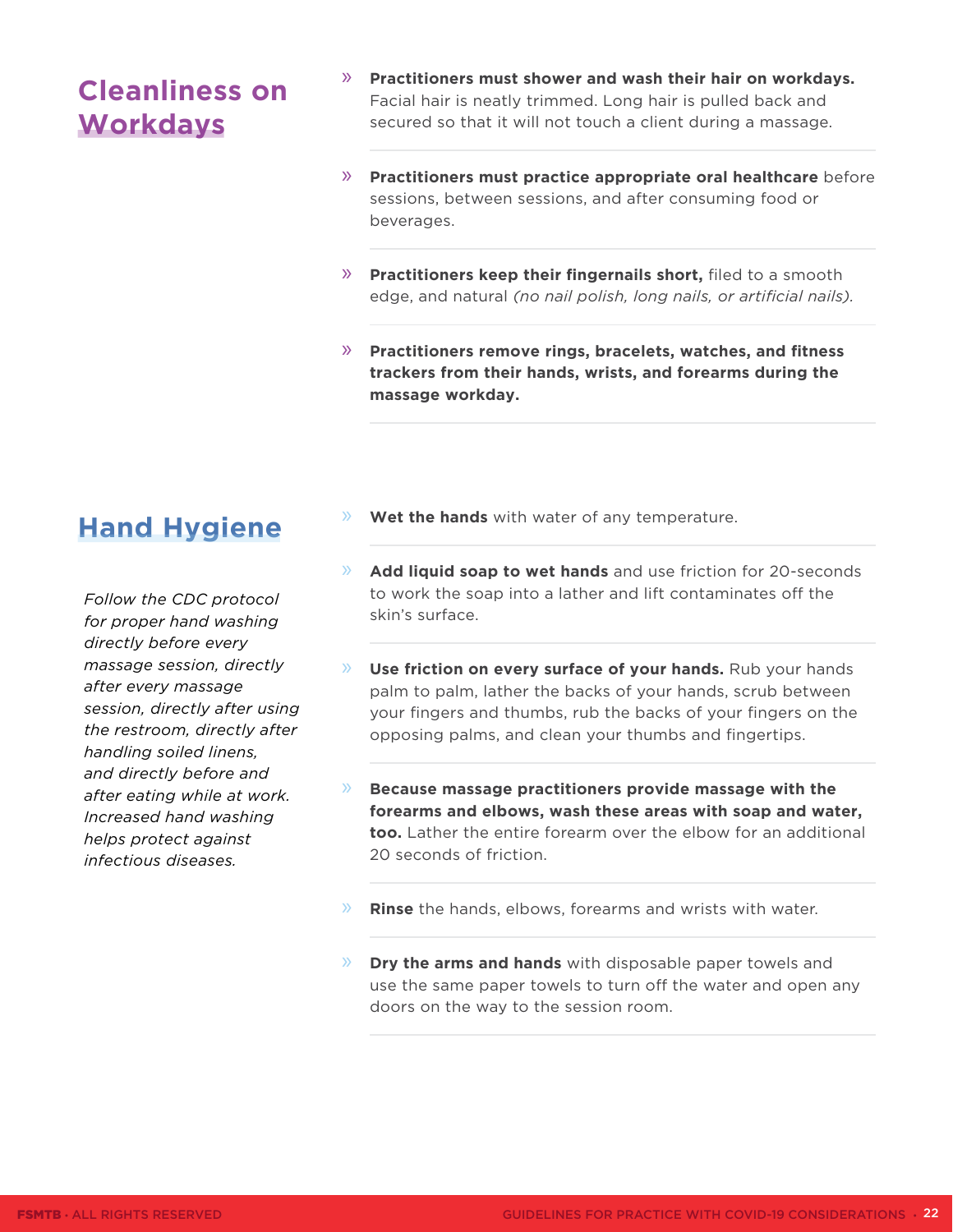## <span id="page-22-0"></span>**Use of Alcohol-Based Hand Sanitizers**



- » Alcohol-based hand sanitizers (hand sanitizer) used in a massage practice should contain between **60-95% alcohol.**
- » **Apply enough hand sanitizer** to cover your hands, forearms, and elbows.
- » Rub the hands together and rub the hands over the forearms and elbows using friction until the product is completely dry.
- » **Note that hand washing with liquid soap and water is preferable to the use of hand sanitizer,** but hand sanitizer may be used when soap and water are not available.
- » Be aware that **hand sanitizer is less effective when applied to greasy hands** *(e.g., when hands are covered by massage lubricant).*
- » Use hand sanitizer **directly before you touch a client** to begin a massage **and directly after you complete a massage** before you leave the session room.
- » **If liquid soap and water is not readily available,** use hand sanitizer directly after handling soiled massage linens.
- » Use hand sanitizer **directly before you handle clean massage linens** to prepare the massage table.
- » Use hand sanitizer **directly before you put on a face mask**  and **directly after you remove a face mask.**
- » Use hand sanitizer **directly before you put on medical gloves** and **directly after you remove medical gloves.**
- » Use hand sanitizer **directly after you absentmindedly or inadvertently touch your face, mouth, nose, facial hair, or hair during a massage session and before you resume massage.**
- » Use hand sanitizer **directly after you sneeze into an elbow.**
- » Use hand sanitizer **directly after handling anything that is potentially contaminated.**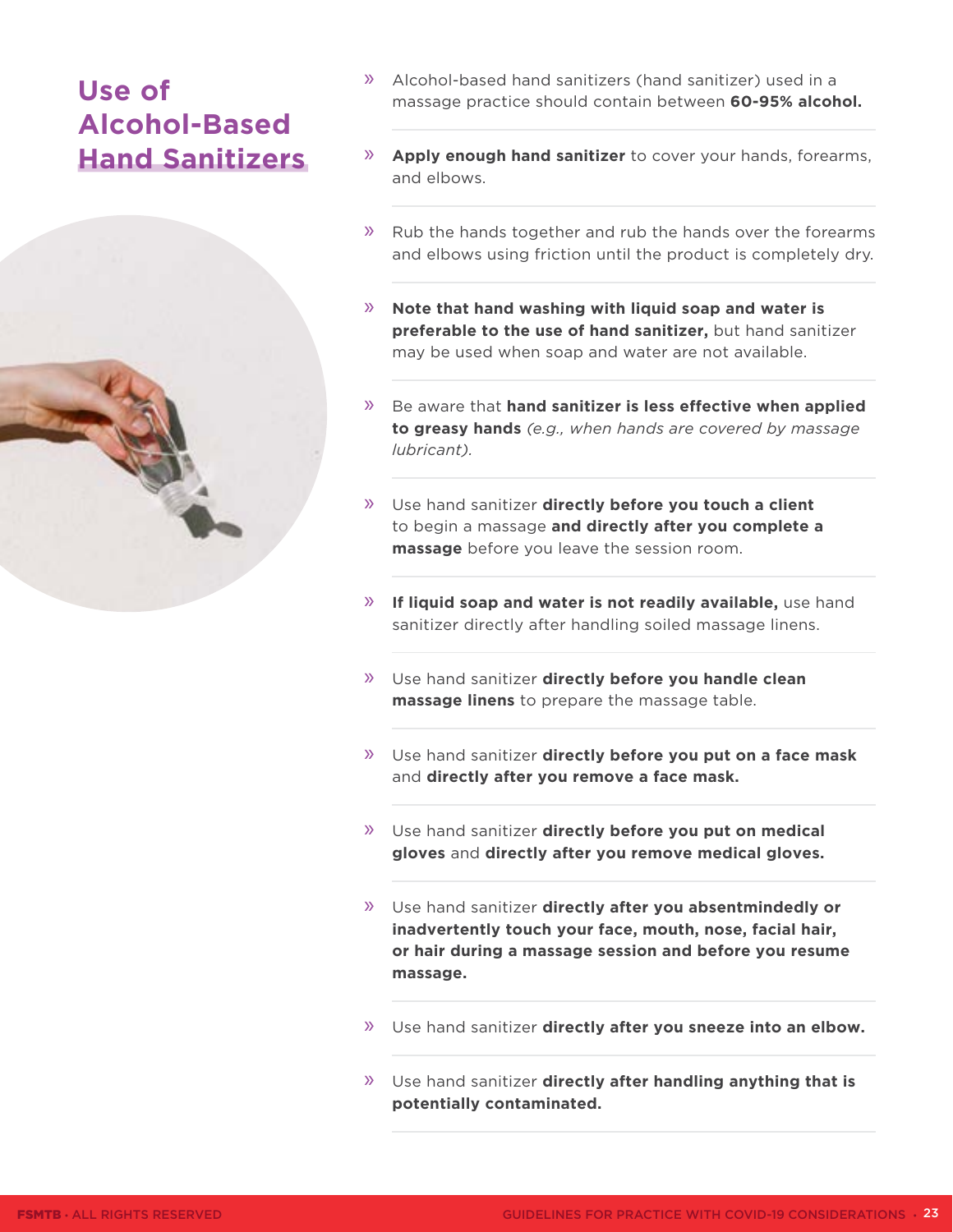<span id="page-23-0"></span>

## **Respiratory Hygiene and Cough Etiquette**

*Respiratory hygiene and cough etiquette aim to prevent or reduce the distribution of respiratory droplets into the environment. Respiratory hygiene and cough etiquette are practiced consistently by massage practitioners and encouraged in clients.*

- » **Cover the mouth and nose** when coughing or sneezing with a tissue. If a tissue is not available, cough or sneeze into an elbow.
- **Dispose of soiled tissues** immediately after use in a no-touch trash can.
- » **Wash your hands after contact with respiratory secretions.** If soap and water is not available, decontaminate your hands with an alcohol-based hand sanitizer.
- » **To encourage respiratory hygiene and cough etiquette, provide tissues, no-touch trash cans, and alcohol-based hand sanitizer throughout the massage facility.** Post signs to educate clients and remind staff to practice respiratory hygiene and cough etiquette while at the massage facility.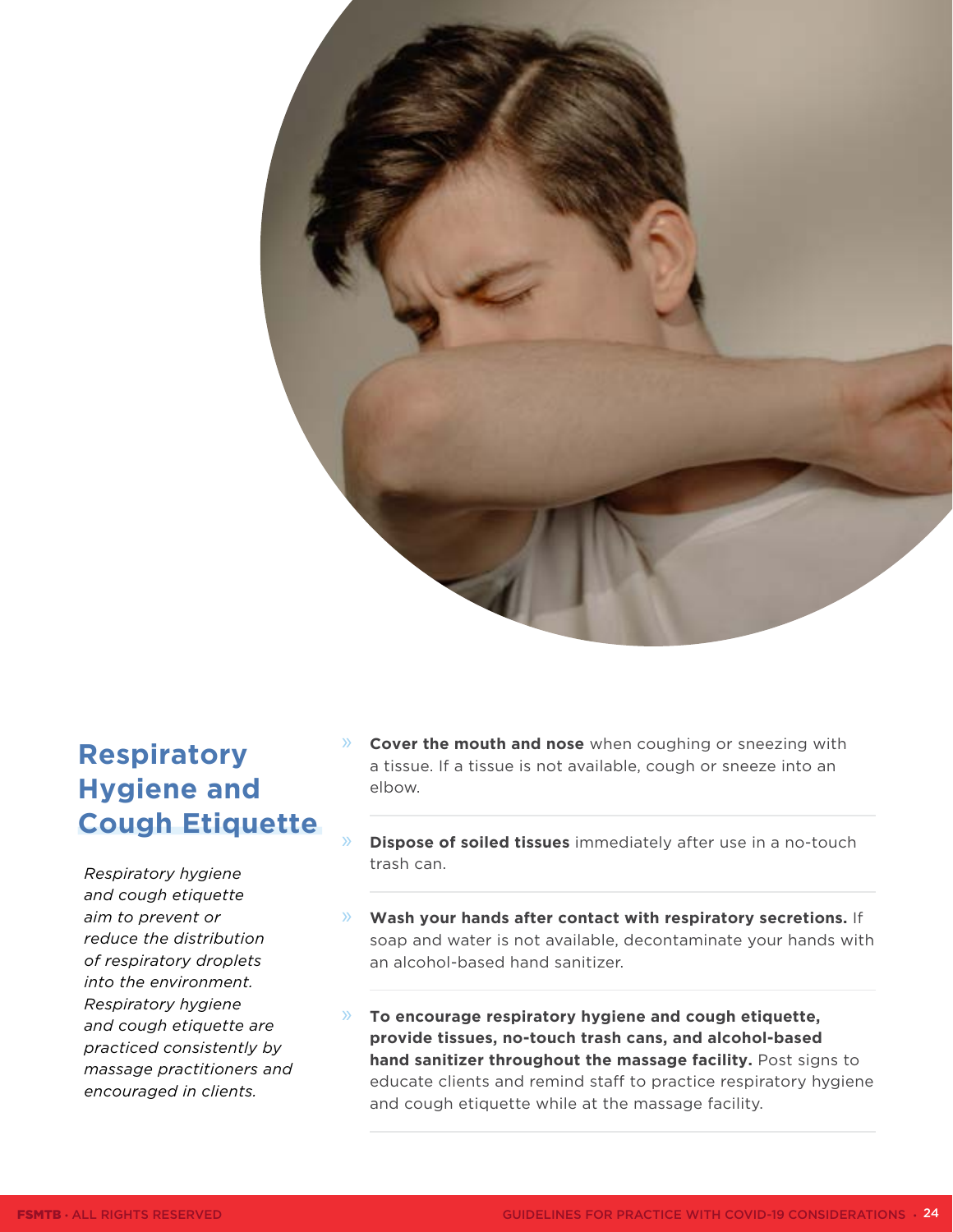## <span id="page-24-0"></span>**Use of Appropriate Personal Protective Equipment**

*Personal protective equipment (PPE) refers to gloves, face masks, respirators, protective eye wear, and special clothing healthcare professionals use to shield themselves from infectious diseases while working with patients and clients. In response to COVID-19, massage practitioners are advised to use face masks and protective clothing. Gloves are worn to handle potentially contaminated linens and when discontinuous skin, blood, or body fluid is present.* 

#### **FACE MASKS**

- » **Disposable surgical face masks are thin, paper-like material that fit loosely around the mouth and nose.** They are disposable and replaced with a fresh mask at the end of each massage session. Surgical masks block large-particle respiratory droplets from being expelled or inhaled.
- » **N95 respirators, simply called "respirators" offer more protection.** They protect against large and small particle droplets dispersed from the respiratory system. They do not fit properly when worn over facial hair because they must adhere to smooth skin.
- » **Respirators are worn for a massage workday and decontaminated by storing them in a breathable paper bag for 24 hours before they are reused.** COVID-19 persists for 17 hours on respirator material. The CDC notes that respirators can be recycled in this way until they show signs of wear or fail to adhere to smooth skin.
- » **Directly before putting on a mask, wash hands with liquid soap and water or sanitize them with an alcohol-based hand sanitizer.**
- » **Cover the nose and mouth with the mask and tighten the straps to ensure that there are no gaps around the edges of the mask.** With respirator masks, place both clean hands completely over the mask and inhale strongly. The mask should pull into your face.
- » **Avoid touching the outside surface of the face mask** and the inside surface of the face mask while wearing the mask as these surfaces are contaminated.
- » **If you touch your mask while providing massage, pause and sanitize your hands with alcohol-based hand sanitizer before you resume.**
- » **Remove the mask from behind to avoid touching the surface of the mask,** wash hands with liquid soap and water or sanitize them with an alcohol-based hand sanitizer.

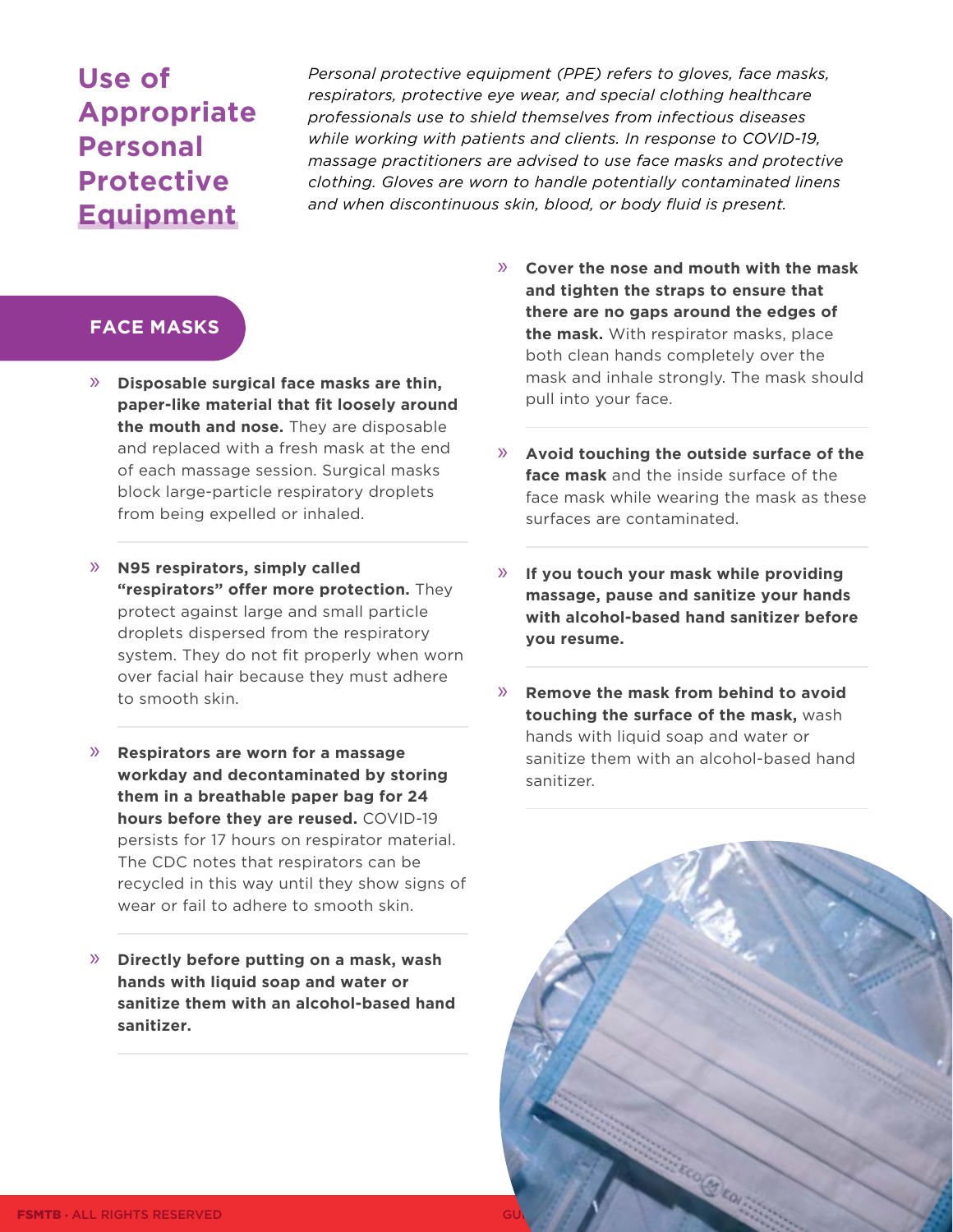#### <span id="page-25-0"></span>**PROTECTIVE CLOTHING**

- » While COVID-19 is present in the community, **cover your clothing with protective aprons, short-sleeved lab coats, or disposable medical gowns.** Change these protective garments between clients.
- » Alternatively, **purchase multiple pairs of scrubs** and change them between clients.
- » **The CDC recommends changing out of work clothes and work shoes into street clothes and washing work garments at the healthcare facility** to avoid the transport of potentially contaminated items to the healthcare professional's home.
- » If circumstances do not permit laundering on site, **work clothes should be removed and contained for laundering**, prior to entering the home environment.
- » **Safety goggles or glasses** *(note: eyeglasses are not acceptable protection)* must be washed between each client or replaced.



- » **Practitioners use nitrile or vinyl, unpowdered gloves anytime the potential exists to come into contact with blood or body fluids** including when a client has broken skin in an area where massage is provided or when the practitioner has broken skin on the hands or forearms.
- » **Considerations for COVID-19 do not require special glove use.** Gloves might be worn when handling potentially contaminated laundry, but are not necessary so long as the practitioner practices correct hand hygiene. Heavy duty nitrile cleaning gloves can also be worn, sanitized and reused, reducing environmental waste.

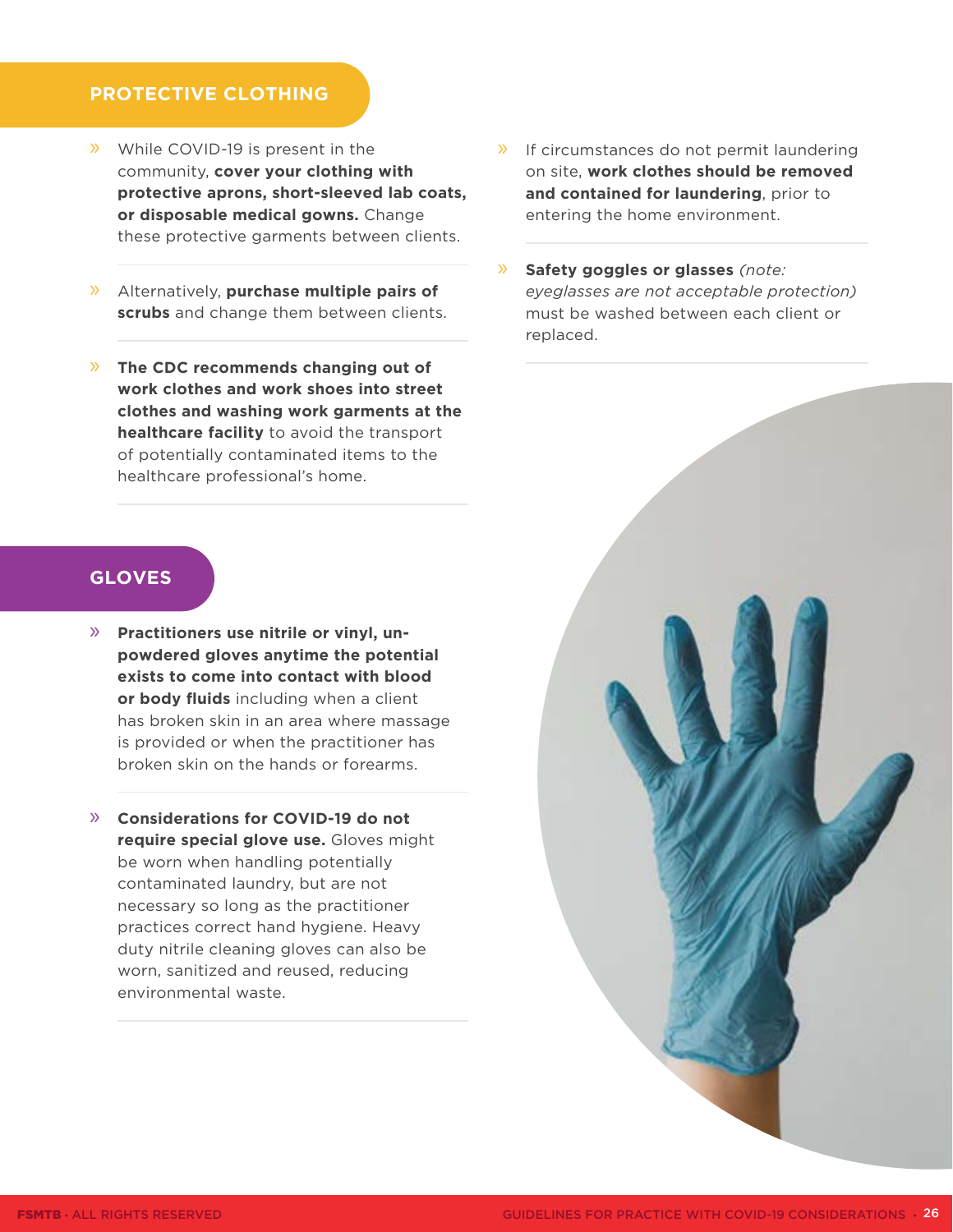## <span id="page-26-0"></span>**Self-Monitoring for Signs and Symptoms of COVID-19**

- » **The practitioner should self-monitor** for the signs and symptoms of COVID-19 every day.
- » **Take your temperature before the workda**y and then **again in the afternoon** *(when viruses tend to spike temperature)*.
- » **COVID-19 causes a wide range of symptoms.** Treat any new symptom as suspicious. The most common symptoms are mild cold or flu-like symptoms, especially a cough, sore throat, and shortness of breath.
- » **Should a practitioner develop a temperature or symptoms of illness, they should cancel their massage appointments** and self-isolate for 14 day or seek to obtain COVID-19 testing so they can be cleared of infection and return to work.

## **Exposure or Expected Exposure to COVID-19**

- » **In the event that a practitioner suspects that they have been exposed to COVID-19** they should self-isolate until they can obtain testing and be cleared of infection.
- » **If a client calls to report that they have tested positive for COVID-19 within 2 weeks of the massage session,** the practitioner should self-isolate until they can obtain testing and be cleared of infection.

## **COVID-19 Testing**

- » **If you believe you need a COVID-19 test,** contact your primary care provider for consultation and guidance.
- » **COVID-19 testing may also be available at a local urgent care facility.** Call to make an appointment or receive consultation and guidance.
- Because of the widespread unavailability of tests and their need by healthcare professionals at higher risk of infection, **the FSMTB is not recommending the mandatory and regular testing of massage professionals.**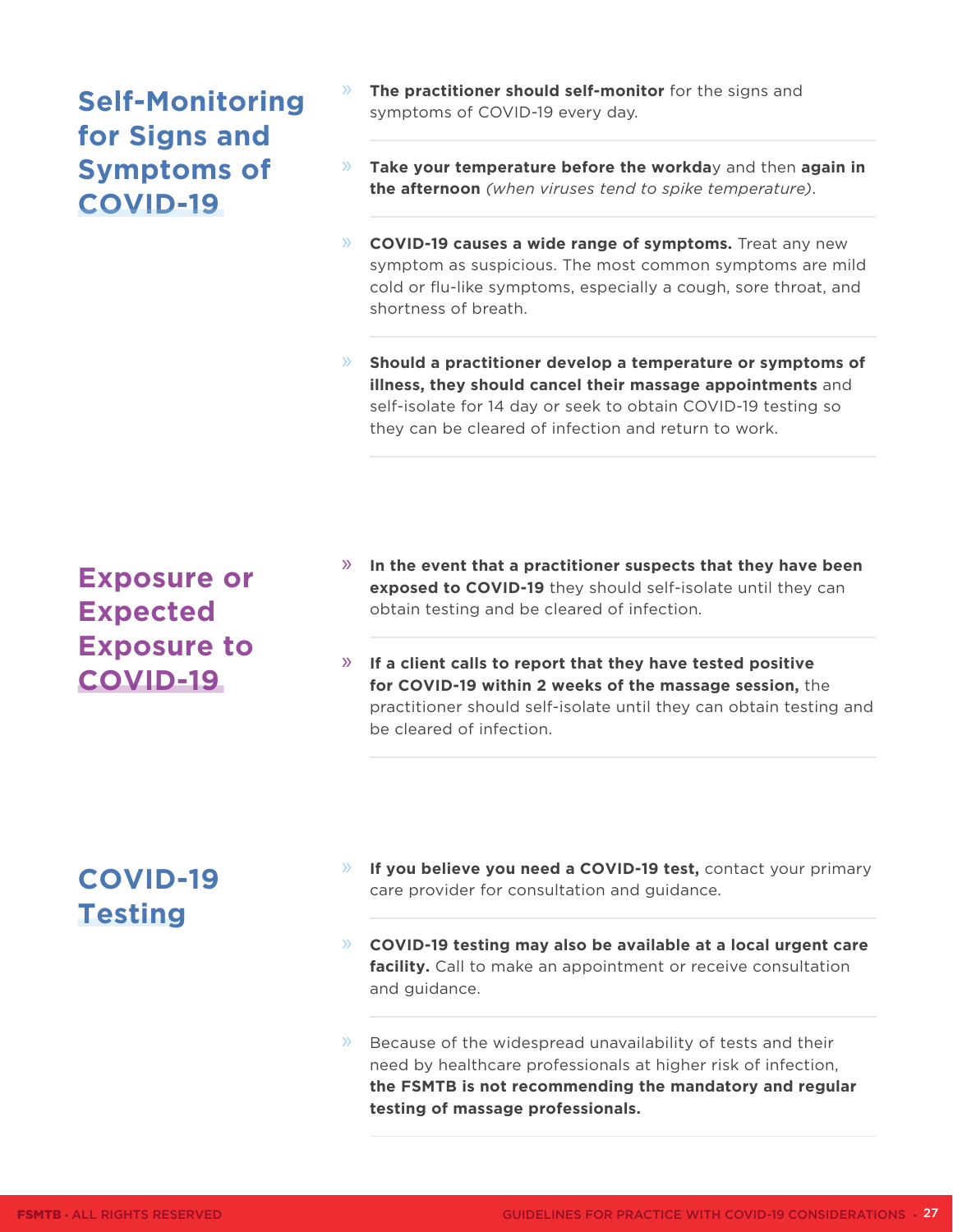<span id="page-27-0"></span>

### **GUIDANCE FOR**

## Massage Schools

The outbreak of COVID-19 disrupted colleges, universities, and vocational programs across the country. Now, as states begin to lift stay-at-home orders, schools are preparing their campuses for the return of students in communities where COVID-19 is still present.

The guidance offered here is meant to supplement procedures already in place from the U.S. Department of Education and each state's Department of Education. Schools must adhere to the policies outlined by these governmental institutions. Therefore, direction offered by the FSMTB is massage and bodywork specific and school administrators are asked to apply information from previous sections to the practice of massage in the classroom and student clinic.

If a student, faculty, or staff member becomes sick with symptoms of COVID-19, or tests positive for COVID-19, ask that person to self-isolate and contact the state health department for consultation and guidance.

**Here we'll address school cleanliness, disinfection, and disease prevention, classroom policies and procedures, and COVID-19 training.**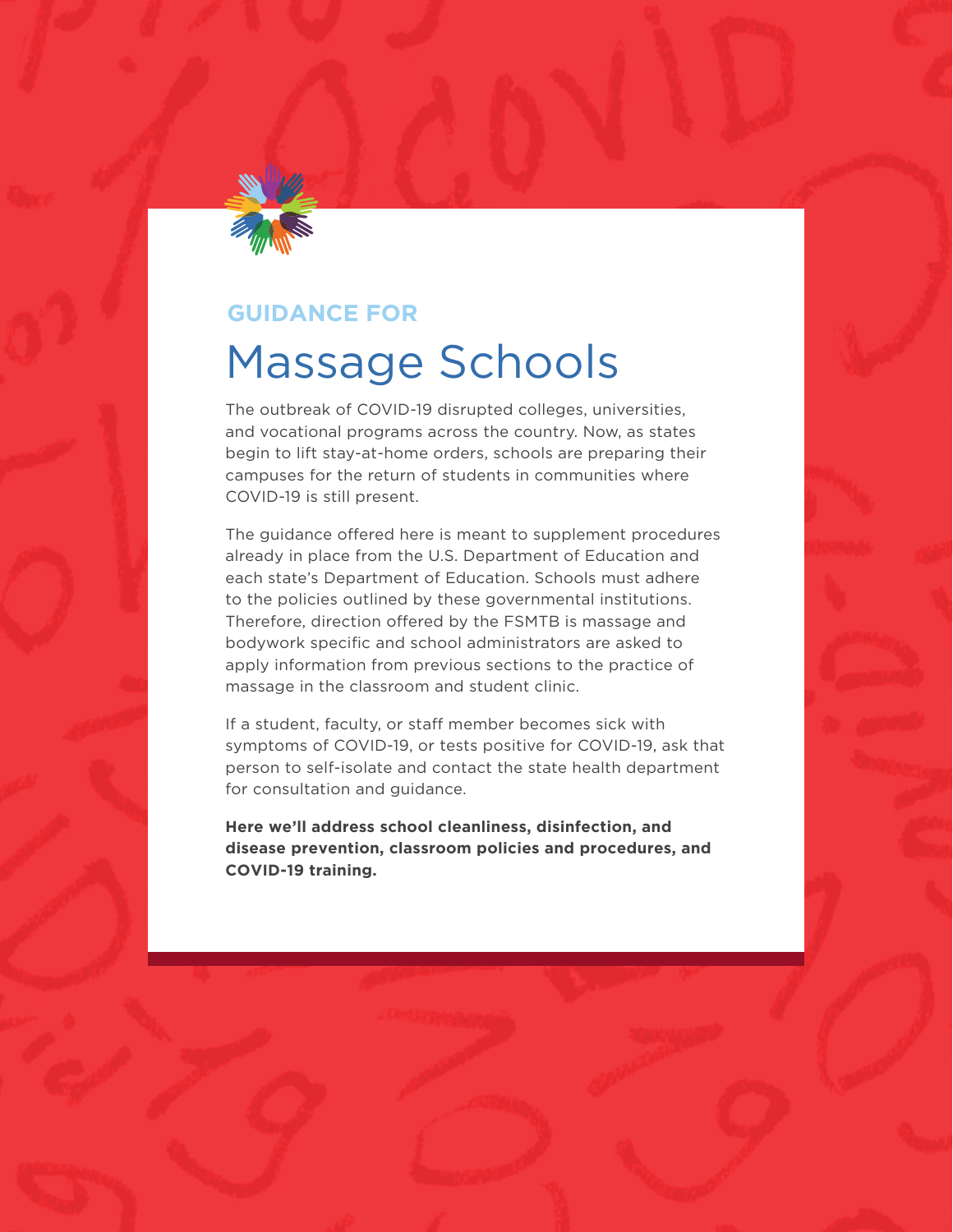## <span id="page-28-0"></span>**School Cleanliness, Disinfection, and Disease Prevention**

*Review the section of this document titled Facility Cleanliness, Disinfection, and Disease Prevention. These guidelines apply to the school reception area, retail area, restroom, hallways and stairways, session rooms, specialized spa equipment, the break room, and the laundry area of the student clinic.* 

#### *In general, and for all areas of your school:*

- » **Declutter and remove any unnecessary items** from school areas to reduce the daily disinfection burden of wiping surfaces *(e.g., magazines, books, bookshelves, knickknacks, candy bowls, tea stations, damaged equipment waiting to be fixed, learning tools that are rarely used, etc.)*.
- » **Organize school areas to promote physical distancing by removing chairs**, spacing chairs 6 feet apart, placing tape in the shape of an X on areas where people should not sit or stand, or by blocking off areas where people may be tempted to congregate. If possible, install a safety plexiglass shield on reception counters as a physical barrier between people when conducting transactions.
- » **Make alcohol-based hand sanitizer easily accessible** throughout the facility and encourage students, faculty, and staff to wash and sanitize their hands regularly.
- » **Make tissues and no-touch trash cans available** for the practice of respiratory hygiene and cough etiquette.
- » **Encourage students, faculty and staff to wear their own face masks to the facility.**  Provide surgical or other disposable face masks to those without a face covering upon arrival.
- » **Place signs** at eye level to educate students, faculty, and staff about respiratory hygiene and cough etiquette, hand hygiene, symptoms of COVID-19, and physical distancing.
- » **Encourage students, faculty, and staff to clean and disinfect high-touch surfaces throughout the school day with an EPAregistered disinfectant.** High-touch surfaces include door handles, counters, tabletops, pens used to complete paperwork, dry erase markers, clipboards, bones and skeletons used as learning tools, desks, light switches, phones, and keyboards.
- » **Ventilate areas of the school** to the degree possible by opening doors and windows to circulate fresh air and by using HEPA air filtration systems when they are available.
- » **Clean floors at the end of the day**  by mopping hard floors with an EPAregistered floor cleaner. Vacuum carpeted floors using a vacuum cleaner with a HEPA air filter if one is available. Wear a face mask and vacuum when there are no people in the space *(vacuums can disperse respiratory particles into the air).*

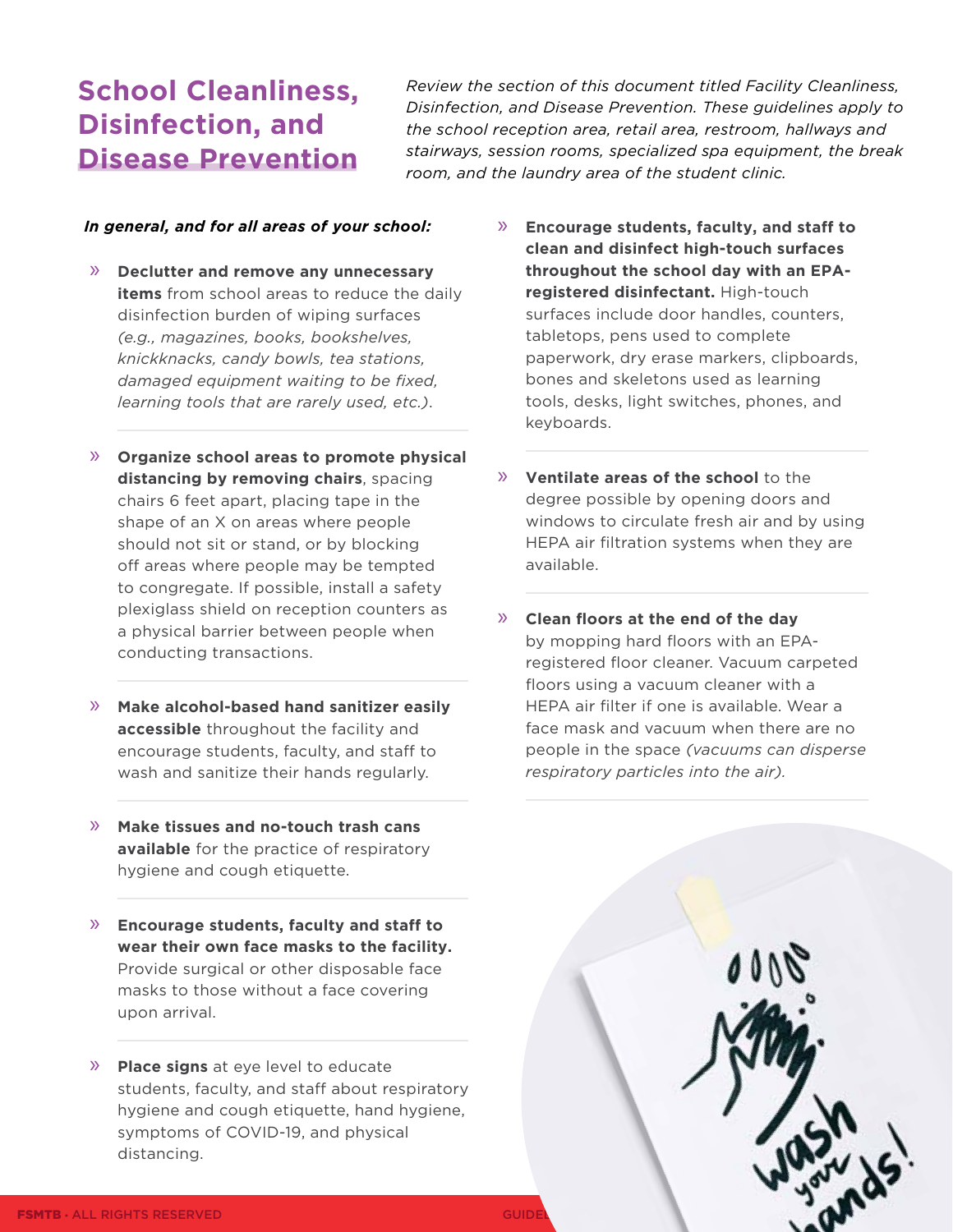» **Review the section of this document titled,** *[Cleaning and Disinfecting Products](#page-6-0)*  **and purchase cleaning products and EPA-registered disinfectants to meet the cleaning needs for your school.** Make disinfection products readily available to promote regular high-touch surface

decontamination.

» **Determine the number of people that can safely gather** in the school at one time (*e.g., 25% of posted maximum capacity by order of the State Fire Marshal, 1 person per 110 square feet of usable space, or issued state requirement)*. Adjust classroom meeting days and times to accommodate this number, if needed.

» **In lecture rooms where students sit at desks or tables, promote physical distancing** by removing chairs, spacing chairs 6 feet apart, placing tape in the shape of an X on areas where people should not sit or stand, or by blocking off areas where people may be tempted to congregate. Students must wear masks during lectures.

» **Delineate lecture or teaching space for instructors that reminds students to maintain their physical distance.**  Unmasked instructors must maintain 6 feet physical distancing from students. Identify areas where teachers can talk with students privately while maintaining physical distance.

» **In classrooms where students exchange massage and bodywork, place tape on flooring to indicate where massage tables are located.** Plan 10 feet of space between places where students stand while giving massage and the next massage area to allow movement around the table and avoid encroachment upon nearby peers.

» **Students should place their personal items on their own desk/table or designated area (e.g., locker).** Be sure locker assignments support physical distancing. Institute a regular schedule for emptying and disinfecting lockers.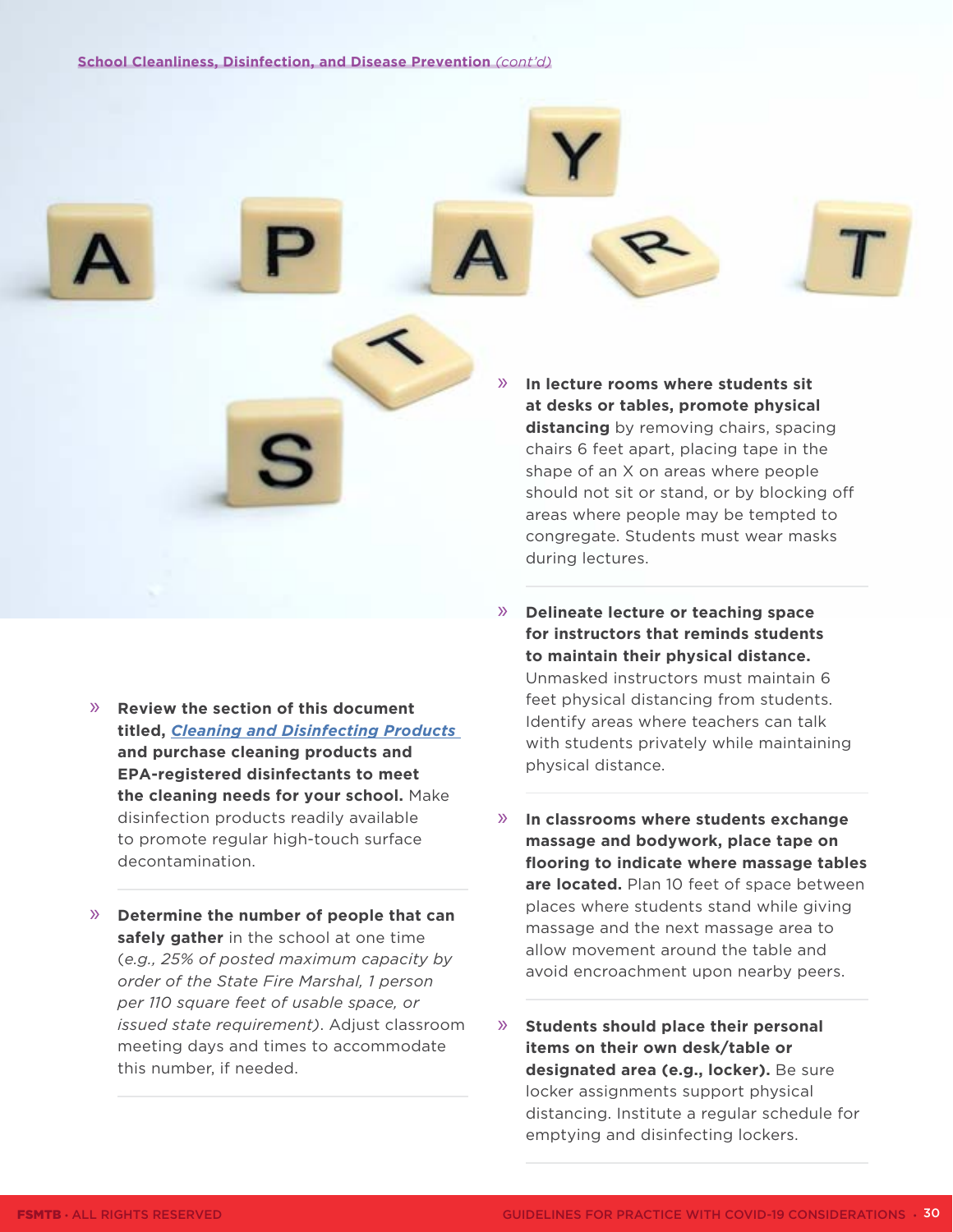## <span id="page-30-0"></span>**Classroom Policies and Procedures**

*These updates and changes to standard massage policies and procedures aim to decrease health risks while COVID-19 is present in communities. The FSMTB recommends these policy changes and procedural guidelines.* 

- » **Both the student acting as a client and the student acting as a practitioner must wear a face mask for the duration of the massage exchanges.**
- » **To reduce risk, students acting as massage practitioners should wear a mask while giving massage to classmates and clients in the student clinic.** If N95 masks are used, supply 2 masks to each student. Masks are removed at the end of a class or student clinic shift and placed in a breathable paper bag for 24 hours. COVID-19 lasts on respirator mask surfaces for 17 hours. This practice ensures that students have a sanitary mask to wear to each massage exchange class or student clinic shift.
- » **Encourage and reinforce proper hand hygiene, proper respiratory hygiene and cough etiquette, ongoing physical distancing, and attention to disinfection of high-touch surfaces and surfaces potentially contaminated during massage exchanges.**
- » **The CDC suggests that COVID-19 infected respiratory droplets can be dispersed when people talk.** For this reason, ventilate student clinic session rooms and student classrooms to the degree possible or run HEPA air filtration units.
- » **Review the section titled** *[Linen](#page-13-0)  [Management](#page-13-0)* **and ensure students bring a leak-proof trash bag to school for the transport of soiled linens from massage**

**exchange classes.** Remind students that they should not shake soiled linens, but should wash linens promptly in hot water with detergent and dry them with heat. Students must bring freshly laundered linens to classes.

- » **During massage exchange classes, remind students to bring an extra set of clothing to wear after classes.** Students should change their clothing and place contaminated clothing in a leak-proof trash bag for transport home. Remind students to only remove this clothing from the trash bag when they are ready to wash it and to wash their hands demonstrating proper hand hygiene after handling potentially contaminated linens.
- » **Discuss lenience on attendance policies, student sick leave, and online makeup work with the state Department of Education and accreditation agencies.**  Develop make up work that students can finish to maintain their grades should they become sick with any illness and need to self-isolate or await COVID-19 testing.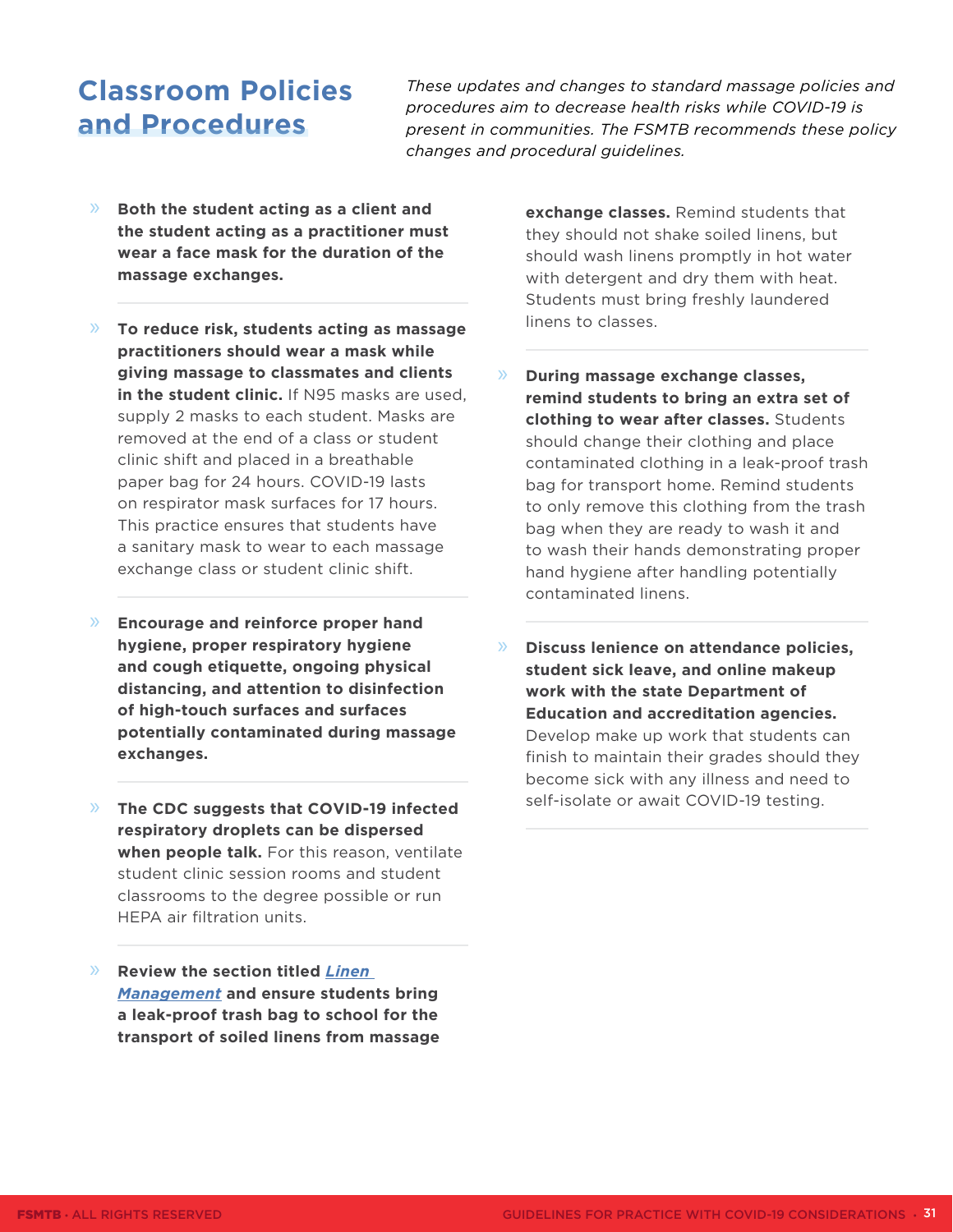#### <span id="page-31-0"></span>**STUDENTS AT HIGH RISK**

*While information is still limited, the CDC indicates that these underlying conditions place people at higher risk for severe illness from COVID-19:* 

- › *People 65 years or older*
- › *Heart conditions*

*immunity* 

- › *Chronic lung disease*
- 
- 

- › *Moderate to severe asthma*
- › *Severe obesity (body mass index of 40 or higher)*

› *Compromised or suppressed* 

- › *Chronic kidney disease*
- › *Liver disease*

› *Diabetes*

*Unless otherwise directed by the student's primary healthcare provider, students at higher risk of severe illness from COVID-19 should take a leave of absence while the virus is present in their communities. If they choose not to take a leave of absence, schools should obtain student's written informed consent that they understand they are at high risk and wish to continue with their classes anyway.* 

#### **SELF-MONITORING FOR SIGNS AND SYMPTOMS OF COVID-19**

- » **Students, staff, and faculty should selfmonitor** for the signs and symptoms of COVID-19 every day.
- » **Take your temperature before the workday** and **then again in the afternoon** *(when viruses tend to spike temperature).*
- » **COVID-19 causes a wide range of symptoms.** Treat any new symptom as suspicious. The most common symptoms are mild cold or flu-like symptoms, especially a cough, sore throat, and shortness of breath.
- » Should a school community member develop a temperature or symptoms of illness, **they should stay home from school and self-isolate for 14 days** or seek to obtain COVID testing so that they can be cleared of infection and return to school. For a sample Action Plan for a Positive COVID-19 Test, please see *[Appendix B](#page-38-0)*.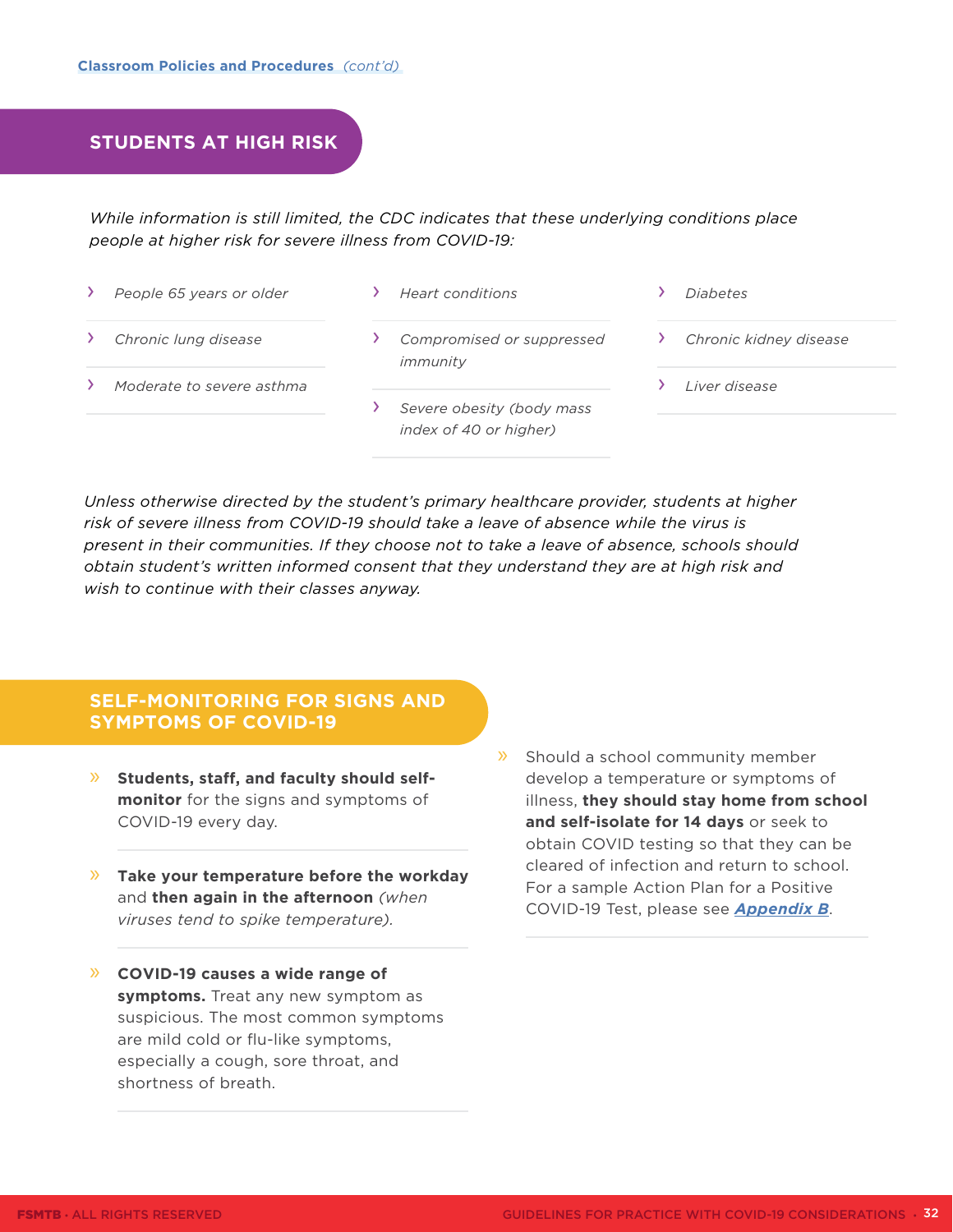#### <span id="page-32-0"></span>**CHANGES TO STUDENT, FACULTY, AND STAFF ARRIVAL PROCEDURES**

- » **Assign one or two staff members to greet the school community** at the primary entrance to the building.
- » **Students, staff, and faculty line up at the front door**, maintaining 6 feet of distance between them.
- » **Assigned staff members use no-touch thermal temperature scans to confirm entering people have a temperature that is no higher than 100.4°F.** Ask each arriving person if they have developed cold or flu-like symptoms or other symptoms suggesting illness. If anyone has a fever or has developed symptoms, they are sent home.
- » **Confirm that each arriving person is wearing an acceptable face mask** or provide them with a disposable face mask.
- » Ask each arriving person to **sanitize their hands upon arrival.**

## **COVID-19 Training**

*Students, faculty, and staff need to know the school's plan for ensuring their safety. Designate a school administrator, manager, supervisor, or other person to be responsible for monitoring the health of the faculty, instructors, and students and to enforce the COVID-19 safety plan. Use these guidelines as a training foundation.* 

#### *Alert the school community to policy and procedural changes related to COVID-19 and cover:*

- » COVID-19, what is it, what is known about transmission, symptoms, and risk factors related to massage and bodywork.
- » Methods for preventing the spread of COVID-19 in classrooms and in the student clinic.
- » How to practice proper hand hygiene, respiratory hygiene and cough etiquette, physical distancing, and disinfection of high-touch surfaces.
- » How to use PPE. How to put it on. How to take it off. When to use it.
- » School protocols and procedures related to COVID-19.
- » Student clinic protocols and procedures related to COVID-19.
- » Self-monitoring practices and what to do if you develop symptoms.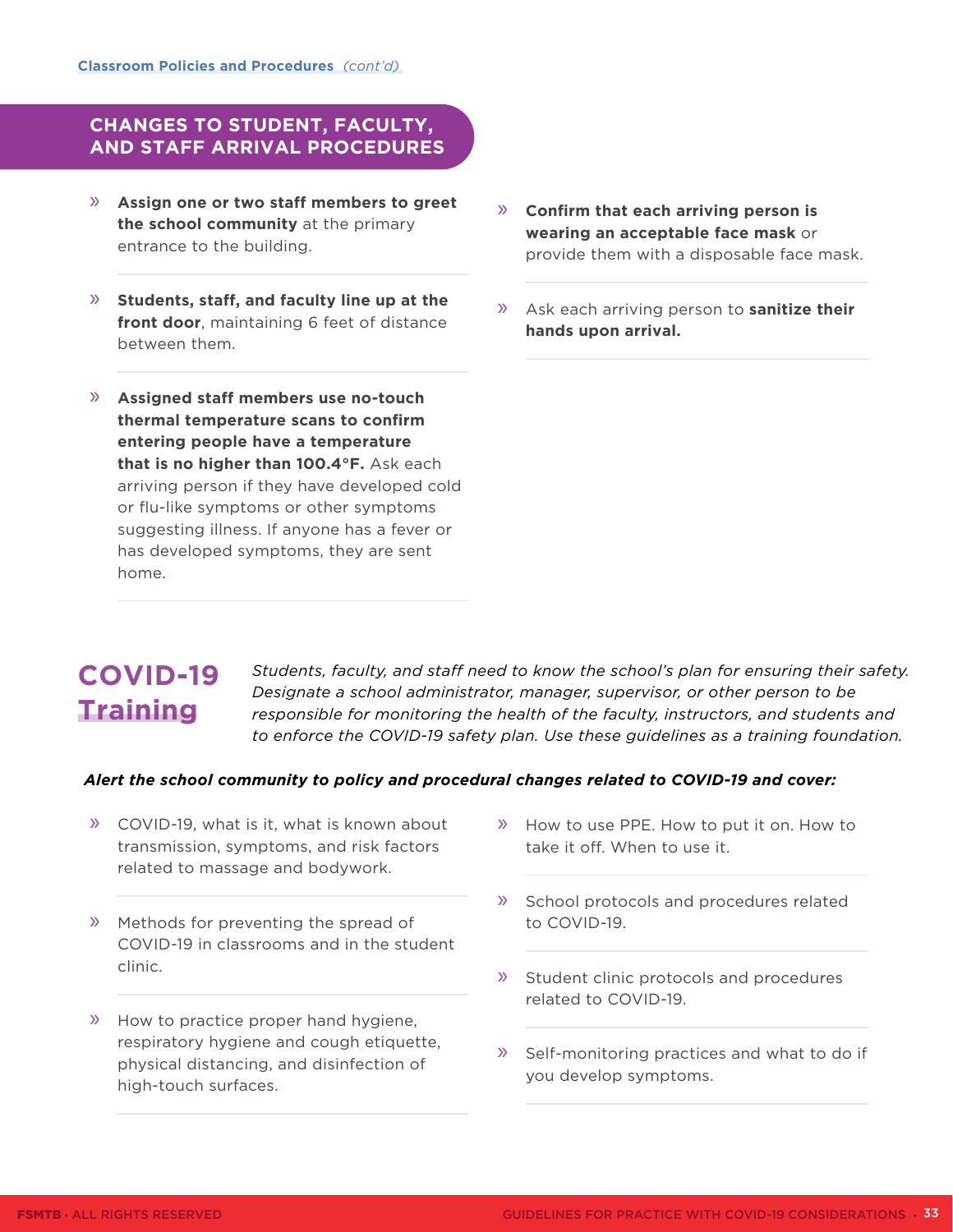<span id="page-33-0"></span>

## References & Resources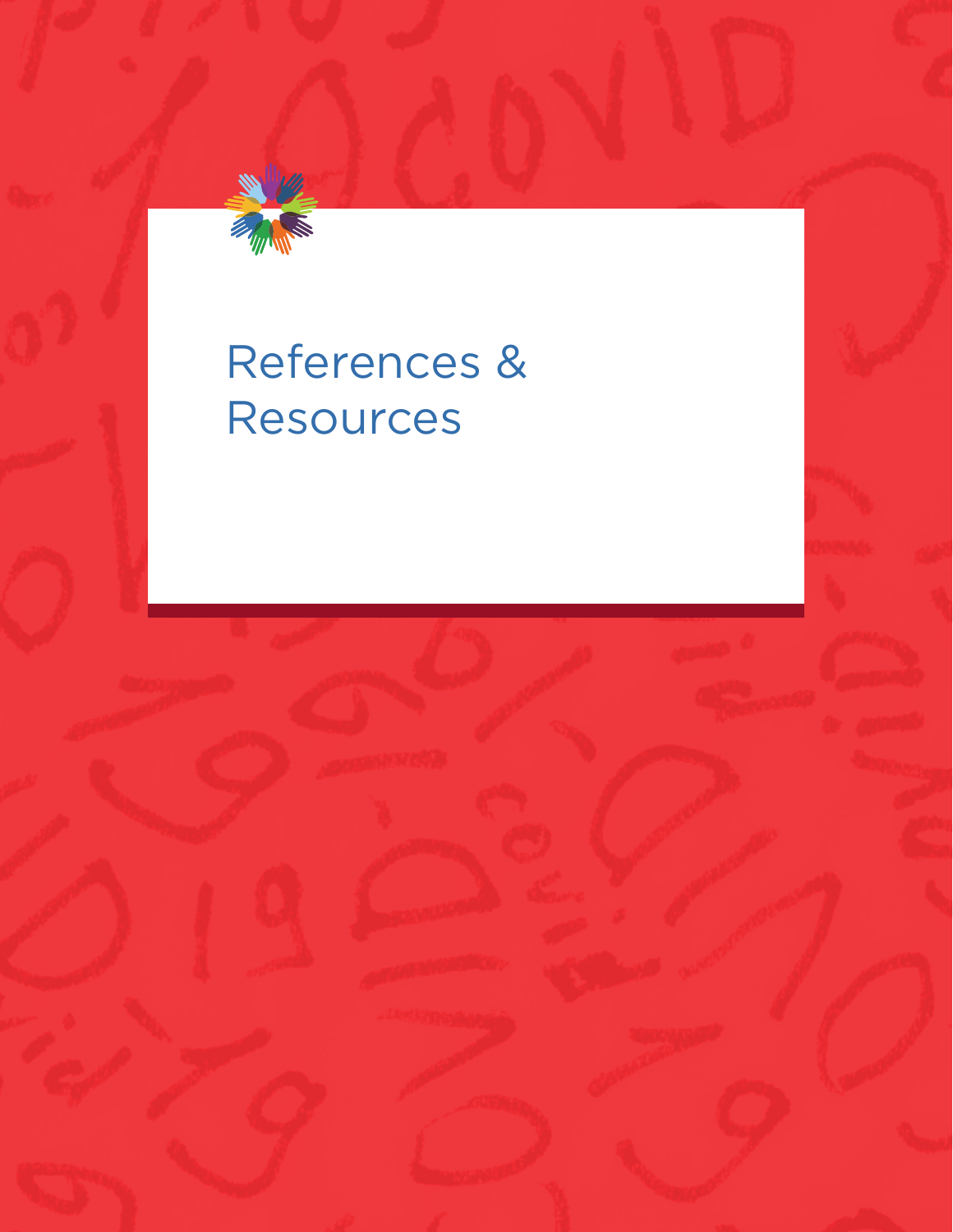## <span id="page-34-0"></span>**References**

- **1.** *"Information for Healthcare Professionals about Coronavirus (COVID-19)."* Centers for Disease Control and Prevention, Centers for Disease Control and Prevention, 12 May 2020, <www.cdc.gov/coronavirus/2019-ncov/hcp/index.html>.
- **2.** "*Standard Precautions for All Patient Care."* Centers for Disease Control and Prevention, Centers for Disease Control and Prevention, 26 Jan. 2016, [www.cdc.gov/infectioncontrol/basics/standard-precautions.html.](http://www.cdc.gov/infectioncontrol/basics/standard-precautions.html)
- **3.** *"Infection Control Guidance for Healthcare Professionals about Coronavirus (COVID-19)."* Centers for Disease Control and Prevention, Centers for Disease Control and Prevention, 24 Apr. 2020, [www.cdc.gov/coronavirus/2019-ncov/hcp/](https://www.cdc.gov/coronavirus/2019-ncov/hcp/infection-control.html?CDC_AA_refVal=https%3A%2F%2F%20www.cdc.gov%2Fcoronavirus%2F2019-ncov%2Finfection-control%2Findex.html.) [infection-control.html?CDC\\_AA\\_refVal=https%3A%2F%2F www.cdc.gov%2Fcoronavirus%2F2019-ncov%2Finfection](https://www.cdc.gov/coronavirus/2019-ncov/hcp/infection-control.html?CDC_AA_refVal=https%3A%2F%2F%20www.cdc.gov%2Fcoronavirus%2F2019-ncov%2Finfection-control%2Findex.html.)[control%2Findex.html.](https://www.cdc.gov/coronavirus/2019-ncov/hcp/infection-control.html?CDC_AA_refVal=https%3A%2F%2F%20www.cdc.gov%2Fcoronavirus%2F2019-ncov%2Finfection-control%2Findex.html.)
- **4.** *"Coronavirus Disease 2019 (COVID-19)."* Centers for Disease Control and Prevention, Centers for Disease Control and Prevention, Apr. 2020, [www.cdc.gov/coronavirus/2019-ncov/index.html.](http://www.cdc.gov/coronavirus/2019-ncov/index.html)

## **Resources**

*"Back to Work Safely."* American Industrial Hygiene Association. May 2020, [https://www.aiha.org/public-resources/](https://www.aiha.org/public-resources/consumer-resources/coronavirus_outbreak_resources) [consumer-resources/coronavirus\\_outbreak\\_resources](https://www.aiha.org/public-resources/consumer-resources/coronavirus_outbreak_resources) 

*"Clean Hands Count for Safe Healthcare."* Centers for Disease Control and Prevention, Centers for Disease Control and Prevention, 25 Feb. 2020, [www.cdc.gov/patientsafety/features/clean-hands-count.html.](http://www.cdc.gov/patientsafety/features/clean-hands-count.html)

*"Cleaning and Disinfecting Your Facility."* Centers for Disease Control and Prevention, Centers for Disease Control and Prevention, 14 Apr. 2020, [www.cdc.gov/coronavirus/2019-ncov/community/disinfecting-building-facility.html](http://www.cdc.gov/coronavirus/2019-ncov/community/disinfecting-building-facility.html).

*"Colleges and Universities."* Centers for Disease Control and Prevention, Centers for Disease Control and Prevention, 7 May 2020, [www.cdc.gov/coronavirus/2019-ncov/community/colleges-universities/index.html.](http://www.cdc.gov/coronavirus/2019-ncov/community/colleges-universities/index.html)

*"Communication Resources."* Centers for Disease Control and Prevention, Centers for Disease Control and Prevention, 30 Apr. 2020, [www.cdc.gov/coronavirus/2019-ncov/communication/index.html.](http://www.cdc.gov/coronavirus/2019-ncov/communication/index.html)

*"Coronavirus (COVID-19) Response."* Coronavirus (COVID-19) Response | FEMA.gov, Apr. 2020, [www.fema.gov/coronavirus.](https://www.fema.gov/coronavirus)

*"Coronavirus (COVID-19)."* EPA, Environmental Protection Agency, 13 May 2020, [www.epa.gov/coronavirus.](http://www.epa.gov/coronavirus)

*"Coronavirus Disease 2019 (COVID-19)."* Centers for Disease Control and Prevention, Centers for Disease Control and Prevention, Apr. 2020, [www.cdc.gov/coronavirus/2019-ncov/index.html.](http://www.cdc.gov/coronavirus/2019-ncov/index.html)

*"Coronavirus Disease 2019 (COVID-19)."* Centers for Disease Control and Prevention, Centers for Disease Control and Prevention, May 2020, [www.cdc.gov/coronavirus/2019-ncov/index.html.](http://www.cdc.gov/coronavirus/2019-ncov/index.html)

*"Coronavirus Guidelines for America."* The White House, The United States Government, Apr. 2020, [www.whitehouse.gov/](https://www.whitehouse.gov/briefings-statements/coronavirus-guidelines-america/) [briefings-statements/coronavirus-guidelines-america/.](https://www.whitehouse.gov/briefings-statements/coronavirus-guidelines-america/)

*"Coronavirus Rumor Control."* Coronavirus Rumor Control | FEMA.gov, Apr. 2020, [www.fema.gov/coronavirus/rumor](https://www.fema.gov/coronavirus/rumor-control)[control.](https://www.fema.gov/coronavirus/rumor-control)

*"COVID-19 ('Coronavirus') Information and Resources for Schools and School Personnel."* COVID-19 ("Coronavirus") Information and Resources for Schools and School Personnel | U.S. Department of Education, U.S. Department of Education, May 2020, [www.ed.gov/coronavirus.](http://www.ed.gov/coronavirus)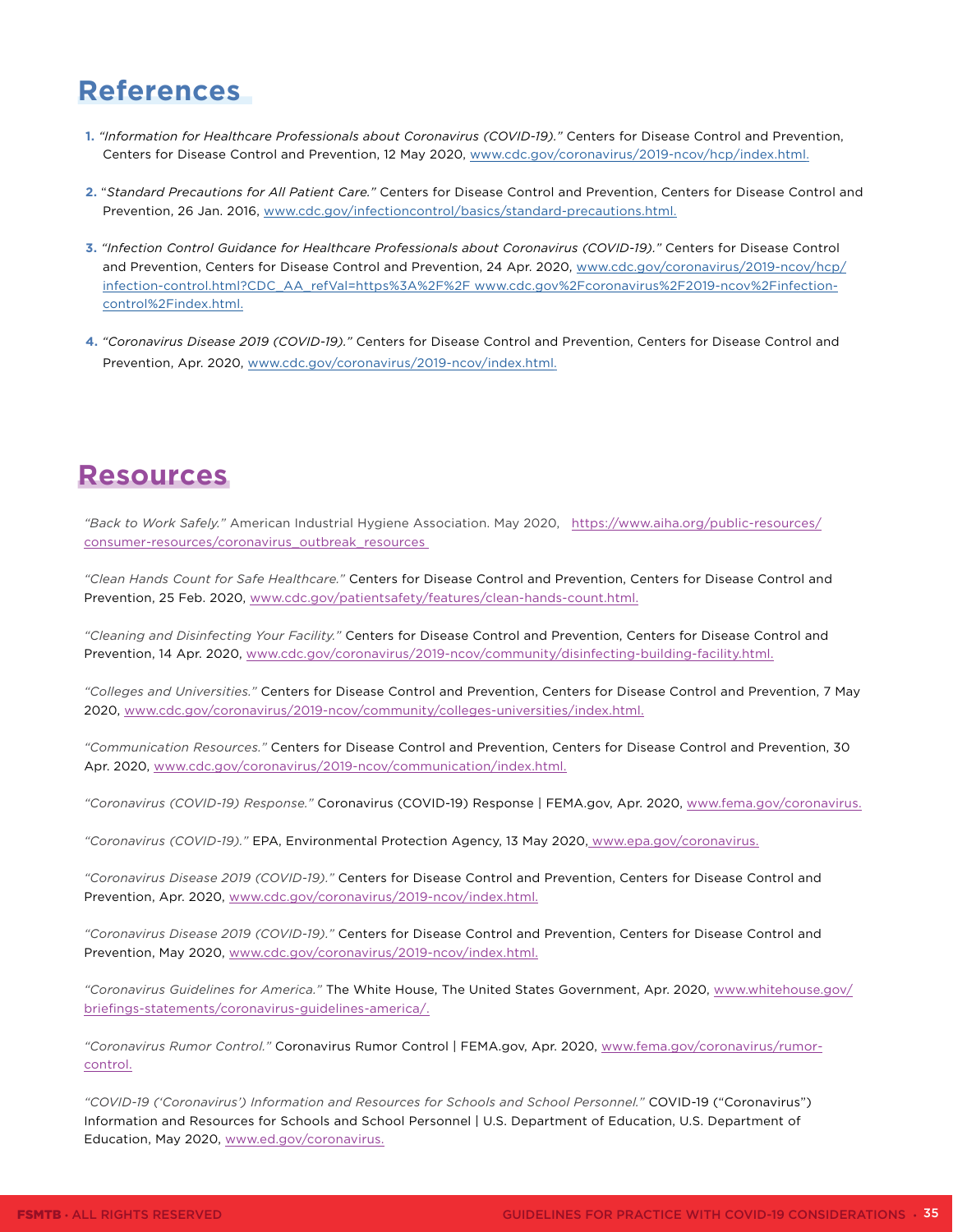## **Resources**

*"Disinfection Methods."* Centers for Disease Control and Prevention, Centers for Disease Control and Prevention, 18 Sept. 2016, [www.cdc.gov/infectioncontrol/guidelines/disinfection/disinfection-methods/index.html.](http://www.cdc.gov/infectioncontrol/guidelines/disinfection/disinfection-methods/index.html)

Gottlieb, Scott, et al. *"National Coronavirus Response: A Road Map to Reopening."* National Coronavirus Response, American Enterprise Institute, 28 Mar. 2020, [www.aei.org/wp-content/uploads/2020/03/National-Coronavirus-Response-a-](https://www.aei.org/wp-content/uploads/2020/03/National-Coronavirus-Response-a-Road-Map-to-Recovering-2.pdf)[Road-Map-to-Recovering-2.pdf.](https://www.aei.org/wp-content/uploads/2020/03/National-Coronavirus-Response-a-Road-Map-to-Recovering-2.pdf)

*"Infection Control Guidance for Healthcare Professionals about Coronavirus (COVID-19)."* Centers for Disease Control and Prevention, Centers for Disease Control and Prevention, 24 Apr. 2020, [www.cdc.gov/coronavirus/2019-ncov/hcp/infection](https://www.cdc.gov/coronavirus/2019-ncov/hcp/infection-control.html?CDC_AA_refVal=https%3A%2F%2Fwww.cdc.gov%2Fcoronavirus%2F2019-ncov%2Finfection-control%2Findex.html.)[control.html?CDC\\_AA\\_refVal=https%3A%2F%2Fwww.cdc.gov%2Fcoronavirus%2F2019-ncov%2Finfection-control%2Findex.](https://www.cdc.gov/coronavirus/2019-ncov/hcp/infection-control.html?CDC_AA_refVal=https%3A%2F%2Fwww.cdc.gov%2Fcoronavirus%2F2019-ncov%2Finfection-control%2Findex.html.) [html.](https://www.cdc.gov/coronavirus/2019-ncov/hcp/infection-control.html?CDC_AA_refVal=https%3A%2F%2Fwww.cdc.gov%2Fcoronavirus%2F2019-ncov%2Finfection-control%2Findex.html.)

*"Information for Healthcare Professionals about Coronavirus (COVID-19)."* Centers for Disease Control and Prevention, Centers for Disease Control and Prevention, 12 May 2020, [www.cdc.gov/coronavirus/2019-ncov/hcp/index.html.](http://www.cdc.gov/coronavirus/2019-ncov/hcp/index.html)

*"Interim Guidance for Administrators of US Institutions of Higher Education."* Centers for Disease Control and Prevention, Centers for Disease Control and Prevention, 18 Mar. 2020, [www.cdc.gov/coronavirus/2019-ncov/community/guidance-ihe](http://www.cdc.gov/coronavirus/2019-ncov/community/guidance-ihe-response.html)[response.html.](http://www.cdc.gov/coronavirus/2019-ncov/community/guidance-ihe-response.html)

*"Interim Guidance for Businesses and Employers Responding to Coronavirus Disease 2019 (COVID-19), May 2020."*  Centers for Disease Control and Prevention, Centers for Disease Control and Prevention, 5 May 2020, [www.cdc.gov/](https://www.cdc.gov/coronavirus/2019-ncov/community/guidance-business-response.html) [coronavirus/2019-ncov/community/guidance-business-response.html.](https://www.cdc.gov/coronavirus/2019-ncov/community/guidance-business-response.html)

*"Interim Recommendations for US Community Facilities with Suspected/Confirmed Coronavirus Disease 2019."* Centers for Disease Control and Prevention, Centers for Disease Control and Prevention, 7 May 2020, [www.cdc.gov/coronavirus/2019](https://www.cdc.gov/coronavirus/2019-ncov/community/organizations/cleaning-disinfection.html) [ncov/community/organizations/cleaning-disinfection.html.](https://www.cdc.gov/coronavirus/2019-ncov/community/organizations/cleaning-disinfection.html)

*"List N: Disinfectants for Use Against SARS-CoV-2."* EPA, Environmental Protection Agency, 14 May 2020, [www.epa.gov/](https://www.epa.gov/pesticide-registration/list-n-disinfectants-use-against-sars-cov-2) [pesticide-registration/list-n-disinfectants-use-against-sars-cov-2.](https://www.epa.gov/pesticide-registration/list-n-disinfectants-use-against-sars-cov-2)

*"Opening Up America Again."* The White House, The United States Government, Apr. 2020, [www.whitehouse.gov/](https://www.whitehouse.gov/openingamerica/) [openingamerica/.](https://www.whitehouse.gov/openingamerica/)

*"Schools During the COVID-19 Pandemic."* Centers for Disease Control and Prevention, Centers for Disease Control and Prevention, Apr. 2020, [www.cdc.gov/coronavirus/2019-ncov/community/schools-childcare/Schools-Decision-Tree.pdf?fbcli](https://www.cdc.gov/coronavirus/2019-ncov/community/schools-childcare/Schools-Decision-Tree.pdf?fbclid=IwAR0JkGYIUYWxexskign5bNqL4fggEq6ufQObHQL3-HkiVFVNpqqRzSJYQqM.) [d=IwAR0JkGYIUYWxexskign5bNqL4fggEq6ufQObHQL3-HkiVFVNpqqRzSJYQqM.](https://www.cdc.gov/coronavirus/2019-ncov/community/schools-childcare/Schools-Decision-Tree.pdf?fbclid=IwAR0JkGYIUYWxexskign5bNqL4fggEq6ufQObHQL3-HkiVFVNpqqRzSJYQqM.)

*"School Settings."* Centers for Disease Control and Prevention, Centers for Disease Control and Prevention, 14 May 2020, [www.cdc.gov/coronavirus/2019-ncov/community/schools-childcare/index.html](https://www.cdc.gov/coronavirus/2019-ncov/community/schools-childcare/index.html).

*"Standard Precautions for All Patient Care."* Centers for Disease Control and Prevention, Centers for Disease Control and Prevention, 26 Jan. 2016, [www.cdc.gov/infectioncontrol/basics/standard-precautions.html.](https://www.cdc.gov/infectioncontrol/basics/standard-precautions.html)

*"Transmission-Based Precautions."* Centers for Disease Control and Prevention, Centers for Disease Control and Prevention, 7 Jan. 2016, [www.cdc.gov/infectioncontrol/basics/transmission-based-precautions.html.](https://www.cdc.gov/infectioncontrol/basics/transmission-based-precautions.html)

*"UNITED STATES DEPARTMENT OF LABOR."* Safety and Health Topics | COVID-19 | Occupational Safety and Health Administration, Apr. 2020, [www.osha.gov/SLTC/covid-19/](https://www.osha.gov/SLTC/covid-19/).

 *"Workplaces During the COVID-19 Pandemic."* Centers for Disease Control and Prevention, Centers for Disease Control and Prevention, Apr. 2020, [www.cdc.gov/coronavirus/2019-ncov/downloads/community/workplace-decision-tree.](https://www.cdc.gov/coronavirus/2019-ncov/downloads/community/workplace-decision-tree.pdf?fbclid=IwAR3UkYWbbYCSsJXRGTw_WO2w6PPpOA8zQzUWrew90o2nmANtdP-EXc3fxMs) [pdf?fbclid=IwAR3UkYWbbYCSsJXRGTw\\_WO2w6PPpOA8zQzUWrew90o2nmANtdP-EXc3fxMs.](https://www.cdc.gov/coronavirus/2019-ncov/downloads/community/workplace-decision-tree.pdf?fbclid=IwAR3UkYWbbYCSsJXRGTw_WO2w6PPpOA8zQzUWrew90o2nmANtdP-EXc3fxMs)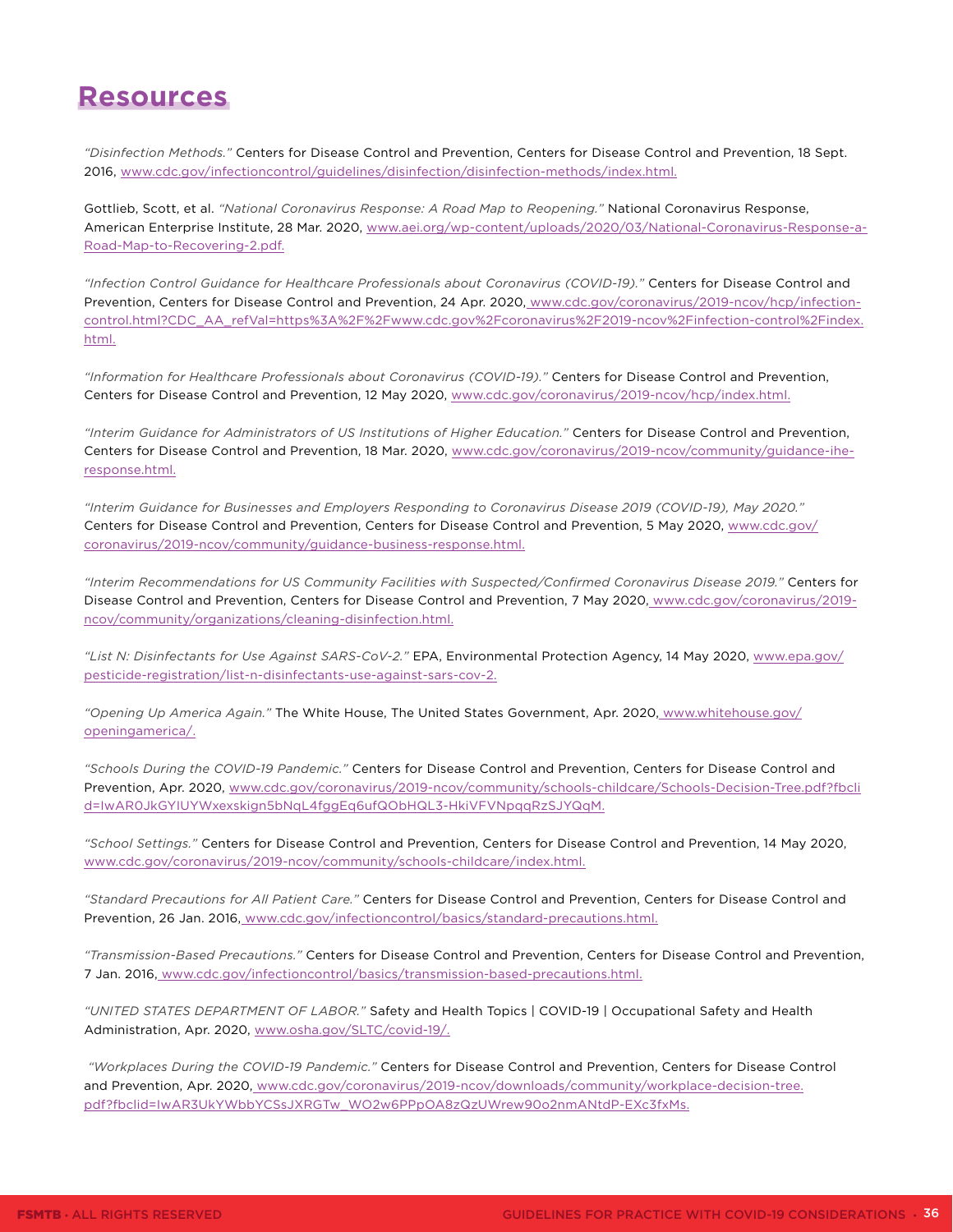<span id="page-36-0"></span>

### **SAMPLES**

## Appendices

**Appendix A:** Intake Form Addendum **Appendix B:** Action Plan for Positive COVID-19 Test **Appendix C:** Sample Client Notice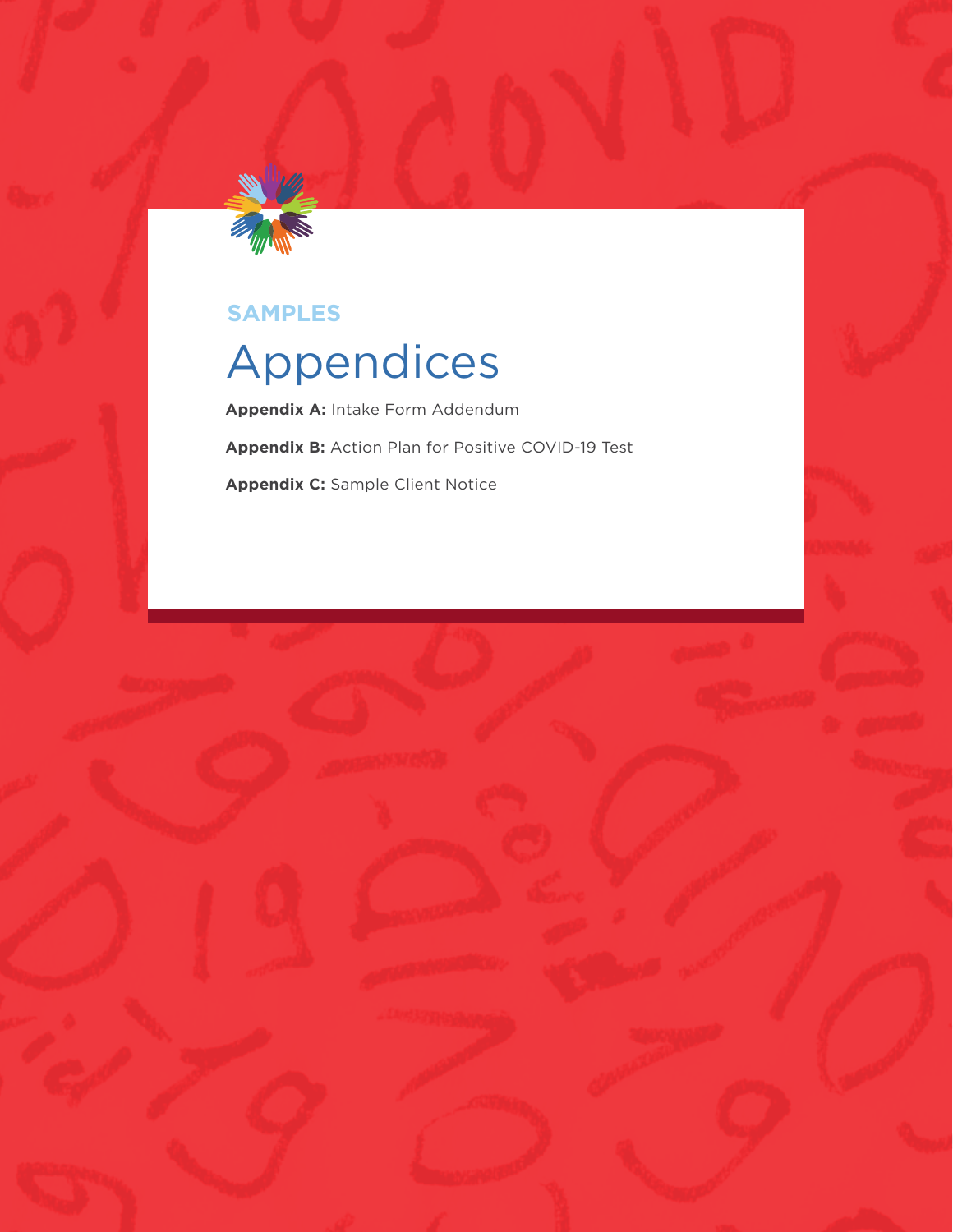## <span id="page-37-0"></span>**APPENDIX A:** Intake Form Addendum

**To best protect your health and the health of others, please fill out this form before each massage and bodywork session.** *Thank you!*

**NAME: DATE:**

Have you been tested for COVID-19? If yes, what type of test did you have?

*When was your test?*

*What were the results?* 

Have you been in places with a high infection rate within the last two weeks (e.g., statedesignated "hotspots")? If yes, please explain.

#### Please check if you are experiencing any of the following as a NEW PATTERN since the beginning of the pandemic:

- \_\_ Fever
- $\equiv$  Chills
- 
- \_\_ Nasal, sinus congestion \_\_ Loss of sense of taste or smell
- \_\_ Sudden onset of muscle soreness (not related to a specific activity)

- \_\_ Cough
- \_\_ Sore throat
- \_\_ Fatigue
	- \_\_ Shortness of breath
- \_\_ Rash or skin lesions (especially on the feet)

\_\_ Diarrhea, digestive upset

Do you have any new discomfort with exertion or exercise?

*I declare that the information provided above is true and accurate to the best of my knowledge.*

*(print name)*

*(signature)*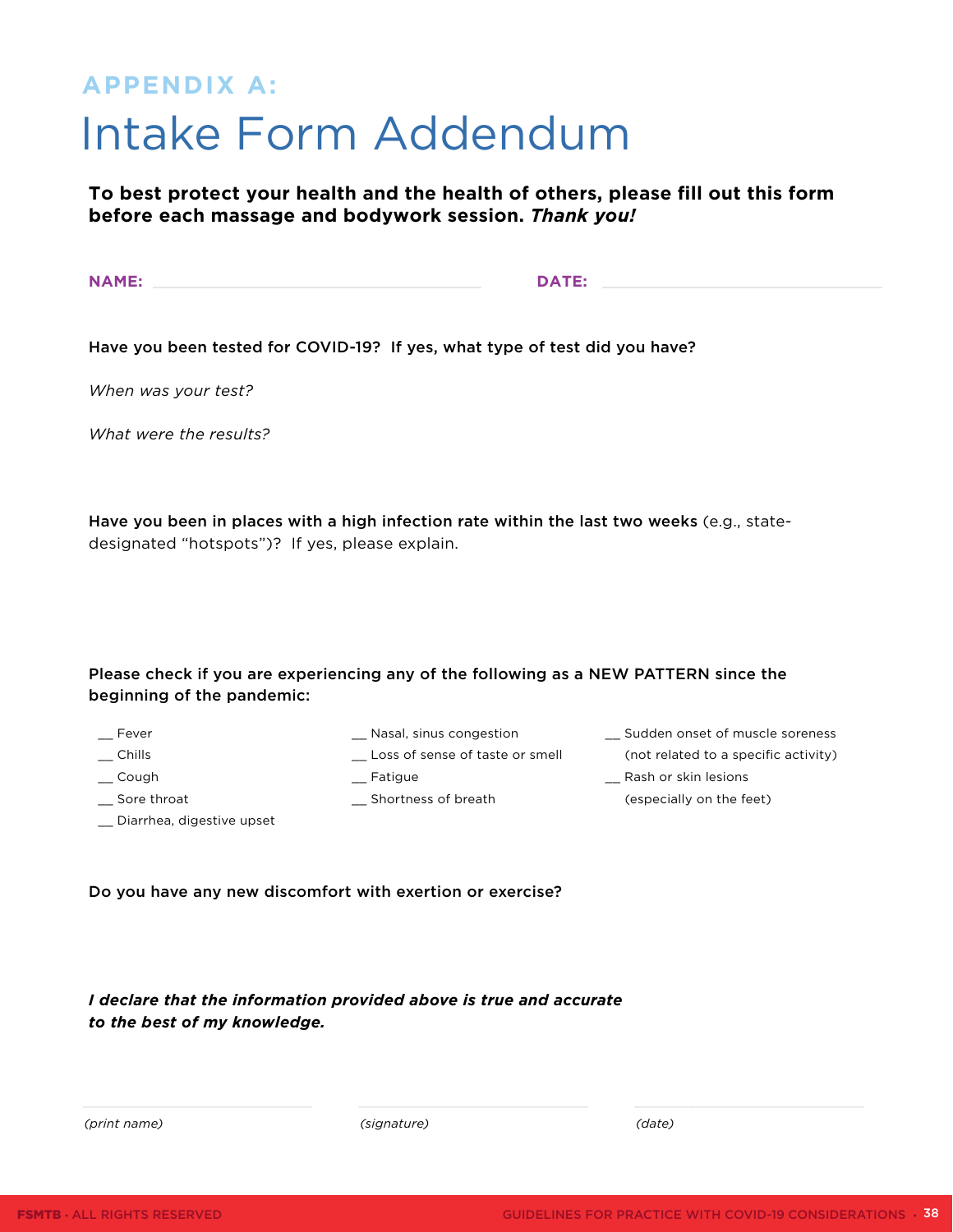### <span id="page-38-0"></span>**APPENDIX B:**

## Action Plan for Positive COVID-19 Test

#### **IF SOMEONE ASSOCIATED WITH A MASSAGE THERAPY FACILITY TESTS POSITIVE FOR A CURRENT COVID-19 INFECTION**:

If a massage practitioner, client, staff member, teacher, or any other personnel associated with an outpatient massage therapy facility (including private practice, school, clinic, spa, franchise, and others) tests positive for a current infection with SARS CoV-2 (COVID-19), then we recommend the following actions:

*(Note: the terms "self-quarantine" and "close contact" are defined below.)*

### **If the currently infected person is a client, patient, customer, or guest:**

- The massage therapy facility complies with contact tracing efforts, working with the Department of Health and other entities as needed.
- The massage practitioner(s) who worked with the client gets tested for the virus (if possible), and must go into self-quarantine for 14 days following close contact with that client.
- All other clients of that massage practitioner who have had close contact with them in the meantime must be notified that they may have been exposed. (Public health statements recommend that they also go into self-quarantine for 14 days after their exposure, but that is not within the purview of the massage therapy facility.)

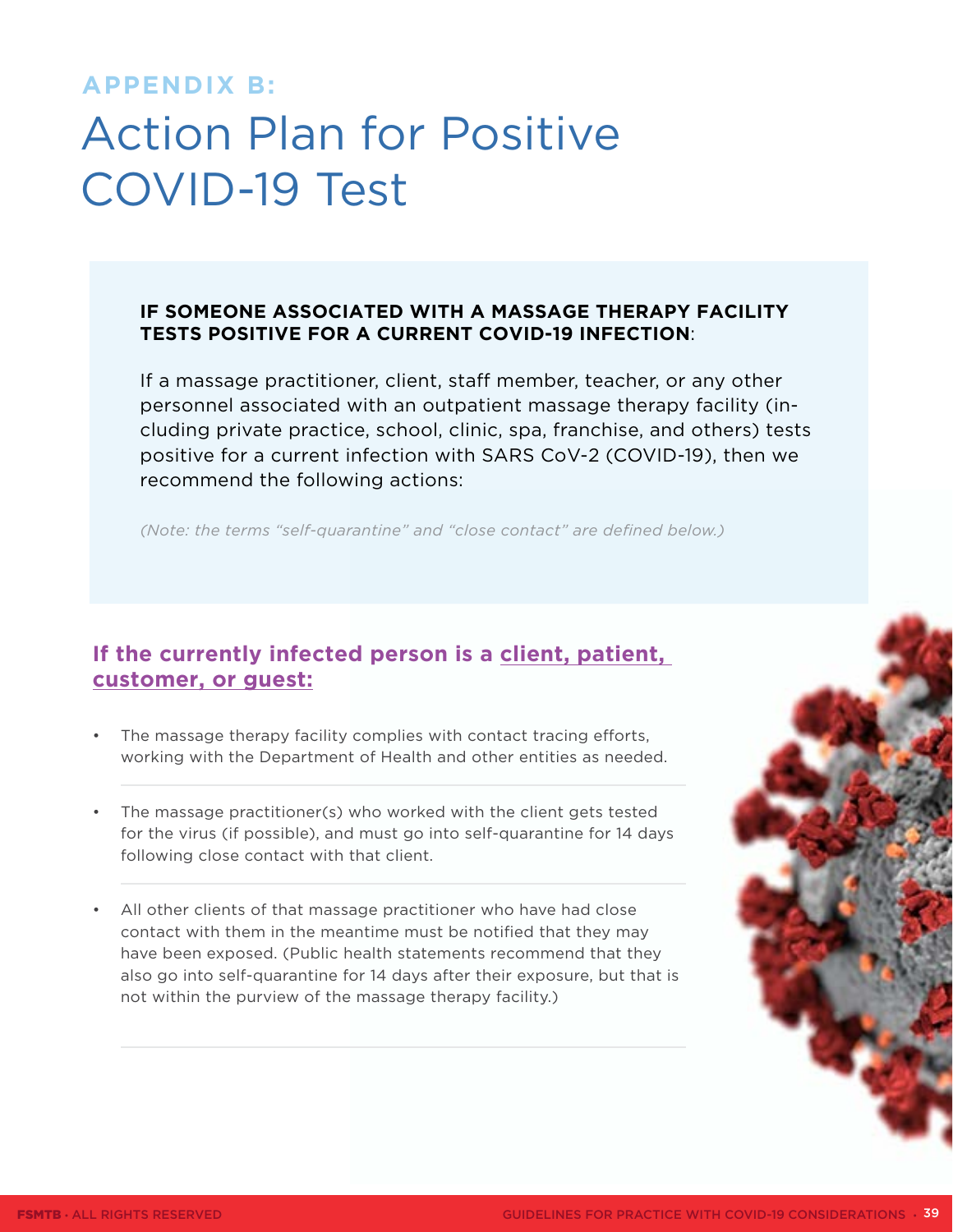### **If the currently infected person is a massage practitioner or student working in a public clinic:**

- The massage therapy facility complies with contact tracing efforts, working with the Department of Health and other entities as needed.
- All of the massage practitioner's clients from the two weeks leading up to the positive test must be informed that they have been exposed. (Public health statements recommend that they then go into selfquarantine for 14 days after their exposure.)
- The room(s) and all the tools that the massage practitioner used must be

thoroughly disinfected and left unused for a minimum of three days, if possible.

- The massage practitioner must go into selfquarantine until they test negative and all symptoms have resolved.
- Any other personnel at the facility who had close contact with the massage practitioner must go into self-quarantine for 14 days after their exposure. This might be shortened if accurate testing determines that they are not infected.

### **If the currently infected person is a massage therapy student:**

- The school complies with contact tracing efforts, working with the Department of Health and other entities as needed.
- The student must go into self-quarantine until they test negative and all symptoms have resolved.
- All of the students and staff with whom the infected person had close contact within the previous two weeks must be informed that they have been exposed. They must go into self-quarantine for two weeks after their last exposure. This might be shortened if accurate testing determines that they are not infected.
- The infected person's storage area must be emptied, disinfected, and left unused for a minimum of three days.

### **If the currently infected person is a staff member (front desk, teacher, school administrator, etc.)**

- The facility complies with contact tracing efforts, working with the Department of Health and other entities as needed.
- The infected person must go into selfquarantine until they test negative and all symptoms have resolved.
- All people who work at the facility who had close contact with the infected person within the previous two weeks must be notified that they have been exposed, and they must self-quarantine for 14 days after their last exposure. This might be shortened if accurate testing determines that they are not infected.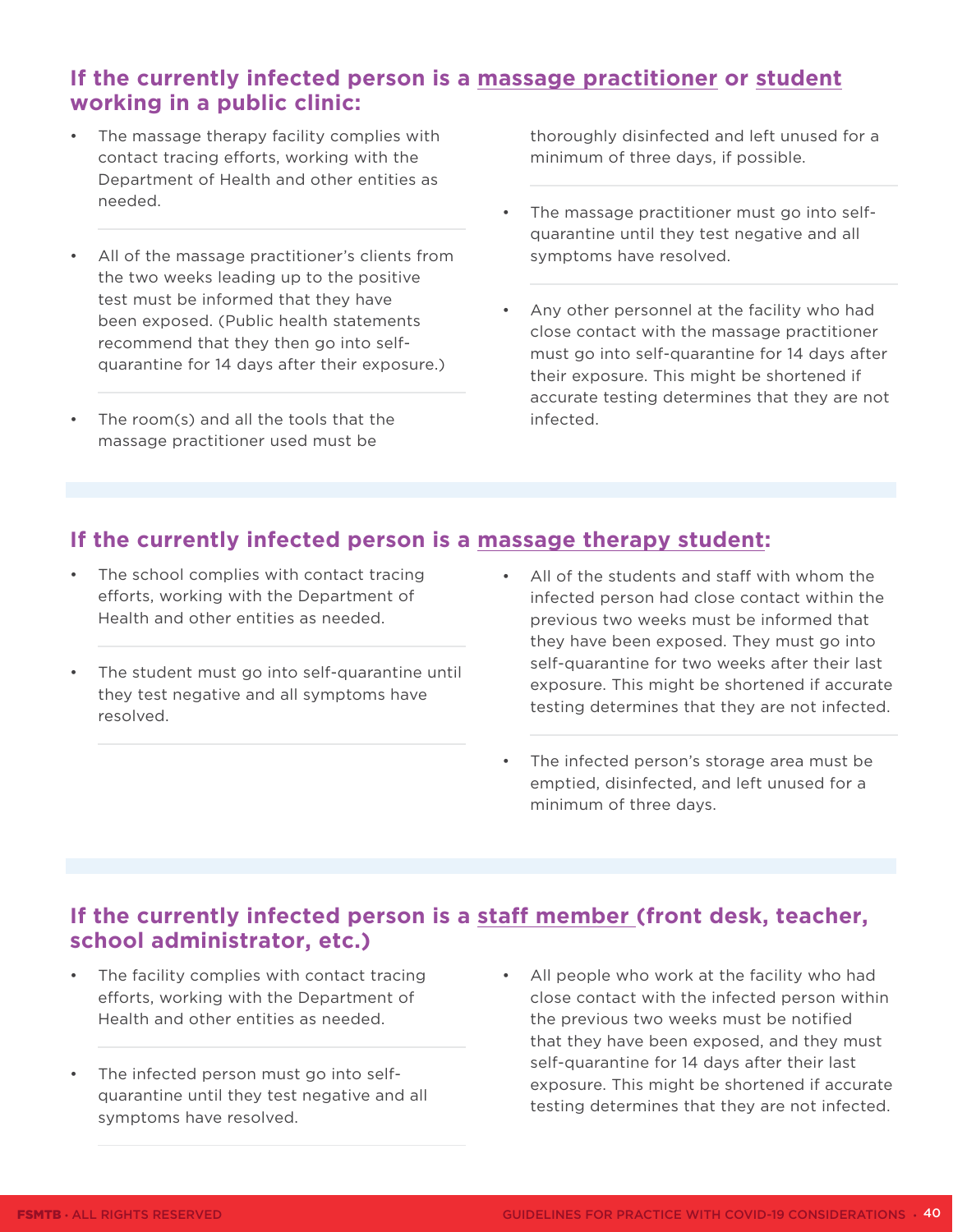#### **DEFINITIONS**

### Self-Quarantine:

*"You should monitor your health for fever, cough and shortness of breath during the 14 days after the last day you were in close contact with the person who had COVID-19. You should not go to work or school, and you should avoid public places for 14 days."*

<https://www.doh.wa.gov/Portals/1/Documents/1600/coronavirus/COVIDexposed.pdf> <https://www.vdh.virginia.gov/coronavirus/coronavirus/local-exposure/>

**NOTE:** in addition to these guidelines, we recommend that if a person has been informed that they have been exposed to the virus, they should get tested if possible.

## Close Contact:

#### **CDC: March 19, 2020**

Being within 6 feet of a person who has the virus for 30 minutes or more *(Note: some hospitals reduce the "safe" exposure time to 10 minutes or more.)*

<https://www.cdc.gov/mmwr/volumes/69/wr/mm6911e1.htm>

#### **CDC: April 15, 2020**

Close contact for healthcare exposures is defined as follows: a) being within approximately 6 feet (2 meters) of a person with COVID-19 for a prolonged period of time (such as caring for or visiting the patient; or sitting within 6 feet of the patient in a healthcare waiting area or room); or b) having unprotected direct contact with infectious secretions or excretions of the patient (e.g., being coughed on, touching used tissues with a bare hand).

<https://www.cdc.gov/coronavirus/2019-ncov/hcp/guidance-risk-assesment-hcp.html>

#### **CDC: May 5, 2020**

**a)** Being within approximately 6 feet (2 meters) of a COVID-19 case; close contact can occur while caring for, living with, visiting, or sharing a healthcare waiting area or room with a COVID-19 case or **b)** having direct contact with infectious secretions of a COVID-19 case (e.g., being coughed on)

<https://www.cdc.gov/coronavirus/2019-ncov/hcp/clinical-criteria.html>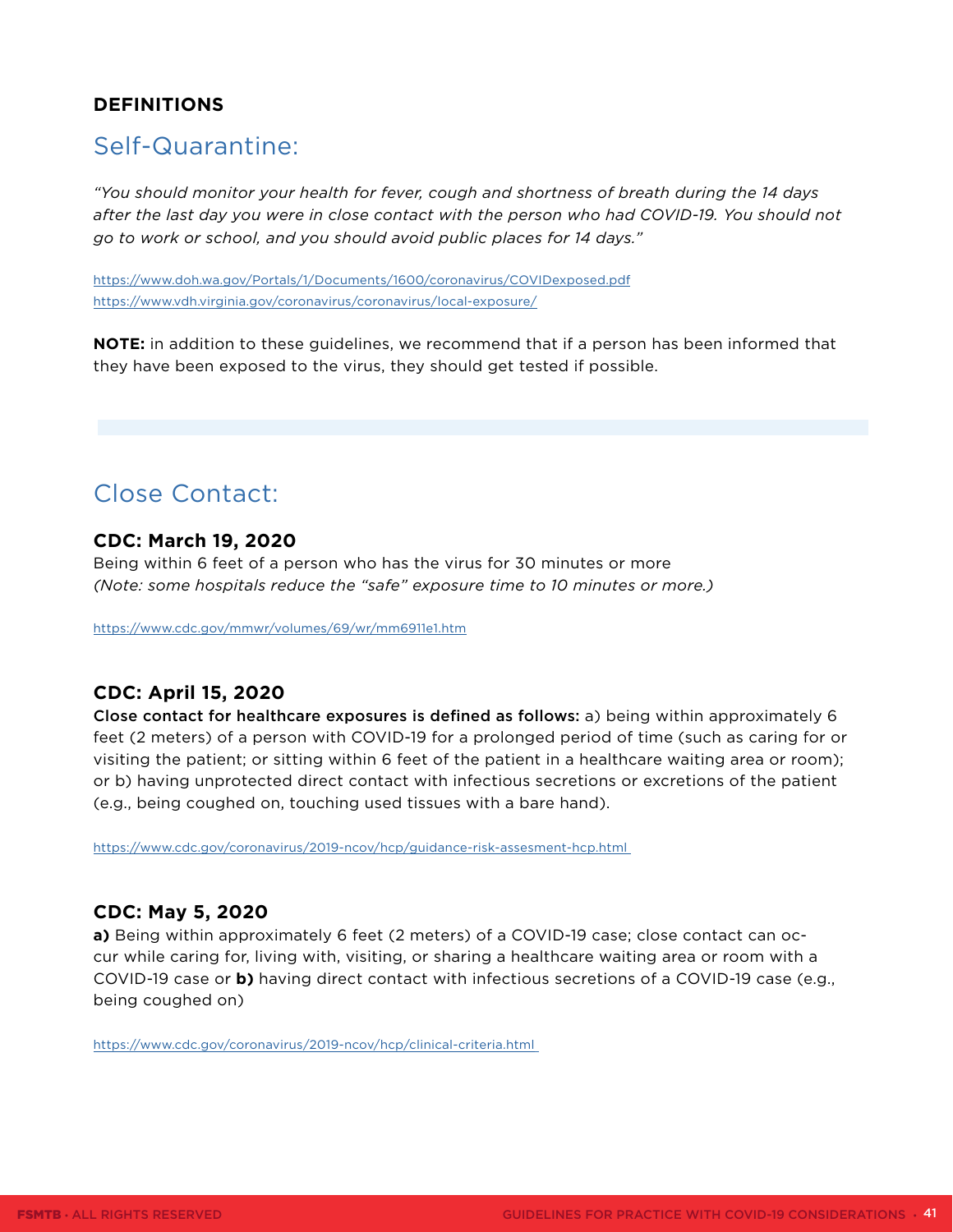## <span id="page-41-0"></span>**APPENDIX C:** Sample Client Notice

#### Dear **CLIENT,**

I hope this finds you and your family in good health. While many things have changed, one thing has remained the same: my commitment to your safety and health.

By its very nature, massage and bodywork requires skin-to-skin contact and you should be familiar with the fact that infection control has always been a top priority for my practice. As we navigate life with additional requirements and modify existing measures due to the coronavirus, please help me to support all of my clients by cooperating with some new requirements.

My practice follows Practice Guidelines recommended by the Federation of State Massage Therapy Boards (FSMTB), along with infection control recommendations made by the U.S. Centers for Disease Control and Prevention (CDC) and the Occupational Safety and Health Administration (OSHA).

You may see some changes when it is time for your next appointment. I made these changes to help protect my clients and myself. For example:

- I will communicate with you beforehand to obtain updates to your health information and ask you specifically about your potential exposure to COVID-19.
- When you arrive at the office, I'll ask that you wait in your vehicle until I text you or call you to come in. This ensures that we don't have too many people in the reception area at one time.
- I will greet you at the door and use a no touch thermal temperature screening to confirm that you don't have a fever.
- I'll ask you if you have developed any symptoms of illness since we spoke on the phone. If you feel ill on the day of your session, there is no penalty for canceling your appointment. Massage is not advised if you have any symptoms of illness.
- Please bring a face mask to use while you are in the building, and during your massage.
- I will ask you to sign an informed consent form that states, *"I understand that close contact with people increases the risk of infection from COVID-19. By signing this form, I acknowledge that I am aware of the risks involved and give consent to receive massage from this practitioner."*
- There is a hand-hygiene station that I will ask you to use when you enter the office. You will also find hand sanitizer in the reception area and other places in the office for you to use as needed.

I look forward to seeing you again and am happy to answer any questions you may have about the steps I take to keep you, and every client, safe in my practice. To make an appointment, please call my office at **xxx-xxx-xxxx.** My practice is tentatively scheduled to open on **day, month, date.**

Thank you for being my client. I value your trust and loyalty and look forward to welcoming you back to a safe, therapeutic touch environment.

Your Massage Therapist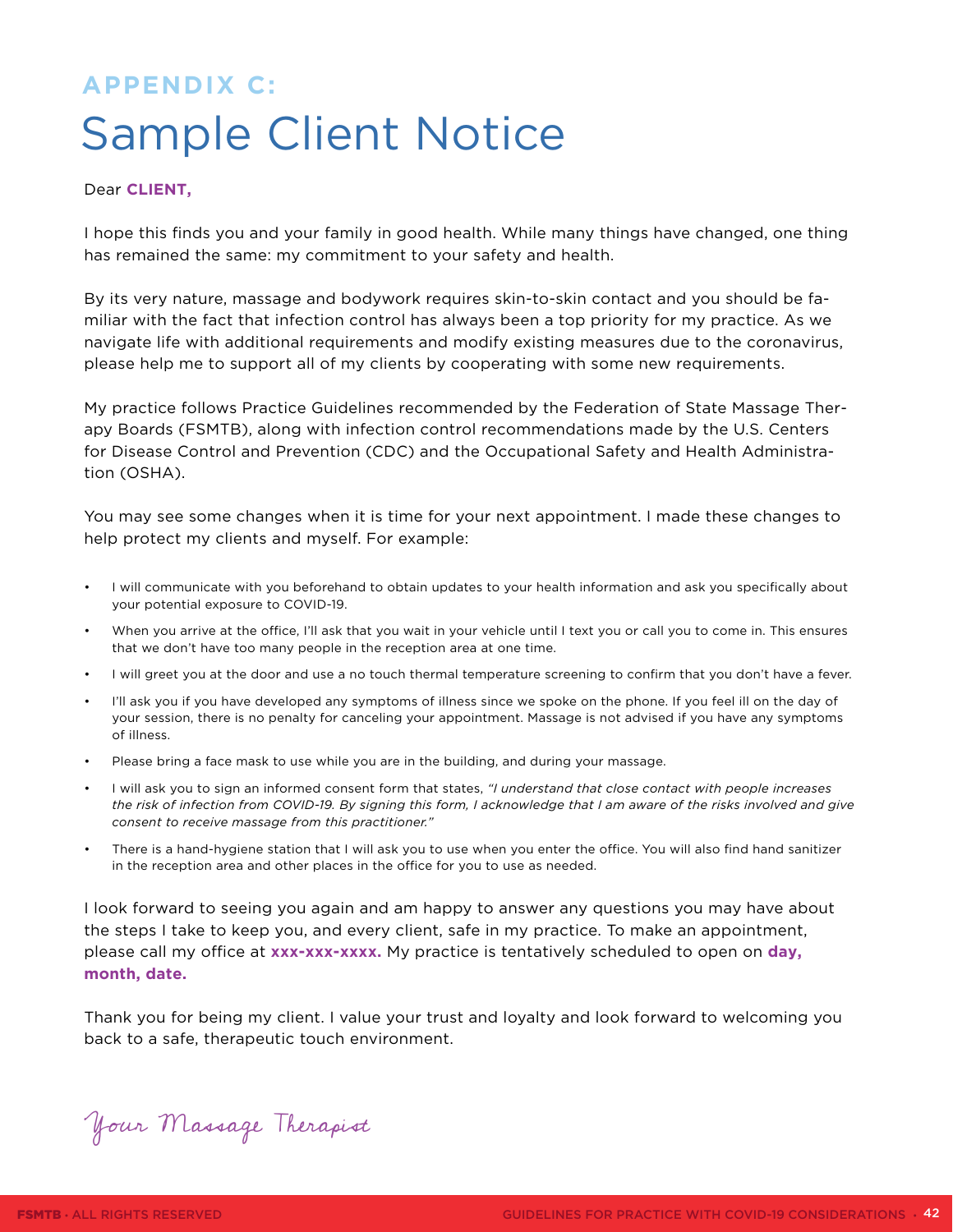

## Acknowledgments

The Federation of State Massage Therapy Boards extends acknowledgment and sincere appreciation to the members of the Practice Guidelines Task Force. The members of the Task Force worked diligently to research and prepare the Practice Guidelines and to share best practices for massage and bodywork practitioners during the global COVID-19 pandemic. The FSMTB is profoundly grateful for their subject matter expertise and their service.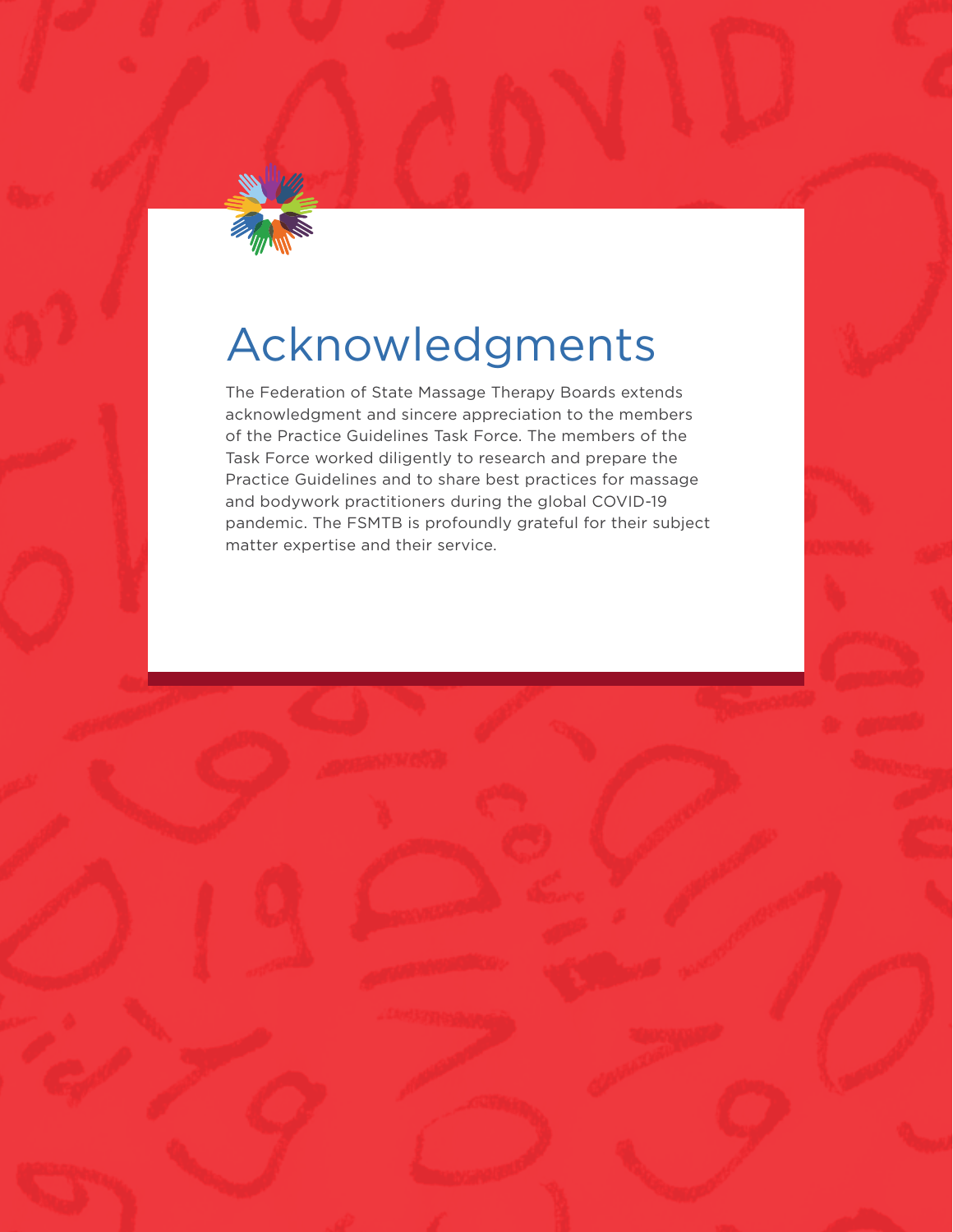## **TASK FORCE**

CHAIR: **David A. Cox**, LMT Maryland State Board of Massage Therapy Examiners

**Laura Allen**, LMBT PRESIDENT OF SALES AND MARKETING: CryoDerm North Carolina Board of Massage and Bodywork Therapy (former)

**Ed D. Bolden**, DN, LMT PRESIDENT: Arbor College – School of Massage Tennessee Board of Massage Licensure

**Karen Armstrong**, LMT, BCTMB MANAGER: Integrative Medicine – Beaumont Health Michigan Board of Massage Therapy *(former)*

**Becky D. Lesik**, LMT Pennsylvania State Board of Massage Therapy

**Susan Salvo**, EdD, LMT, BCTMB AUTHOR: Pathology DIRECTOR OF EDUCATION AND LEAD INSTRUCTOR: Louisiana Institute of Massage Therapy LEAD PRACTITIONER: Bodyworks Massage Therapy

**Eric Stephenson**, LMT, NCTMB CHIEF WELLNESS OFFICER: Elements Massage

**Deirdre Strunk**, LMT VICE PRESIDENT: Spa, Fitness and Beauty, Canyon Ranch Nevada State Board of Massage Therapy

**Ruth Werner**, BCTMB AUTHOR: Pathology

## **EXTERNAL REVIEWERS**

*The FSMTB appreciates those who supported the project by reviewing and providing comments during the preparation of the Practice Guidelines. Input from national organizational reviewers provided the Task Force with numerous perspectives before finalizing the document.*



**ABMP** – Associated Bodywork and Massage Professionals **AMTA** – American Massage Therapy Association **COMTA** – Commission on Massage Therapy Accreditation **NCBTMB** – National Certification Board for Therapeutic Massage and Bodywork

## **TASK FORCE SUPPORT**

**Debra Persinger**, PhD FSMTB Executive Director

**Lorena Haynes**, LMT FSMTB Director of Government Relations

*Special acknowledgement and grateful appreciation is due to Anne Williams, LMT, CHT, Director of Education for Massage Mastery Online, for providing content structure and editorial services. To bring together the breadth of information and professional wisdom contributed by the task force members into one voice was no small feat. And to do so under extraordinary time constraints was a daunting challenge that few could tackle nor ably accomplish with such remarkable skill and grace.*

## **FSMTB BOARD OF DIRECTORS**

*The Board of Directors represents 46 state licensing boards and agencies that regulate the practice of massage and bodywork in the United States and Territories. Thank you to the Board of Directors and the Member Boards for their leadership during the global COVID-19 pandemic and for swiftly addressing the need for Guidelines for Practice with COVID-19 Considerations.*

ACTING PRESIDENT: **Craig Knowles**, LMT, BCTMB, CNMT CHAIR: Georgia Board of Massage Therapy

TREASURER: **David Cox**, LMT SECRETARY/TREASURER: Maryland State Board of Massage Therapy Examiners

**Robin Alexander**, LMT Louisiana Board of Massage Therapy *(former)*

**Victoria Drago**, LMT Florida Board of Massage Therapy

**Dianne Layden**, Public Member North Carolina Board of Massage and Bodywork Therapy *(former)*

**Charlene Russell**, LMT Mississippi State Board of Massage Therapy *(former)*

#### **Thomas Ryan**, JD

ADMINISTRATOR OF THE DIVISION OF LEGAL SERVICES AND COMPLIANCE: Wisconsin Department of Safety and Professional Services